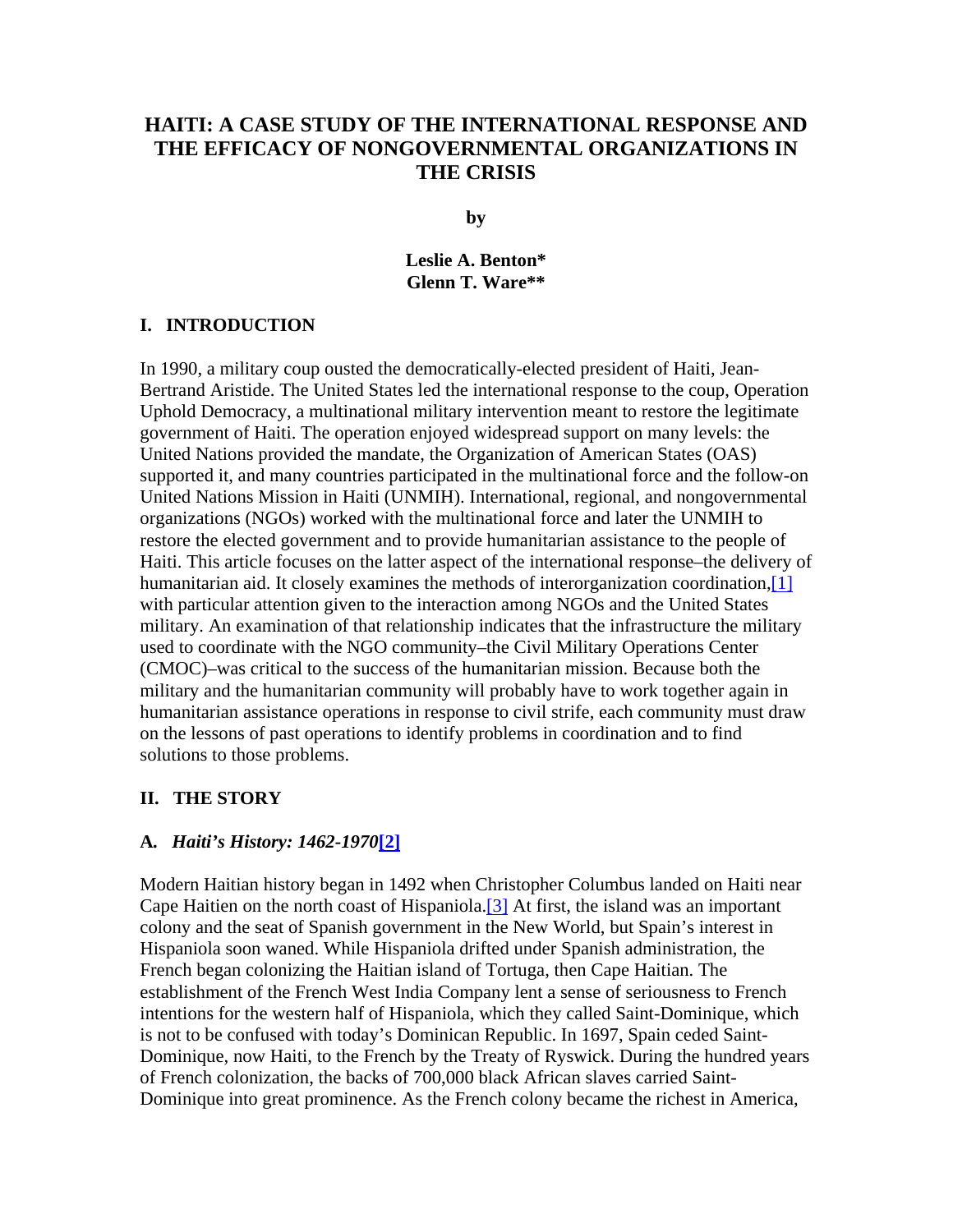providing sixty percent of the world's coffee and forty percent of British and French sugar, its productivity engendered a caste system that shattered French domination and set the stage for the social discord and political exploitation that remain today. The French slave owners and their black concubines produced a new class, "the mulattos," also known as *gens de couleur* or *affranchis*. This new class's social status rested between those of whites and blacks. In spite of institutional discrimination against them, many mulattos became wealthy land owners, establishing a viable class unto themselves.[4] Cruel and abusive racial discrimination, however, was the hallmark of French colonization in this three- tiered society of whites, mulattos, and blacks.

In the fifty years or so leading to the 1791 slave revolution in Haiti, black slaves began to react to the abusive treatment of their masters. The continuing racial strife bolstered by the inspiration of the French revolution contributed to the outbreak of a revolution. During this period of civil war, Toussaint L'Ouverture emerged as the dominant black leader. The slave revolution virtually eliminated the white population and degenerated into a ten- year entanglement of atrocities known as the "War of the Castes." French commissioners representing the new French National Assembly appointed Toussaint Commander-in-Chief of all forces. American President John Adams's support of Toussaint, in the form of arms and ships, helped to consolidate his power. In May of 1800, Toussaint captured the port of Santo Domingo and established control over Hispaniola. By 1801, he had become a military dictator and governor for life. Then, in 1802, Napoleon Bonaparte once again seized control over Hispaniola, but the French lost interest in it when war between Britain and France resumed in Europe in 1803. Under pressure from the ravages of yellow fever and harassing guerrilla forces, the French commander fled the island. A small French presence remained in the former Spanish colony of Santo Domingo until 1809, when the Spanish briefly resumed control.

Haiti proclaimed independence on January 1, 1804. The world's first free black republic was to be characterized by racial hatred and corruption. The United States did not recognize the new republic until 1862 because of its own divisive racial problems. The black leader Jean Jacques Dessalines, emerged as the new leader of Haiti. He despised the remaining whites and set about slaughtering them. In 1805, he crowned himself Emperor of Haiti, maintaining a corrupt and licentious court. His empire soon came apart, and he was hacked to pieces by supporters of a mulatto- led rebellion. Dessalines' rule left a legacy of renewed conflict between blacks and mulattos and the international isolation of Haiti. After Dessalines, the desperate competition between blacks and mulattos manifested itself in the eventual division of Haiti: a northern kingdom under black Henry Christopher (King Henry I of Haiti) who ruled harshly from a Cape Haitian palace and a southern republic under mulatto Alexandra Petion's laissez- faire rule at Port-au-Prince.<sup>[5]</sup> After Petion died in 1818, the republican senate selected the commander of the Presidential Guard, General Jean- Pierre Boyer, as the new president for life. With King Henry's death in 1820, Boyer was able to consolidate Haiti and establish a government remarkable only for the relative stability that a twenty-five- yearrule provided. Under Boyer, the economy stagnated and the division between blacks and mulattos widened. Boyer's rule gave way to a series of twenty-two heads of state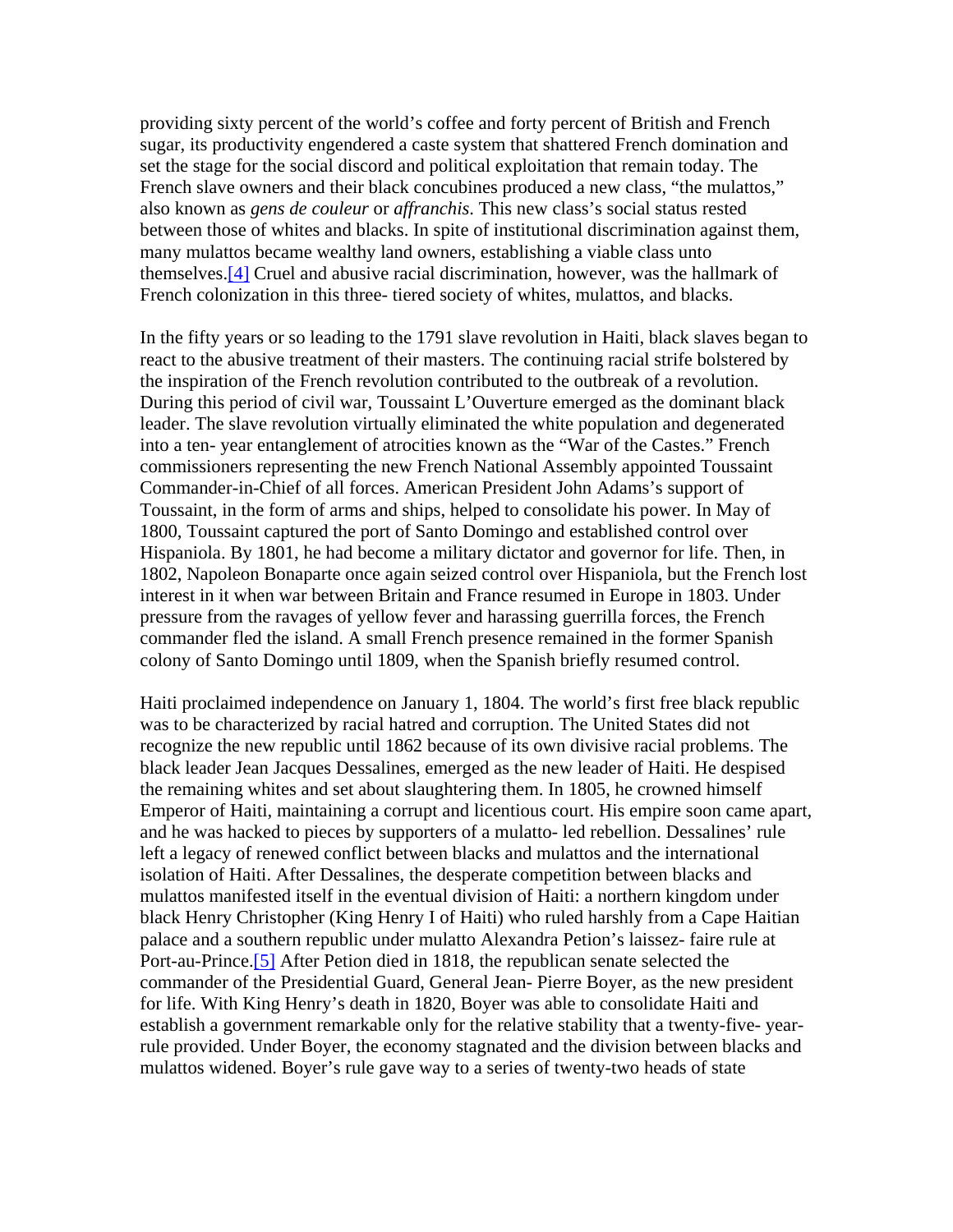between 1843 and 1915, when the United States invaded Haiti. During this period, only one president served his full term of office.[6]

The United States's first intervention in Haiti came in July 1915, when then Haitian President Guillaume Sam executed 167 political prisoners and was subsequently torn to pieces by an angry mob. The spectacle of parts of Guillaume Sam carried about on the streets of Port- au- Prince by the mob sparked a Washington decision to intervene. On July 28, U.S. Navy and Marines landed in Port- au- Prince to take control of the government of Haiti. Even before that spectacle, the Wilson Administration had considered the occupation of Haiti a means to prevent European intervention in the hemisphere. At issue was the U.S. policy of protecting the newly built Panama Canal. Specifically, the Administration was concerned by German interest in Haiti as a site for a coaling station. The gathering storm of World War I added a sense of urgency to the drive to quell German initiatives in Haiti.<sup>[7]</sup> Except for local social and governmental institutions, U.S. control over Haiti was complete.[8] U.S. civilians advised key government officials and U.S. Marine Corps officers served as provincial administrators. The United States maintained a figurehead presidency as well as sway over the Haitian legislature when it was not dissolved.

When World War I was over, the rationale for occupying Haiti became less compelling, and finally in August 1934, President Franklin D. Roosevelt began the withdrawal of the Marines. The United States transferred authority to the Haitian military (the Guard), the only institution created by the Americans that remained viable after their withdrawal.[9] This Guard was a Mulatto- led force which became very repressive and the guardian of the elite interest in Haiti.[10] The twenty years that followed the American occupation brought by the return of presidents of insatiable personal ambition, brutal repression of political opponents, censorship of the press, manipulation of the legislature and the constitution, and corruption. During this period, the Haitian Army dominated political life, selecting presidents and effecting four coups between 1946 and 1957. The military influence over Haitian politics lost ground with the decisive win of Francois Duvalier in the presidential election of 1957. From the beginning, Duvalier's regime was fraught with trouble. A coup against him in 1958 convinced Duvalier to take measures to undermine the power of the military establishment. He fired the chief of staff of the armed forces and created a Presidential Guard. This palace guard became an elite unit within the military responsible directly to the President. Duvalier then dismissed the general staff and replaced senior officers with men loyal to him. Duvalier promoted black officers over mulatto officers, causing increased decay in the previously mulatto-dominated army.<sup>[11]</sup>

Duvalier's most damaging impact on the influence of the army was his creation of a militia named the Volunteers for National Security. Among the Creole-speaking people, this militia became known as the *tonton macoutes* (bogeyman). This phantom militia enabled Duvalier to extend his authority into rural areas where the majority of Haitians live even today.[12] Duvalier established control at both the top and bottom of society. He created his own elite by means of intimidation, bribery, extortion, and government rakeoffs. In the provinces, he exploited voodoo practices and beliefs, gaining support of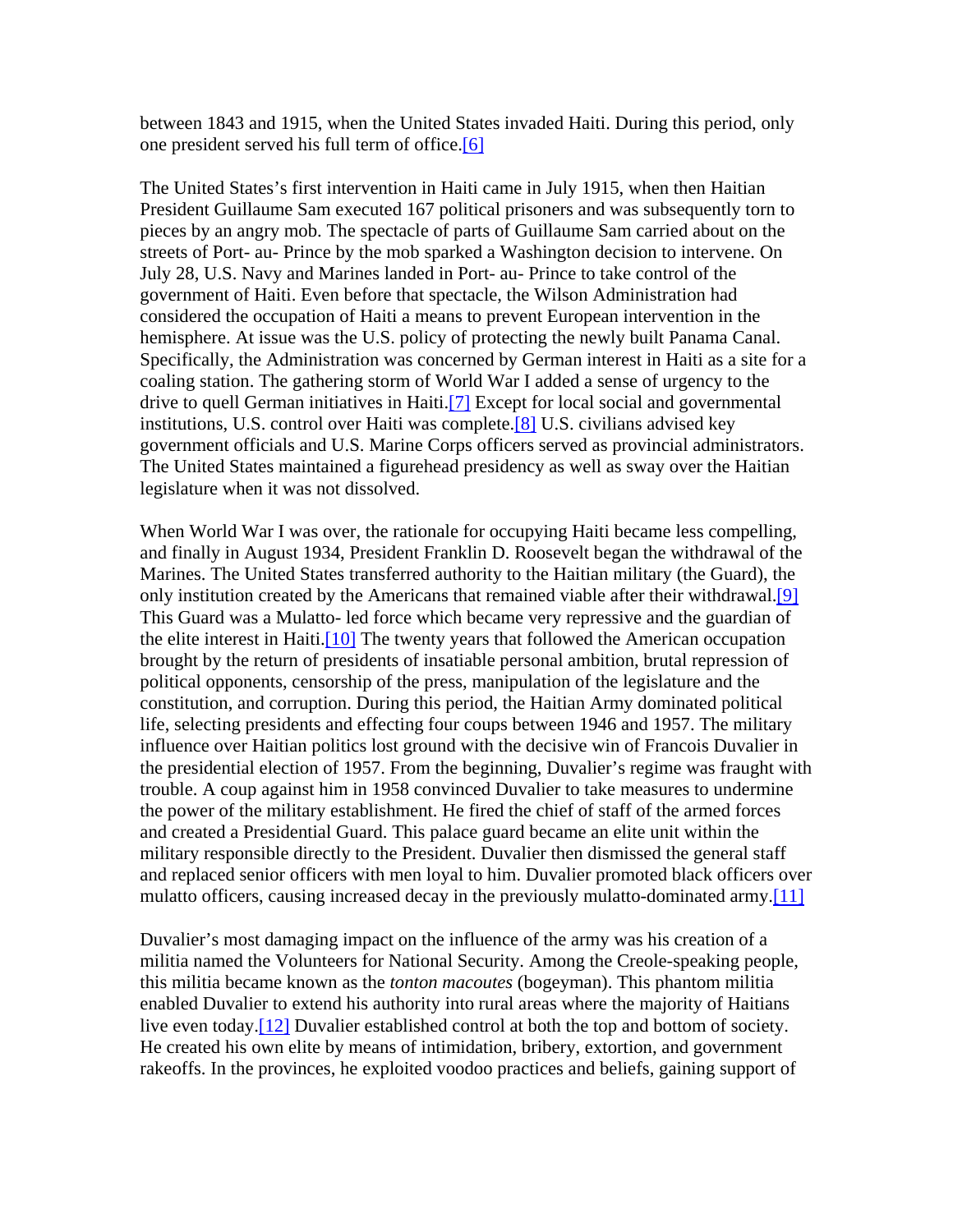voodoo sorcerers and developing a grassroots intelligence net. Estimates indicate that the *macoutes* killed approximately 40,000 people and drove thousands more into exile.<sup>[13]</sup>

Duvalier consolidated his power through misappropriation of U.S. aid, money, patronage, and the forced emigration of activist elements. The use of terrorism marked his regime. Duvalier's rule spanned the most intense Cold War competition between the United States and the Soviet Union, the establishment of Soviet-supported communism in Cuba, and the Cuban missile crisis. The United States, as it did in many situations, accepted the corrupt and repressive regime in part because it was strategically located adjacent to Cuba and was perceived as a bulwark against communism. The United States wanted to see order preserved, not only because of the Cold War, but also for fear that a lack of order would result in a large immigration of Haitians to the United States. Since 1934, U.S. policy had reflected fear of heavy immigration, but it became a major motivating force behind U.S. Haitian policy in the 1970s when the phenomenon of boat people first occurred.[14]

# **B.** *Haiti and the Genesis of the Recent Conflict: 1971 to the Present*

In 1971, Francois Duvalier died, and his son, Jean-Claude, popularly called Baby Doc, continued the Haitian presidential tradition of misappropriation and disregard for the problems of the Haitian people. As economic conditions worsened and hunger and malnutrition grew commonplace, the basis for revolt was brewing. A plot against Duvalier by General Henri Biampy and Colonel William Regala succeeded in ousting Baby Doc from Haiti in February 1986.<sup>[15]</sup> A flare- up of violent rioting ensued, with little improvement. Many of the structures established by Duvalier, including the *tonton macoutes*, continued to exist into an era dubbed "Duvalierism without Duvalier."[16] The one percent of the population–those who contolled a vast amount of the country's wealth–also controlled the country.[17]

Encouraged by the international community, the army suppressed the fledgling revolution. A National Council of Government (CNG), made up of three civilians plus Biampy and Regala, was formed. The CNG took direct control of the military and the Haitian government. A civilian figurehead president headed the government at most times. The establishment of the CNG initiated a period of fraudulent elections, repressive dictatorships, and paper presidencies which brought minimal remedy to the conditions spawned during the Duvaliers' regimes.

Between 1986 and 1989, democracy began to take hold on a grassroots level. About 284 national and local organizations formed the National Congress of Democratic Movements (*Konakom*).[18] Another group called "the Group of 57" emerged in June of 1987 as the army attempted to thwart democracy and the electoral process. The Catholic church supported these movements, and a little known leftist Catholic priest, Jean- Bertrand Aristide, emerged as the voice for "a new Haiti." He was repeatedly targeted for assassination, including a September 1988 attack on his church.[19] Aristide preached tirelessly against the Duvalierism of the earlier decades.[20] By September 1988, Lieutenant General Prosper Avril, then head of the military government, initiated the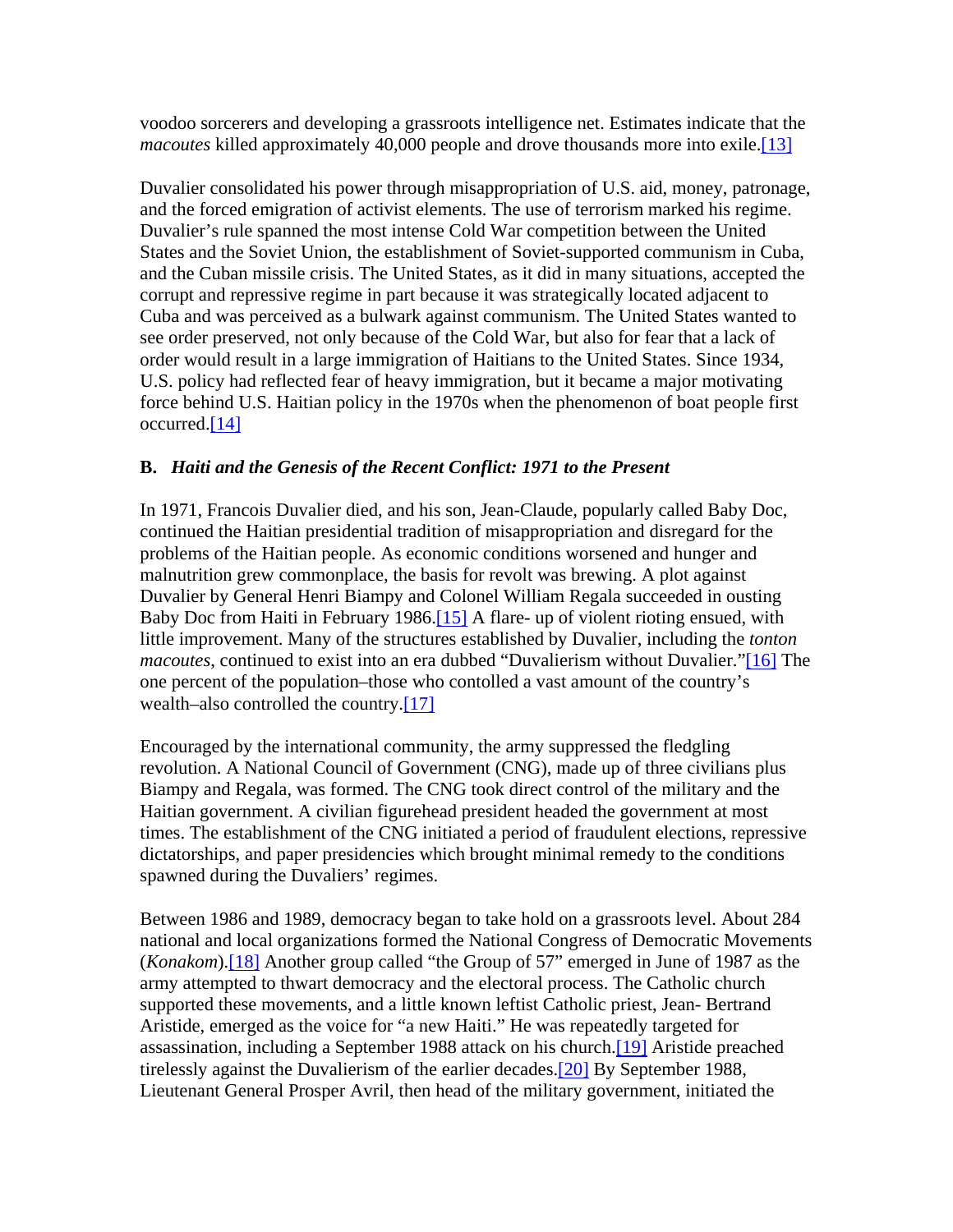restoration of constitutional authority to control the military. This action brought about intense opposition from several right- wing parties that feared a military takeover. General Avril was replaced by an army commander for three days until a judge of the Court of Cassation (Supreme Court), Ertha Pascal- Trouillot, could accept responsibility as provisional President on March 13, 1990. The "government" mandated Pascal-Trouillot to hold presidential elections. Although violence and terrorist attacks marked the several months of campaigning by opposition candidates, the ensuing December general elections were peaceful.

On December 16, 1990, the Haitian people participated in what many consider the first true democratic election in Haiti's history. Approximately 1,500 observers from the OAS, the UN, and other agencies assisted in this democratic process. The era of "Duvalierism without Duvalier" seemed to be ending. The U.S. congressionally-funded organization, National Endowment for Democracy, together with the State Department, had provided over \$12 million for financing the elections.[21] The United States was pushed hard for a democratic solution to the problems which plagued Haiti.[22] Haitians elected Aristide to the presidency with sixty-seven percent of the popular vote. Aristide achieved victory by turning to the masses with a goal of purging Haiti of the *macoutism* which had controlled the country since the Duvaliers. In his campaign efforts, Aristide extended the meaning, and thus the hatred, of *tonton macoute* beyond the Volunteers for National Security to include anyone who did not accept his populist philosophy.[23]

Aristide's unexpected victory (he had been urged to withdraw by a former president of the United States, Jimmy Carter, due to lack of funds and political awareness) resulted from strong support from the masses of the Port- au- Prince slums and from large numbers of intellectuals who supported his calls for vengeance against the Duvalierists who remained in the country. His margin of victory insured his success in the election without requiring a run- off election with Marc Bazin of the National Alliance for Democracy and Progress, who gained only 14.2 percent of the popular vote.

Though elected by a large majority, Aristide had difficulty in governing from the beginning, in part because he did not control the legislature and in part because members of the status quo resisted him.[24] He did attempt to gain greater control over the army by removing the old guard and appointing more reform-minded officers in their stead. On January 7, 1991, Dr. Roger Lafontant, the Minister of Interior under the Duvaliers and head of the *tonton macoutes*, while claiming the support of the army, seized the presidential palace. Dr. Lafontant vowed Aristide would never become president. The head of the army, General Herard Abraham, declared that his troops would not go against the constitution. Within twelve hours, the coup was over and the army had captured Dr. Lafontant. Later during Aristide's presidency, Lafontant would be assassinated in prison.

The aborted coup attempt gave birth to two significant insights. First, a sense of hope actually existed, as witnessed by the fact that the army, after assisting in a free and democratic election, chose to support the president- elect over the coup leaders. Second, a deep sense of frustration was also present, as evidenced by the fact that the people went on a rampage: street violence broke out shortly after Aristide was elected.[25]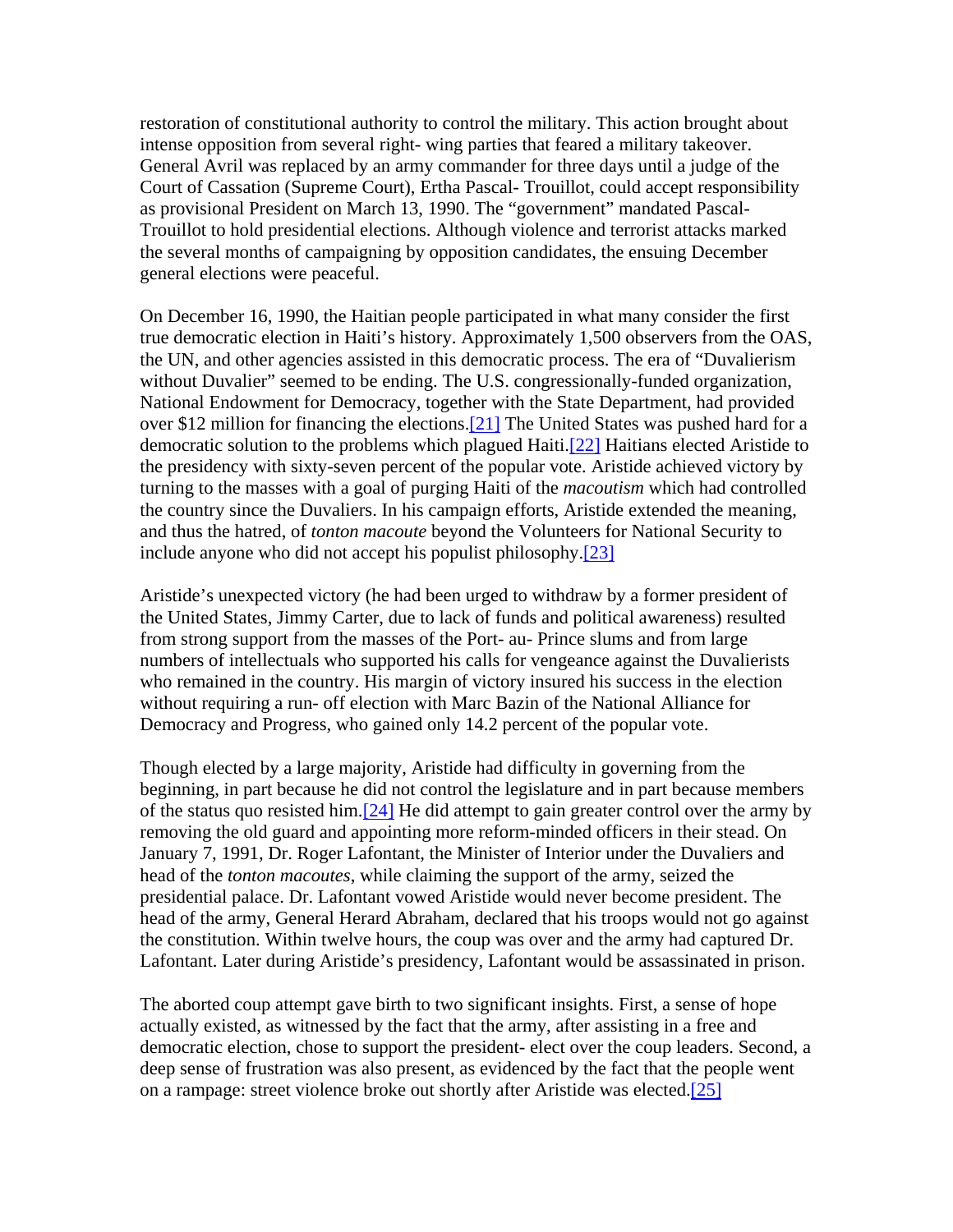Aristide's apparent sanctioning of his own followers' violence against political opponents reinforced the coolness of support from the United States government.<sup>[26]</sup> Nevertheless, having survived this first crisis, and with a semblance of support from the army, Aristide was sworn in as President of Haiti on February 7, 1991. In his inaugural address, President Aristide announced the removal of six of the seven members of the Joint Chiefs of Staff who had been associated with the old order. In their place, he appointed officers whom he believed were reform-minded. In July 1991, in an attempt to gain greater control of the army, Aristide dismissed General Abraham and replaced him with General Raoul Cedras, who had been responsible for security during the December elections.

Aristide also tried to gain some control over Haiti's 562 administrative units, which were traditionally run by military section chiefs who held complete control over the unit. Aristide ordered the section chiefs to give up their arms and to become accountable to local civilian authorities. By leaving the rural communities to themselves, "a law and order vacuum was created which allowed old scores to be settled, revenge to take place, and chaos to reign."[27] Old section chiefs suffered the *Pere Lebrun,* a tire filled with gasoline and set ablaze around the neck of the victim. Aristide also imposed a high tariff on all imports to reduce foreign competition with products produced at home, and he attempted to "repatriate" funds from businessmen.

Aristide's actions aroused great suspicion in the former ruling elite. His critics came from the right, left, and center of the political spectrum and even included elements of his own electoral coalition. Suspicions increased when he refused to submit the new Haitian Armed Forces (FAD'H) commander's<sup>[28]</sup> name to Parliament for full confirmation, failed to sign the commissions for the new members of the FAD'H General Staff, and set up a Presidential Security Service, composed of civilians and soldiers who were trained by foreign advisors.[29] Many politicians thought that Aristide's government had failed to live up to its democratic promise. They accused Aristide of seeking dictatorial powers, crushing democracy, and using violence to further his goals; in short, they believed that Aristide was positioning himself to become a dictator.[30]

On September 30, 1991, seven months after the election of Aristide, the military, led by General Cedras, commander of the army, and Colonel Michel Franois, head of the capital's police force, deposed Aristide. Aristide left the country for political asylum–first in Venezuela and later in the United States.[31] An enlisted man's rebellion against Aristide propelled the coup, and soldiers seized the government. Soldiers forcibly recalled as many assemblymen as they could locate, and, amid gunfire, persuaded 29 of 110 assemblymen to sign a resolution that the presidency was vacant. The army then appointed Supreme Court Judge Joseph Nerette as the new civilian president of Haiti. Ironically, the leaders of the coup were the same officers Aristide had promoted in hopes of reforming the military. Many have claimed that Cedras was a mere figurehead for an alliance between old guard forces in the army and upper and middle classes.[32] This alliance tolerated Aristide for seven months, but feared that further consolidation of the first democratic regime in the country's history would irreversibly threaten their privileges.[33]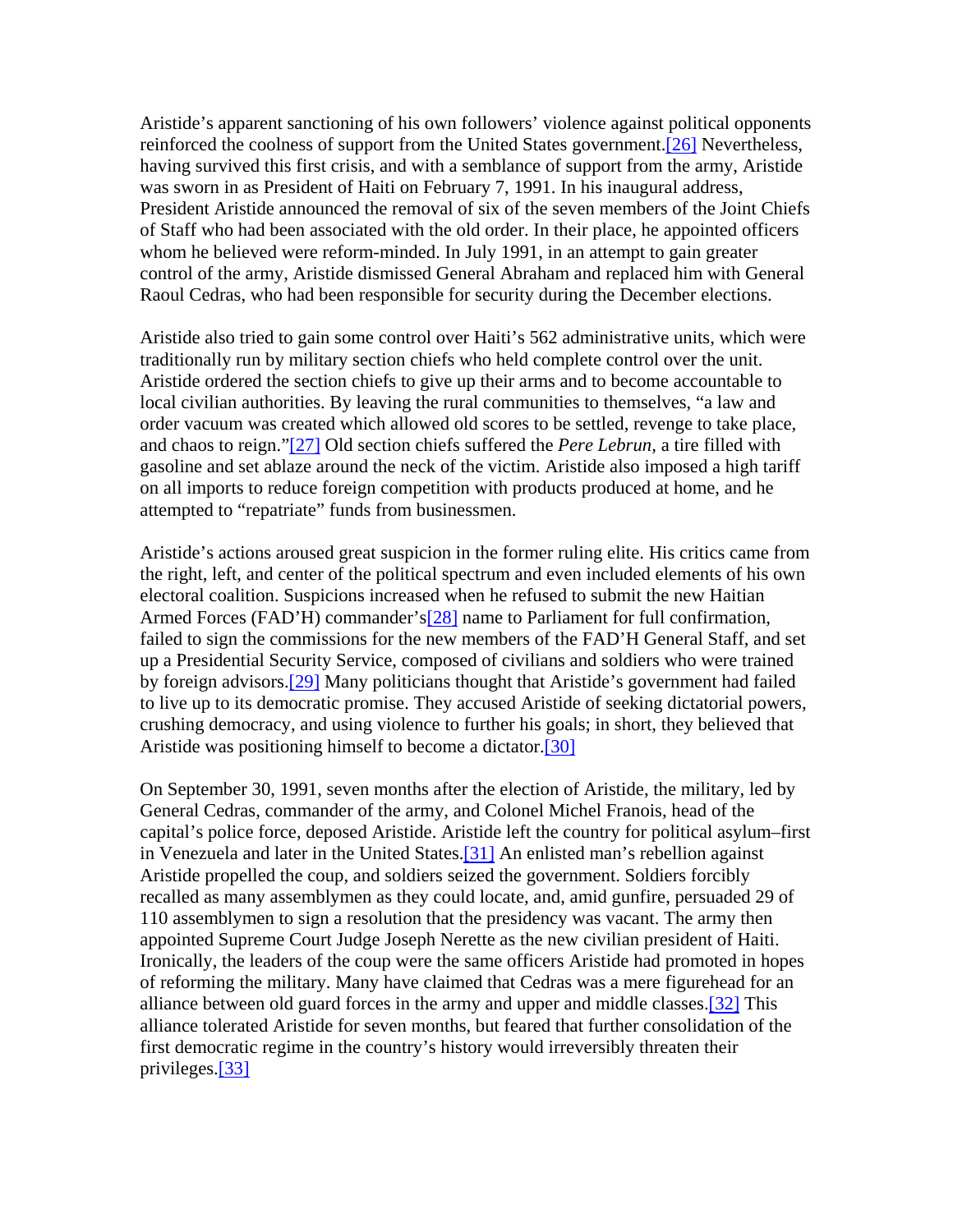The army's official justification for the coup, however, was that Aristide was positioning himself to become a dictator. Many said that the president was an apprentice dictator who was forming his own security service similar to the *tonton macoutes*. 34 General Cedras has said that "Aristide created enormous instability with . . . fiery speeches, which finally provoked a corrective movement for democracy."[35]

#### C*. United States Political Climate and the Exodus of Refugees from Haiti*

U.S. intervention in Haiti evolved from a complex set of U.S. domestic and international political considerations. Political events and protracted diplomatic engagement impacted the operation in Haiti in a myriad of ways. The repression perpetrated by Haitian soldiers against their own people increased dramatically following the military coup. Murders, abductions, tortures, and politically motivated arrests were common. This systematic violence and abuse of human rights caused a massive exodus of Haitian refugees, most of them supporters of Aristide.[36] Many of these refugees fled to the United States in small–often unsafe–boats. Of these, many were intercepted by the U.S. Coast Guard, while many more sank.<sup>[37]</sup> When the Coast Guard intercepted boatloads of refugees, it took them to the U.S. military base at Guantanamo Bay, Cuba. At Guantanamo Bay, some were selected to enter the United States, where their requests for political asylum could be processed. The vast majority, however, were returned to Haiti. This practice of interdiction and forced repatriation became the target of intense criticism from NGOs and other human rights organizations. These organizations argued that the forced repatriation violated both international law[38] and United States law which prohibits *refoulment*, or return, of persons fleeing (in good faith) persecution in their country of origin.<sup>[39]</sup> In *Sale v. Haitian Centers Council, Inc.,*[40] organizations representing Haitian refugees, many of whom had been detained at Guantanamo, sought a temporary restraining order, arguing that the Executive Orders commanding the forced repatriation of Haitian refugees interdicted "beyond the territorial sea of the United States"[41] violated Article 33 of the United Nations Convention Relating to the Status of Refugees and the Immigration and Nationality Act of the United States. Rejecting that argument, the U.S. Supreme Court held that neither law applied to actions taken by the Coast Guard on the high seas.<sup>[42]</sup> Further, the Court found that the president's power to repatriate refugees without papers and who had been intercepted on the high seas is not subject to restriction, and that the right not to be subject to *refoulment* applies only to aliens physically present in the United States.[43]

Of course, Aristide denounced this decision and the policy of intercepting and repatriating the so-called boat people. President Aristide issued his communique after officials found four corpses of Haitian refugees, including two children, on the beaches of Florida.<sup>[44]</sup> Concurrently, criticism from within the United States intensified.<sup>[45]</sup> In March of 1994, a group of congressmen (particularly members of the Congressional Black Caucus), artists, and leaders of the black community launched a campaign to change U.S. policy. The group denounced President Clinton's policy as racist and asked for the removal of Lawrence Pezzullo, the State Department's Special Advisor on the Haitian crisis, for his perceived lack of leadership and commitment in ending the crisis in Haiti and among the Haitian immigrant community.<sup>[46]</sup> Thereafter, tension continued to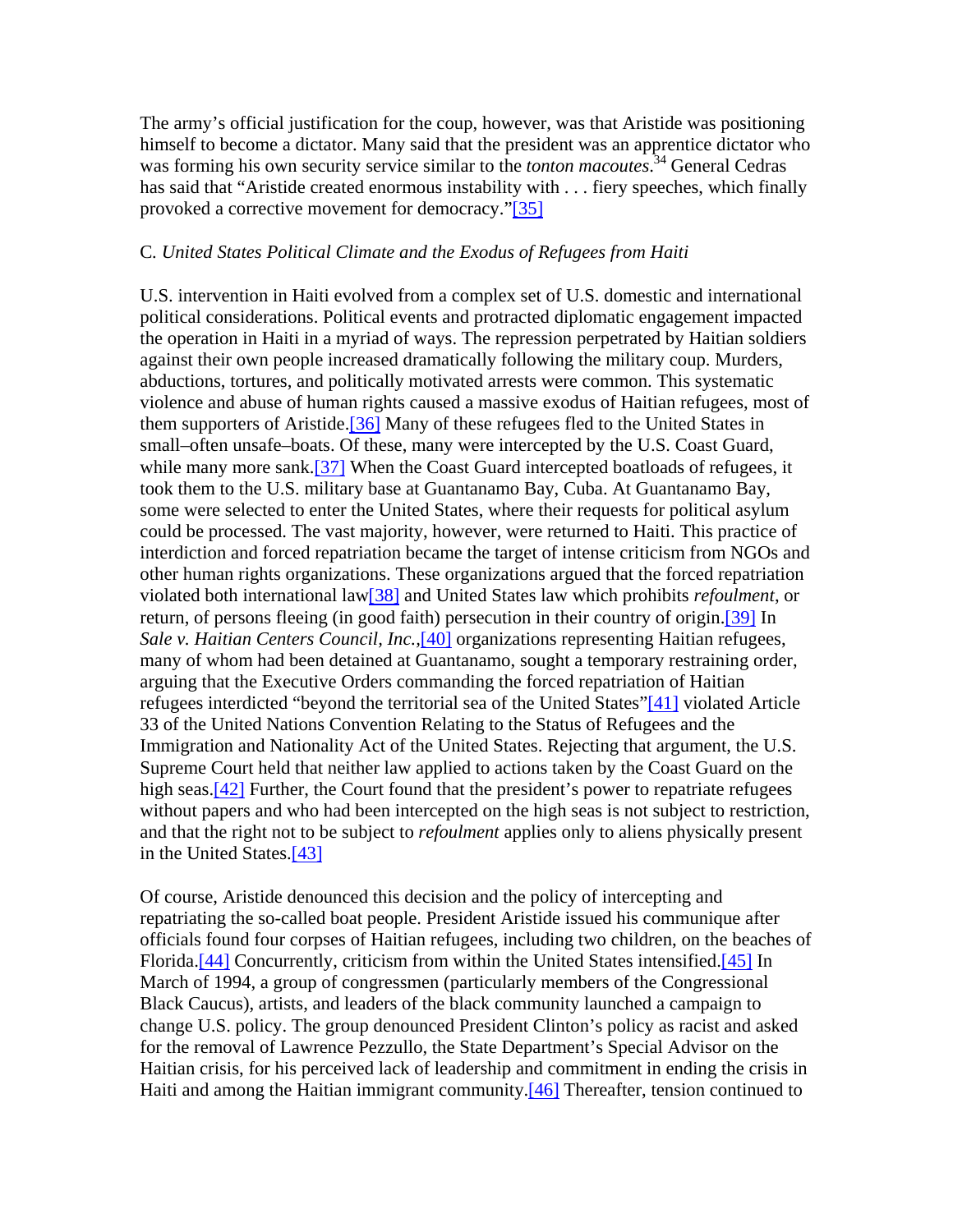heighten. On April 11, 1994, the Executive Director of the Trans-Africa Group, Randall Robinson, began a hunger strike in opposition to the policy of forced repatriation while the Inter-American Commission on Human Rights visited Haiti and continued to document the atrocities being perpetrated there.<sup>[47]</sup>

At the end of April, President Clinton changed U.S. policy when 411 refugees, intercepted four miles from the coast of Florida, were admitted into United States territory. It was not until May 8, however, that President Clinton officially announced the end of the policy of summary and forced repatriation. At that time, a system for conducting interviews aboard ship was established, whereby refugees could establish their political refugee status. Persons who did not qualify would be returned to Haiti. As part of the change in policy, Lawrence Pezzullo resigned and was replaced by former congressman and President of the United Negro College Fund William Gray.[48]

Almost immediately, the number of intercepted persons increased dramatically. On June 28, the Coast Guard intercepted 1,486 Haitians and on that same day President Clinton announced that the Guantanamo military base would once again be used to process refugees. Guantanamo had a capacity of only about 12,500, but the U.S. interdicted as many as 34,000 refugees during the period from October 1994 to March 1995.<sup>[49]</sup> In view of the enormous migration of refugees, U.S. policy changed yet again. On July 5th, President Clinton announced that the United States would no longer consider persons intercepted at sea as candidates for political asylum. Only persons who obtained that status while still in Haiti would be considered. Refugees intercepted at sea would be accommodated at the Guantanamo military base or at other refugee camps until other countries received them or until the crisis came to an end.[50] Unfortunately, the situation of the refugees at Guantanamo was becoming increasingly tense. On August 13, following hours of demonstration, hundreds tried to flee. The demonstrations were called to demand political asylum in the United States or, alternatively, that the United States invade Haiti. The refugees also demanded better living conditions in refugee camps.

The miserable living conditions in the camps were notorious. The Centers for Disease Control warned government officials of the increased risk of tuberculosis and other infectious diseases in such close and inadequate quarters.[51] During the demonstration, numerous refugees and twenty U.S. soldiers were wounded.[52] One commentator likened Guantanamo to a "rights-free zone" where de facto political refugees were detained in military camps behind barbed wire without due process rights of any kind.[53] The government held hundreds of Haitian men, women, and children with credible claims of political persecution in Guantanamo because they tested positive for HIV.[54] One such refugee told a tale of isolation. After his HIV status was known, he and others who had tested positive were taken to a remote part of the camp where they "shared their sleeping quarters with rats, snakes and other animals."[55] Another, a woman, described the conditions there as crowded and unsanitary, often endangering small children. She said that when the Haitians complained and began demonstrating, some were beaten and jailed; she claimed that she had been shackled to a commode for two hours after a protest. Of course, government officials disputed the claims of mistreatment by the military.[56]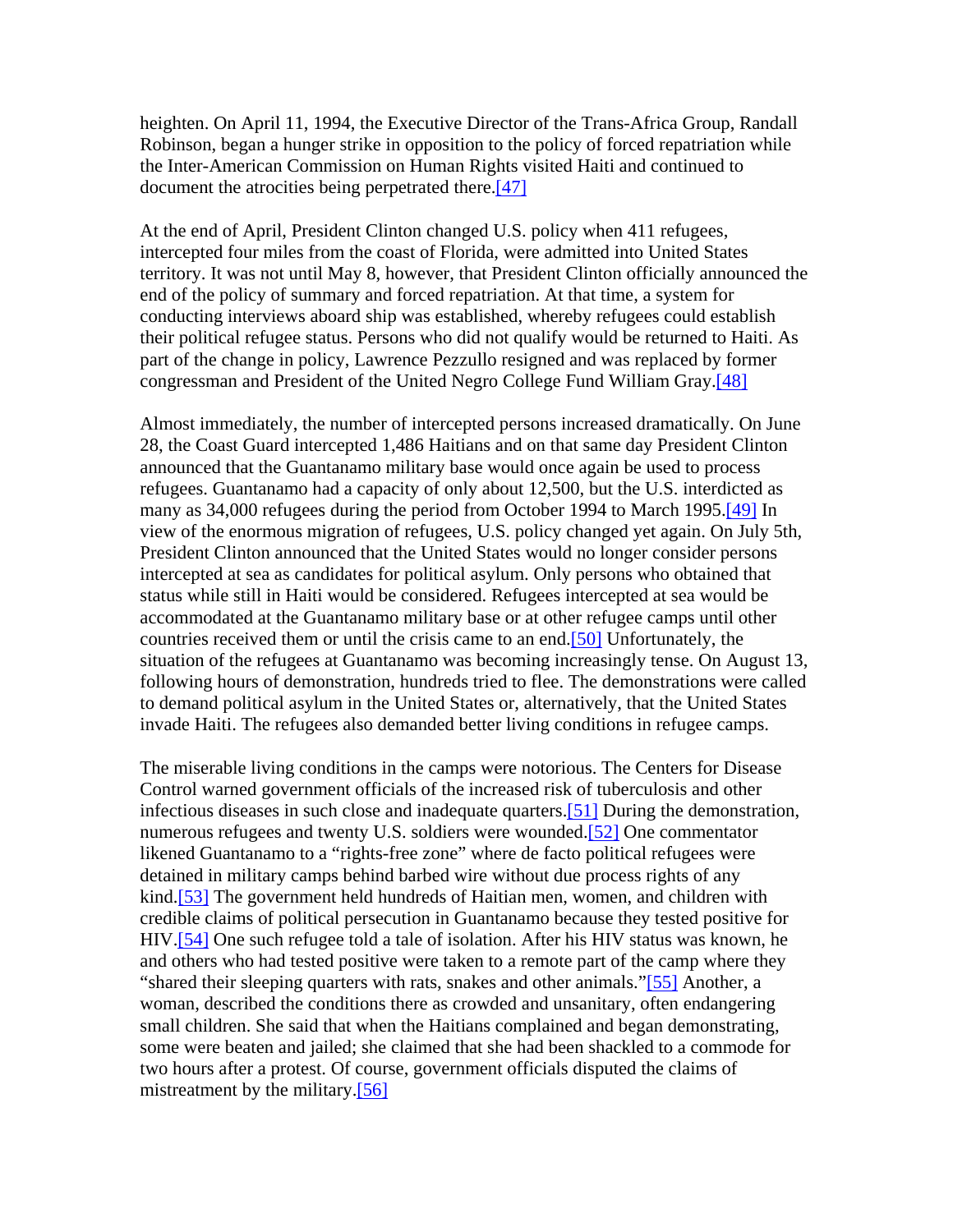### **III. THE INTERNATIONAL PLAYERS**

#### **A.** *The International Response to the Coup*

As tensions were building within the United States and within the Haitian refugee community, other nations and international organizations showed a willingness to respond to the military-backed coup. United States and international policy focused on restoring the elected civilian government. U.S. aid programs and packages, supplemented by the European Community, France, Japan and Canada, totaling approximately \$400 million dollars were suspended. The OAS, which within four months prior to the coup had declared all thirty-four of its members as democracies, responded rapidly and authorized the organization's foreign ministers to adopt any measures deemed appropriate to end the coup.[57]

The United States took a multi- pronged attack against the Cedras- led government. This policy included refugee control, detailed in the previous section, and partial freezing of Haitian assets<sup>[58]</sup> in the United States. Initial negotiations began in 1991 with representatives of the National Assembly of Haiti meeting with President Aristide in Cartegena, Colombia. The Haitian army maintained veto power over the talks. As a precondition to Aristide's return, they insisted that President Aristide face criminal charges. Aristide, on the other hand, insisted on a military reform program. The OAS proposed naming an interim prime minister, restoration of Aristide as president, and formation of a new government. This proposal was rejected by the Haitian National Assembly representatives–out of fear of the military, some argue.

Some progress in the negotiations was made at meetings held January 7- 8, 1992, when President Aristide and the representatives from the Haitian Assembly agreed to the nomination of Rene Theodore for Prime Minister. On February 23, 1992, President Aristide and representatives from the National Assembly of Haiti appeared to agree to the following terms: (i) to return Aristide to the Presidency; (ii) to separate the police from the military; (iii) to a general amnesty; and (iv) to the ratification of a new Prime Minister. Two days later, President Aristide and Prime Minister designee Rene Theodore agreed to start to organize the government and set the stage for Aristide's return.[59] However, on March 19, 1992, the National Assembly of Haiti failed to ratify the agreement. Amid a turbulent session which was likened to a "professional wrestling exhibition,"[60] enough conservative members left the session, eliminating the ability to create a quorum. Therefore, the conservative president of the assembly, Djean Belizaire, closed the session without a vote on ratification. For the moment, the agreement appeared as if it had little hope of ever reaching a floor vote.

With the backing of the army, Marc Bazin was appointed Prime Minister, to form a new government of "national consensus" on June 2, 1992.[61] Bazin considered himself as the best mediator between Aristide and the army. Though the OAS and France were opposed to negotiations under Bazin, the United States demonstrated greater acceptance in supporting continued negotiations. By September 1992, new negotiations resulted in an apparent agreement between President Aristide and the army, which would allow foreign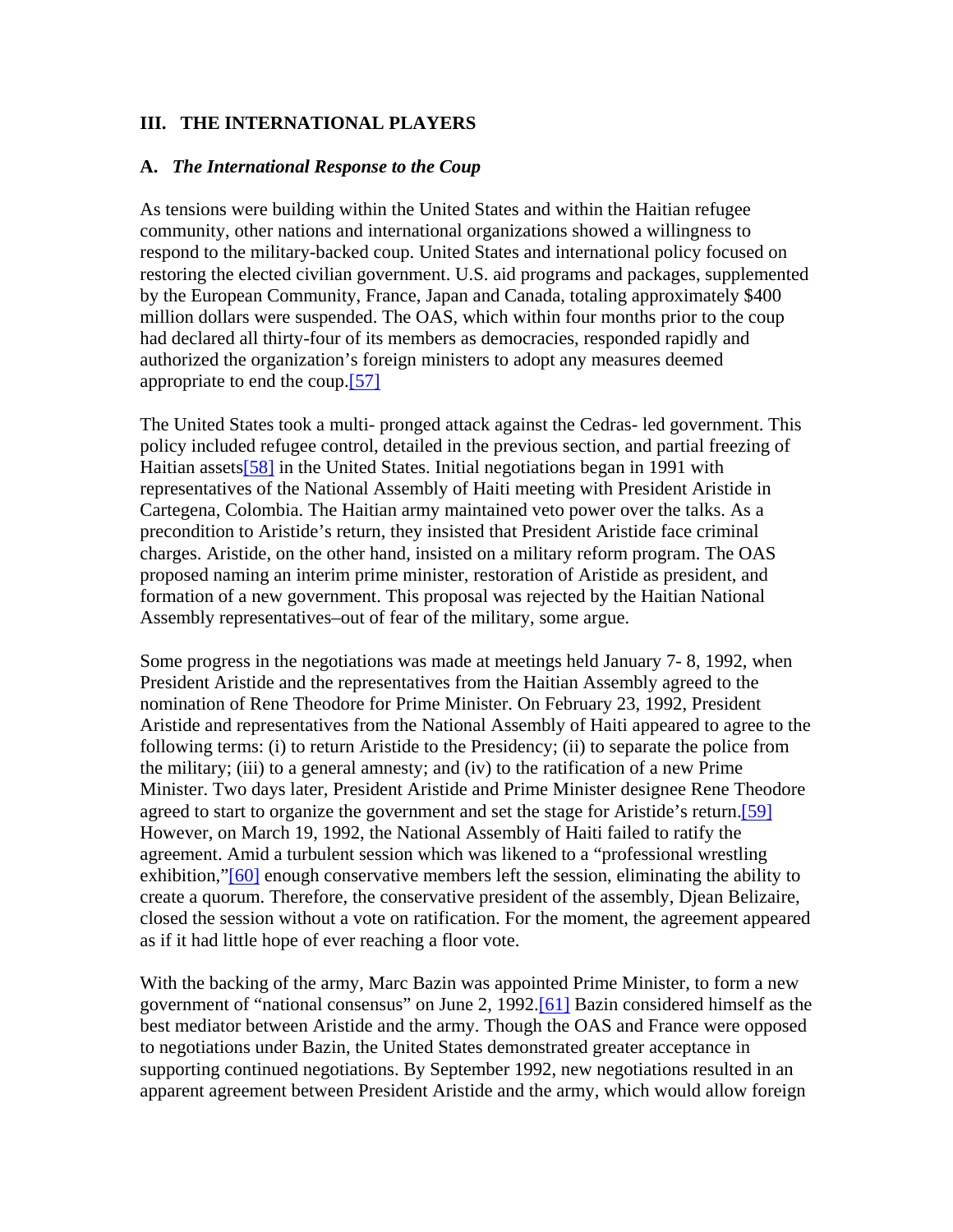observers (democracy monitors) into each of the nine administrative regions of Haiti. The observers' objective was to reduce political violence and facilitate the restoration of the elected government.

On January 18, 1993, the military-backed government of Haiti called for an election to select ten senators and four deputies. Aside from the ruling coalition headed by Prime Minister Bazin, the election was boycotted by the major political parties and by the general population. Most voters were soldiers or government employees, but the majority of people remained off the street for fear of being coerced into voting. In addition, bus and motorcycle transportation ceased as a protest against the election. Jean- Claude Bateux, the socialist leader who had worked for the return of Aristide, said "[a]ctually, the people voted today–a massive vote of contempt." $[62]$ 

By mid-April 1993, Aristide was willing to offer political amnesty to his opponents in the army leadership. General Cedras and army-backed Prime Minister Bazin indicated their willingness to step aside and let Aristide take the helm. Yet, growing support for an independent committee to investigate war crimes and address the harm done to thousands of victims resulted in leaving open the possibility of criminally prosecuting army leaders. On June 16, 1993, the UN Security Council passed a binding resolution imposing an oil embargo on all petroleum and arms sales to Haiti and ordering a freeze on overseas financial assets of Haitian officials and business elite. Sanctions took effect on June 23, 1993.[63] However, negotiations throughout the summer of 1993 were successful in moving the nation toward a resolution of the conflict between Aristide and his opponents. With the help of a UN negotiating team, in addition to the support of France, the United States, Canada, and Venezuela, an agreement between Aristide and Cedras was signed on July 3, 1993, at Governors Island, New York (the "Governors Island Accord").

Under the Accord, Aristide would nominate a new prime minister who would be accepted by the Haitian Parliament. The parliament would pass an amnesty law for the military involved in the coup against Aristide. Afterwards, Cedras, Police Chief Michel Franois, and other military leaders would resign. Aristide then was to appoint new military leadership and return to Haiti on October 30. On July 17, Parliament approved the Accord and on August 30, 1993, Robert Malval, a moderate businessman, became the new Prime Minister of Haiti. The installation of Malval as Prime Minister took place in the Haitian Embassy in Washington, D.C., so that Aristide could participate in the ceremonies.

# **B.** *Joint Task Force Haiti***[64]**

After signing the Accord, the UN Security Council passed Security Council Resolution 867[65] on September 23, 1993, authorizing support for the transition from Cedras to Aristide. Consequentially, an expanded UN mission which began as an "observer mission" continued. The more general UN mission in Haiti had begun in September 1992 with the arrival of eighteen observers to monitor and report on human rights abuses. The number of observers grew to 200; they were known as the International Civilian Mission.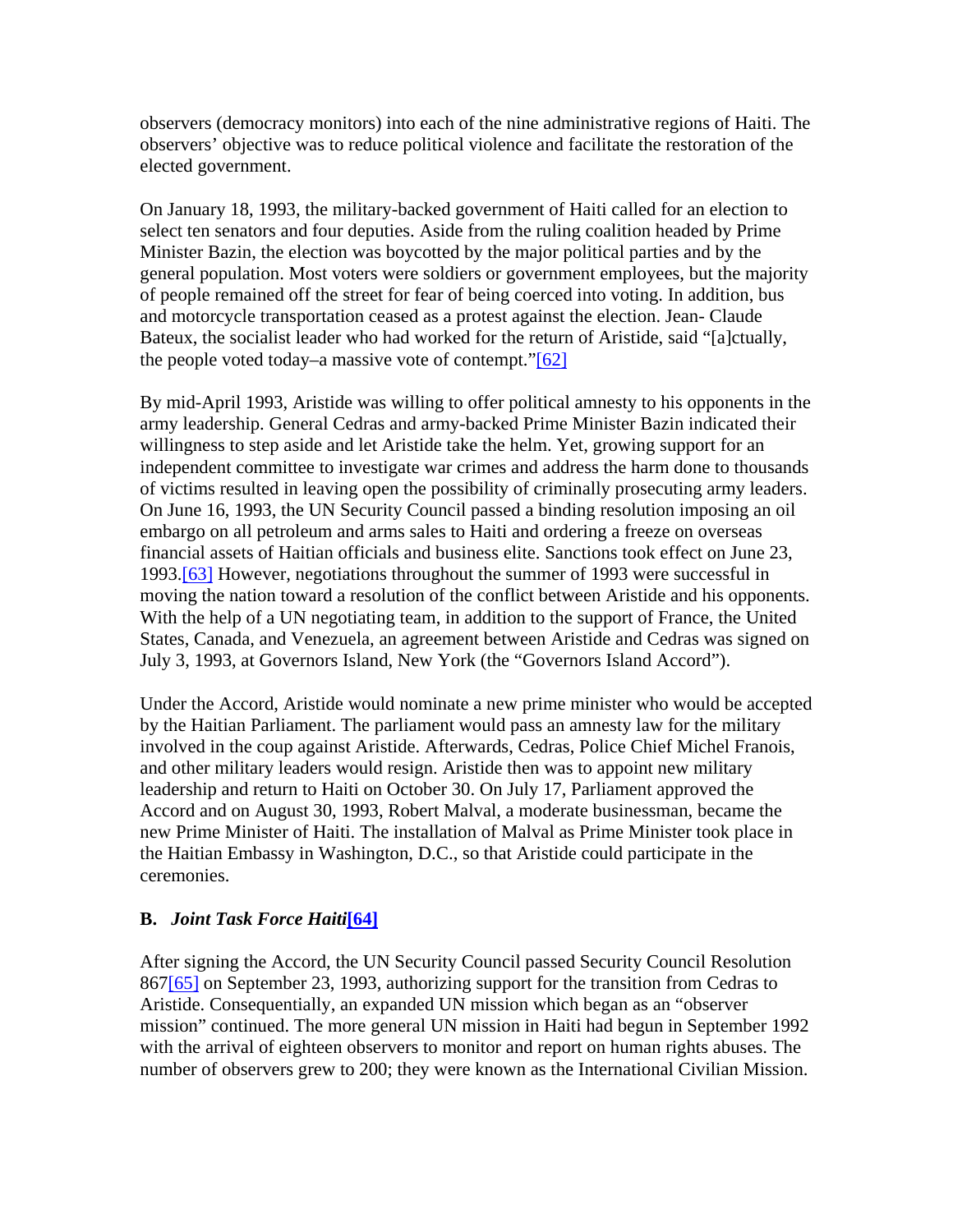U.S. military personnel constituted the majority of these observers.[66] The advance team, mostly reservists, flew in thirteen days later.[67]

The expanded UN mission had two purposes. The first purpose was to monitor and retrain the police while simultaneously removing them from military control. This aspect of the mission comprised the International Police Monitors, and again, U.S. military personnel.[68] The second purpose, known as Joint Task Force Haiti, was to conduct military training and to provide both humanitarian/civic action programs in support of Haitian democratization, under UN operational control.[69] The Joint Task Force consisted of 599 United States and 110 Canadian military personnel.[70] From the beginning, the operation was led by the United States.

To carry out the civic affairs programs, Joint Task Force Haiti designed civic action projects, including health and engineering programs, designed to create "small but sustainable improvement in the lives of the Haitian people."[71] The Joint Task Force sent teams of medical and engineering experts to work directly with Haitians. Five Canadian and thirty-six Americans who were specialists in community health, preventive medicine, entomology, and environmental health, worked with officials from both the Ministry of Public Health and the University of Haiti. Joint Task Force personnel taught Haitian health service providers how to develop health training programs in the field. As these programs intensified, the 96th Civil Affairs Battalion of the U.S. Army was to organize four direct support teams and deploy into outlying regions.[72] Engineering civic action programs also involved members of Joint Task Force Haiti to make direct contact with Haitian ministries of Education, Public Works, and Health, as well as with individual Haitian engineers. The group's primary goal was to build eight schools and one hospital in the Port-au-Prince area. The U.S. Navy Seabees were the lead organization, working with the Canadian Air Force engineers and the Public Works Ministry of the Haitian Military.

Field grade officers of the U.S. Army Reserves' 358th Civil Affairs Brigade were appointed to serve as liaison officers with five separate entities: The Deputy for Peacekeeping Operations at the UN, the U.S. Embassy in Haiti, the International Police Monitors, the International Civilian Mission and the General Staff of the Haitian Military.[73] The Joint Task Force Commander met with liaison officers every day. The liaison officers alternated days at the meetings and were instructed to organize each meeting around a theme. During these freewheeling exchanges, the Joint Task Force Commander tested his ideas on a friendly audience before implementing them in the field. Each liaison officer discovered that agencies were eager for a direct channel of communication with the Joint Task Force Commander. The reservists with a civilian background assisted in the functions of the assigned agency. For example, at the U.S. Embassy in Haiti, the embassy staff was initially overwhelmed with the added requirements of the Joint Task Force. The liaison officer immediately assisted the embassy. Furthermore, an International Civilian Mission liaison officer used his "civilian" status to defuse hostility to "all things military" by focusing on his previous volunteer work with the Red Cross. In another example, a reservist who was also a district attorney in Philadelphia relied upon his prosecutorial background to form a good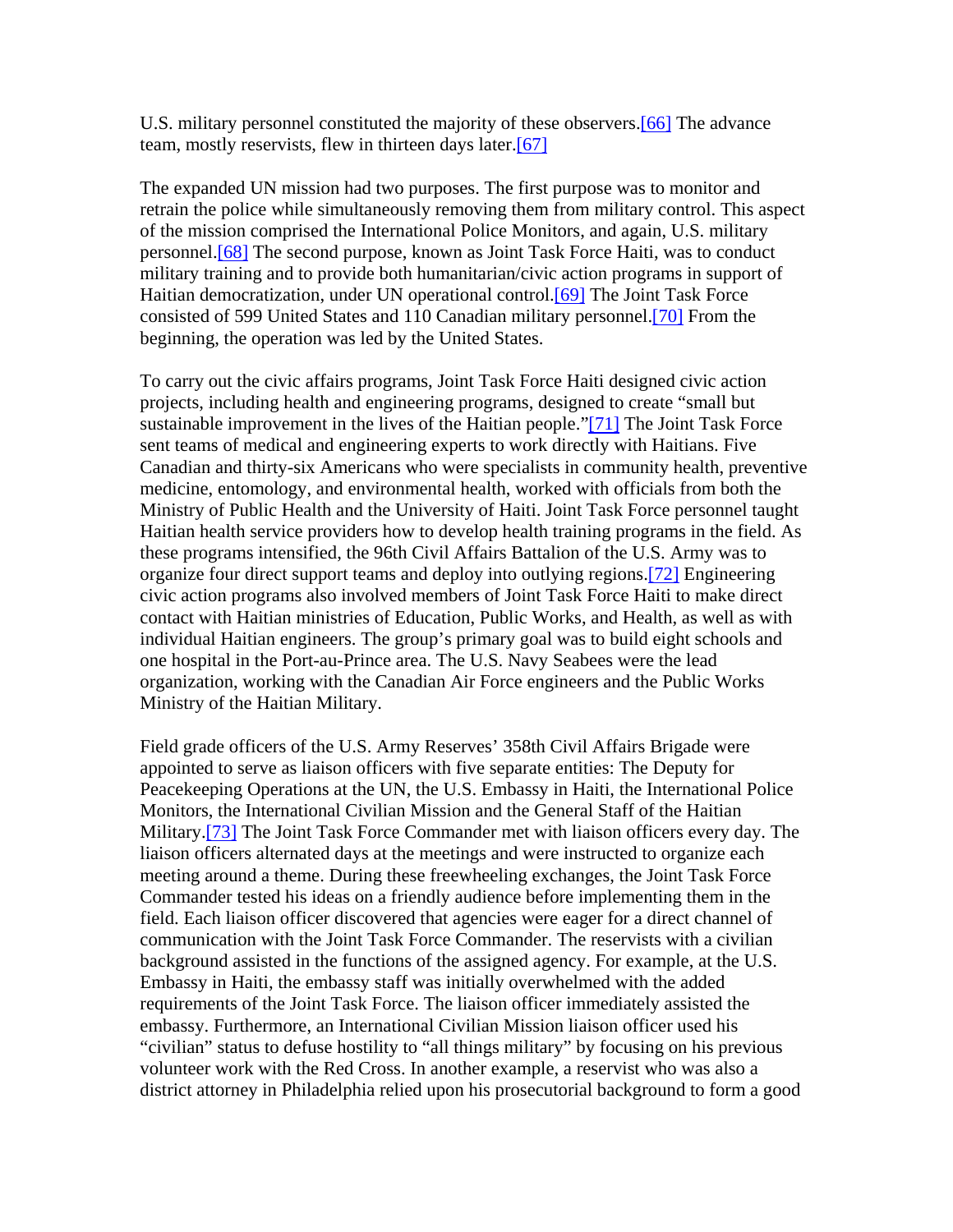relationship with the Royal Canadian Police who were part of the International Police Monitors.[74]

In spite of it planning and apparent positioning, Joint Task Force Haiti was not a success. Civic action projects were continually thwarted by members of the Haitian military who were more interested in acquiring modern weapons systems than conducting any meaningful relief operations. At coordination meetings, Haitian military members "filibustered, withheld information and denied having the authority to take any constructive action."[75] In addition, U.S. military and diplomatic planners erroneously assumed the Governors Island Accord granted consent. Furthermore, the Haitian military was fearful of reprisals by Aristide if he returned, while Aristide continued to make inflammatory speeches, further entrenching the old guard factions opposed to his regime.[76] When the military planners and strategists determined that the permissive environment was unyielding, the force package that was on the ground (civil and military officers) was simply not the force that could be reconfigured to meet the changing environment.[77]

Early in the fall of 1993, in preparation for implementing the Accord, the United States sent a team of 193 U.S. and twenty-five Canadian troops, engineers and trainers, to Haiti aboard the *USS Harlan County*. This group preceded the 1,267- person UN police and military mission to train Haitian police and army and rebuild the Haitian infrastructure, as agreed under the Accord. Arriving in Port- au- Prince, the *Harlan County* was greeted by an angry mob and denied entry to the dock. After a day long standoff, on October 12, 1993, the *Harlan County* was ordered to depart Haiti. Inside Haiti, the departure of the *Harlan County* was perceived as proof of weakened U.S. resolve to implement the Governors Island Accord.[78] Violence increased sharply. The French then quickly withheld a contingent of *gendarmes* that were scheduled to join the International Police Monitors, the Canadians withdrew, and, in addition to the rapid departure of support personnel, on October 16, 1993, the advance team of Joint Task Force Haiti was extracted.[79]

Three days prior, on October 13, the UN Security Council voted unanimously for Resolution 873[80] to reimpose the oil and arms embargo and to freeze the Haitian military authorities' financial assets abroad.<sup>[81]</sup> Although the United States Department of Defense (DOD) did not favor the use of U.S. troops in Haiti, a twenty- member planning cell was established at the U.S. Atlantic Command (USACOM) to prepare for such a contingency. On December 22, 1993, the United States informed the Haitian military leaders that unless they stepped down by January 15, 1994, the fuel and arms embargo would be expanded, but the deadline passed without response. In the following weeks, "the U.S. government wavered, uncertain about Aristide's' ability to govern or his commitment to reconciliation. Policy focused on building support for a broad, moderate coalition within Haiti. The United States briefly considered whether Aristide should step aside in favor of a figure more acceptable to Haiti's business elite and military."[82]

By the early Spring of 1994, the DOD, which continued to oppose the use of military force in Haiti, began to assess alternatives. But, DOD did begin to examine the after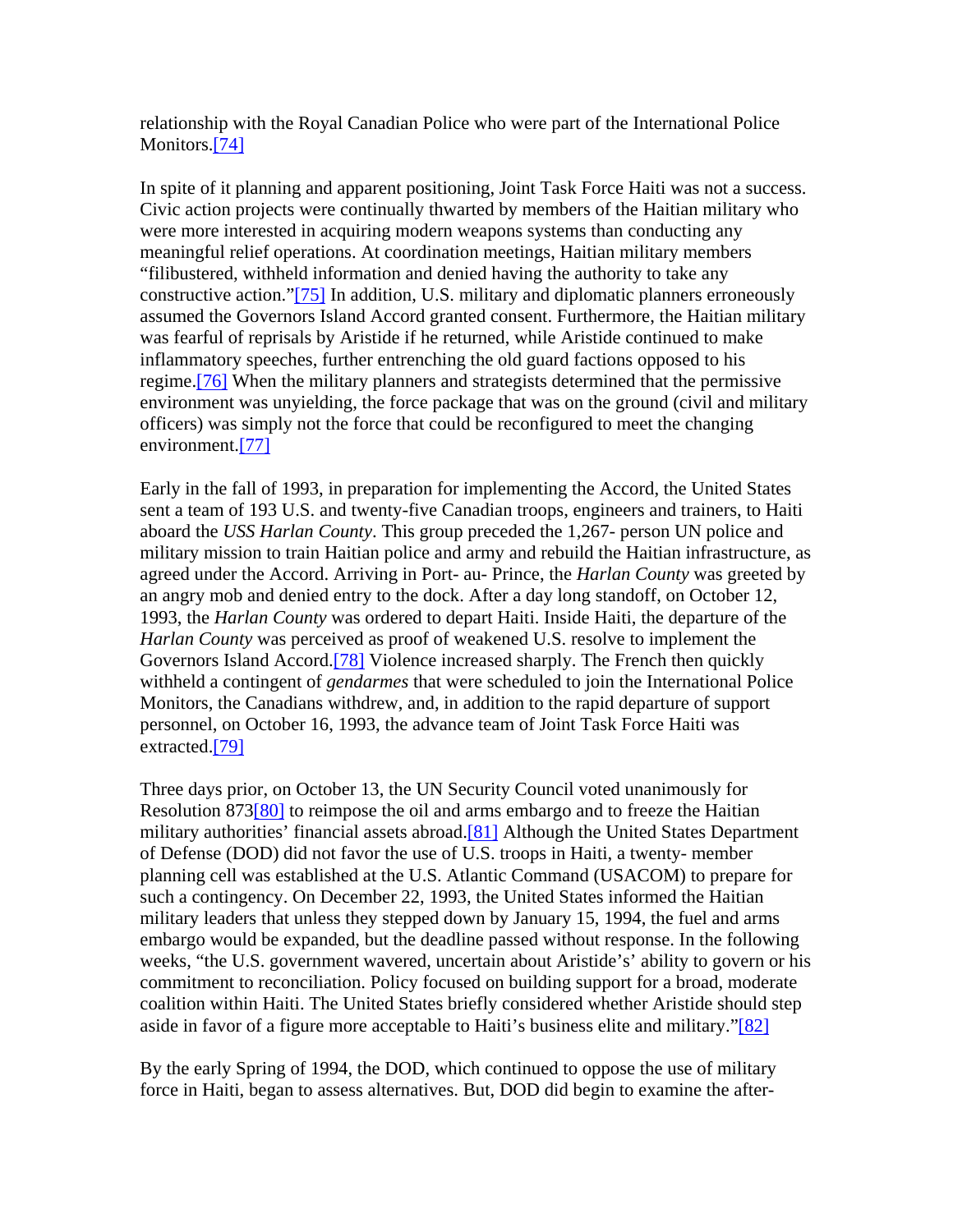action reports of lessons learned from Operation Just Cause in Panama and Operation Provide Hope in Somalia. Secretary of Defense Perry instructed the department to begin interagency planning for operations in Haiti.[83] Then, as described above, in March, U.S. political forces, particularly leaders of the black community and members of the Congressional Black Caucus, began aggressive lobbying against the administration's policy of repatriation of Haitian refugees and delaying the restoration of Aristide.<sup>[84]</sup> Opposition to the use of force was based on a number of factors, including reluctance to commit the military to another nation-building exercise and a belief that military action could not solve the underlying problems that contributed to Haiti's crisis. However, on April 22, 1994, the administration announced its intention to seek a total economic embargo of Haiti and stated that the use of force was an option.[85] This decision was likely influenced by the domestic political climate as well as a desire to promote democracy in the hemisphere and to restore national credibility diminished, perhaps, by the abortive attempt of the *USS Harlan County* to enter Haiti the preceding fall.

On May 5, the UN Security Council passed Resolution 917[86] demanding the resignation of the Haitian military leaders and instituting a global trade embargo and other financial and travel restrictions. On June 8, OAS adopted a resolution to reinforce the embargo.[87] Only food, medicines, and humanitarian relief supplies were exempted. With the strong possibility that hostile military action would take place, USACOM tasked the U.S. Army Special Operations Command (SOCOM) at Ft. Bragg, North Carolina, to develop a plan (Plan 2370) for a military operation to forcibly remove the Haitian military and enable the restoration of President Aristide. The Agency for International Development (AID) began to develop plans to assist in this effort as well. Soon thereafter, USACOM instructed the Army's 10th Infantry Division (Mountain) at Ft. Drum, New York, to develop an alternative plan (Plan 2380) for permissive entry into Haiti to be used in the event that the Haitian military voluntarily ceded power. "The Coast Guard became actively involved in the planning for the military operation for the first time in August" and "[e]lements of a multinational force began training in Puerto Rico to support the transition."[88] A composite battalion from the Caribbean Community nations composed of military personnel from Jamaica, Barbados, Antigua, Trinidad & Tobago, Belize and the Bahamas was assembled and trained there under the command of a Jamaican officer. Troops from Bangladesh and Guatemala also trained in Puerto Rico.<sup>[89]</sup>

On July 5, 1994, without warning, the Cedras government expelled the International Civilian Mission from Haiti. On July 30, the last commercial aircraft left Haiti, and with it, Haiti's isolation was complete.[90] Thereafter, on July 31, the UN Security Council voted in favor of Resolution 940[91] which authorized the use of "all necessary means" to restore Aristide, and authorized the creation of a multinational force for that purpose.[92] The UN mandate had three primary objectives: to neutralize armed opposition and create a secure environment for restoration of the legitimate government; to restore and preserve civil order; and to be prepared to pass responsibility for military operations in Haiti to the UNMIH.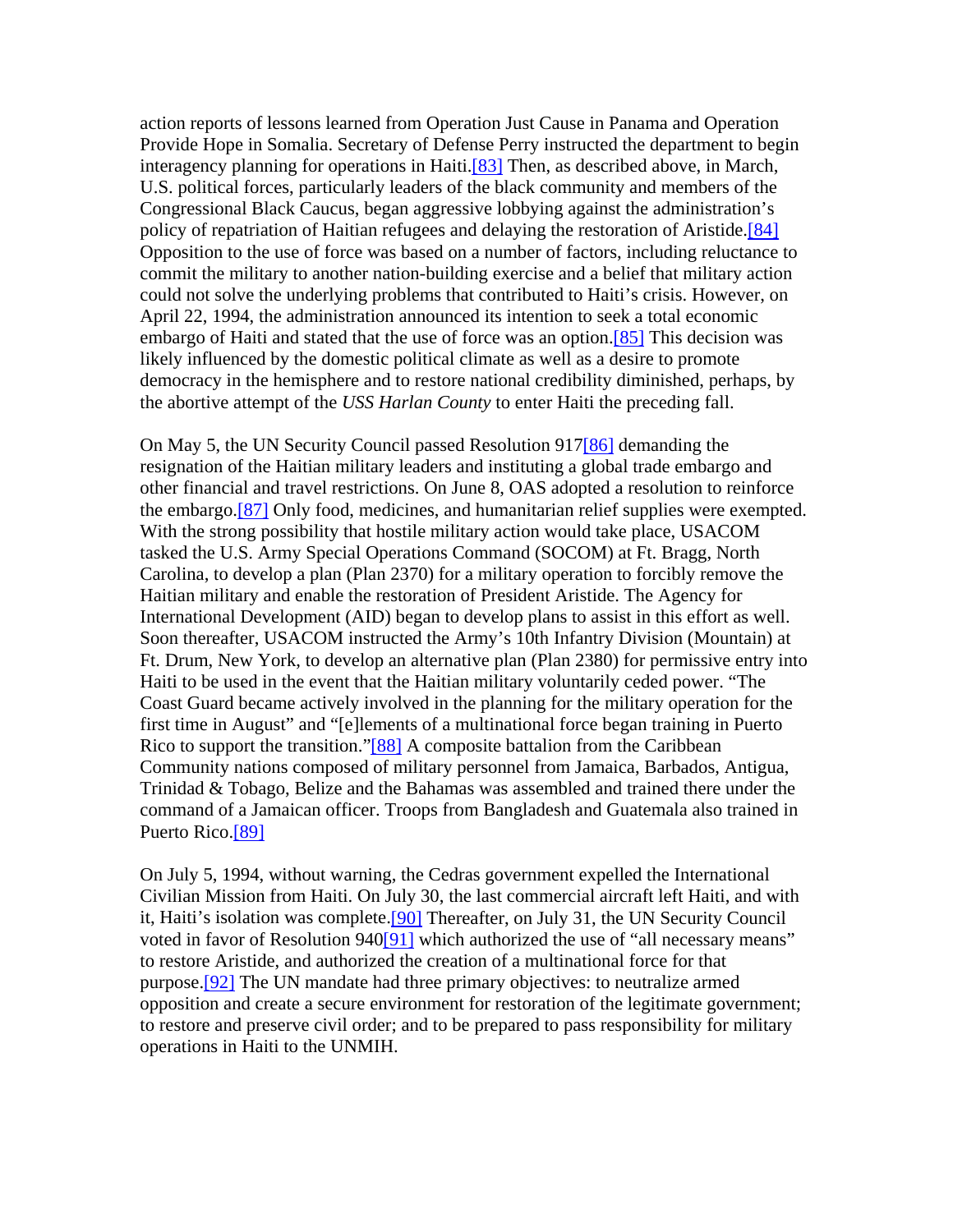Within the United States government, interagency working groups were established with Joint Task Force level coordination. Plans for military intervention moved forward under both Plan 2370 and Plan 2380 during August. Then, in September 1994, a third plan that fell between the forcible and permissive entry plans was developed. This plan was ultimately used when the forces entered Haiti on September 19. Military planners had almost a year to develop these plans. In addition, the 10th Mountain Division, the core of the multinational force and experienced in peacekeeping operations, had adequate time to provide its soldiers specific training for the mission. The long period of planning and training was a significant factor in the ultimate success of the operation.[93]

#### **C.** *Operation Restore Democracy*

The multinational force (with some 20,000 American military personnel and other military personnel from 15 other countries [94]) was supposed to be dispatched in the early morning hours of September 19, 1994.[95] However, an eleventh hour peace mission by former President Jimmy Carter, Senator Sam Nunn and the former chairman of the Joint Chiefs of Staff, Colin Powell, convinced Cedras to leave peacefully.[96]

Ironically, Raoul Cedras initiated the negotiating process that ultimately led to his own resignation.[97] Carter received a letter from Haiti's de facto foreign minister, Charles David, [98] who said General Cedras wanted to talk to someone as the threat of the American invasion grew.[99] Carter received the letter earlier in the week of Clinton's warning speech. Carter replied that Cedras should call him and when he did, the idea for the Carter mission to Haiti was conceived.<sup>[100]</sup> Carter then contacted Senator Nunn and General Powell, both of whom shared his feelings about resolving the Haiti crisis. By Friday of that week, President Clinton officially authorized the mission.[101] The three arrived in Haiti on Saturday at noon. Late in the night of September 18, as airborne forces from Fort Bragg were en route to Haiti, the deal was forged.[102]

#### **1.** *The Civil Military Operations Center*

Accordingly, with very little advance notice, the multinational force transformed to a humanitarian mission with its primary objective to "restore democracy" to Haiti by ensuring the peaceful return of President Aristide. Once the U.S. military arrived in Haiti, Civil Military Operations Centers (CMOCs) were established[103] in Port- au- Prince and Cape Haitien, consistent with United States doctrine and practice for peace operations.[104] According to doctrine, a CMOC is a "coordination center established and tailored to assist the unit CMO (civil military operations) officer in anticipating, facilitating, coordinating, and orchestrating those functions and activities pertaining to the civil population, government, and economy in areas where armed GOs (governmental organizations), IOs (international organizations), NGOs (nongovernmental organizations), and PVOs (private voluntary organizations) are employed."[105] Generally, the CMOC functions and structure include an interface between all NGOs and military forces and a diverse set of civilian agencies including staff members from the various service components, USAID, AID's Office of Foreign Disaster Assistance/Disaster Assistance Response Team (OFDA/DART) and UN agencies.[106]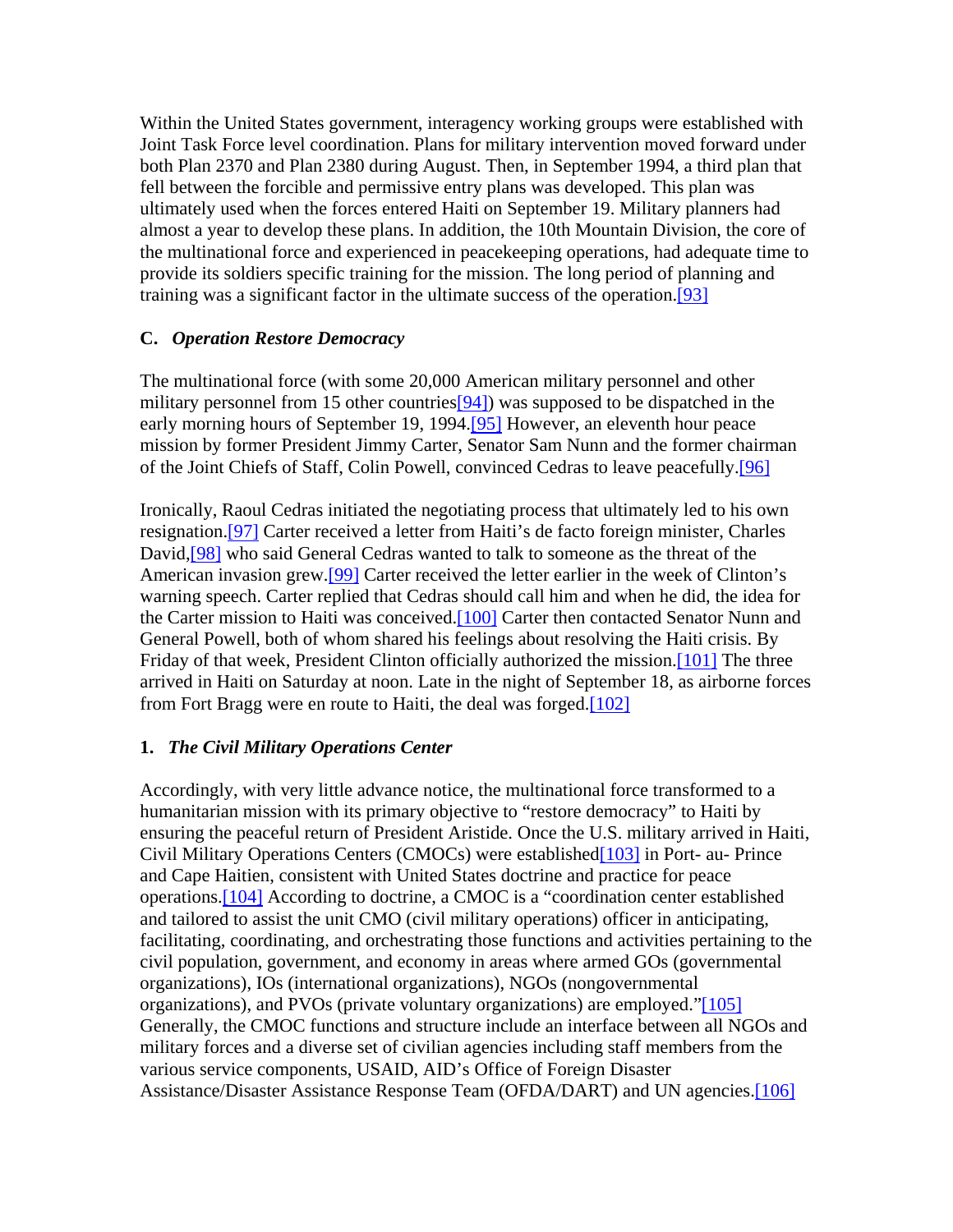In Haiti, the CMOC was under the operational control of the Combined Joint Task Force, and was located within the military compound of the Joint Operations Center.[107] Special Operations Forces and civil affairs reservists conducted most of the civil and military operations.<sup>[108]</sup>

In Haiti, however, the CMOC did not function as the primary interface between the military and the NGOs. Rather, the CMOC dealt with the more traditional military functions of a peace keeping operation, for example, dealing with displaced civilians and clearing the field.[109] The primary interface between the military and the NGOs and governmental organizations was the Humanitarian Assistance Coordination Center (HACC).[110] The HACC was located outside the Joint Operations Center in the spaces of the USAID. It literally was in a big broom closet that was cleared out so that reserve army personnel had office space in which to work. The HACC's purpose, as part of the larger CMOC, was to act as a liaison with all the international organizations, such as the UN Deputy for Peacekeeping Operations, USAID, OFDA, as well as the NGO community.[111] Working along with the HACC, the OFDA/DART advised and coordinated the U.S. Military's humanitarian assistance activities with USAID/HAITI, the UN system in Haiti, and the various NGOs in the country.[112]

Interestingly, a joint publication, one of the authorities on humanitarian operations, describes the HACC as a higher-level coordination facility. According to that publication, the HACC is designed to assist the Commander in Chief (CINC), and is a forum where the unified command, agencies of the U.S. government, and relief organizations can coordinate operations. The Joint Task Force has the option of creating a CMOC or a Humanitarian Operations Center (HOC), which is described as a policy making body and which may evolve into an "international coordination center" most closely focused with the UN.[113] The Joint Publication instructs military commanders to use the term CMOC as the Joint Task Force and lower-level center for NGOs to make contact with the military. In Haiti, the HACC functioned as the CMOC should. Use of different terms, like HACC and CMOC, can create confusion for military and NGO personnel who have worked together on earlier operations.<sup>[114]</sup> And, in fact, many of the NGOs seem to have been confused by the term "HACC." "Many of them had experience in working through the CMOC in previous operations and therefore sought to make coordination [sic] there again."[115] According to Captain Chris Seiple, the Army made a tactical error in using this structure. The term CMOC had gained a level of recognition and familiarity with the NGOs (based on the operations in Somalia and Rwanda) and then the Joint Task Force in Haiti used a different term for the place the NGOs were to go to seek military assistance. While the military may understand these concepts, the NGO community most likely does not, and that misunderstanding can lead to real problems for NGO/military coordination as it clearly did in Haiti.

Prior to the deployment of the multinational force, the U.S. State Department met with InterAction, a coalition of U.S. private relief, development and refugee-assistance organizations to discuss the relief aspect of the mission in Haiti. $[116]$  Interaction is made up of more than 150 organizations working in more than 160 countries.[117] Representatives of the constituent organizations meet together to establish cooperation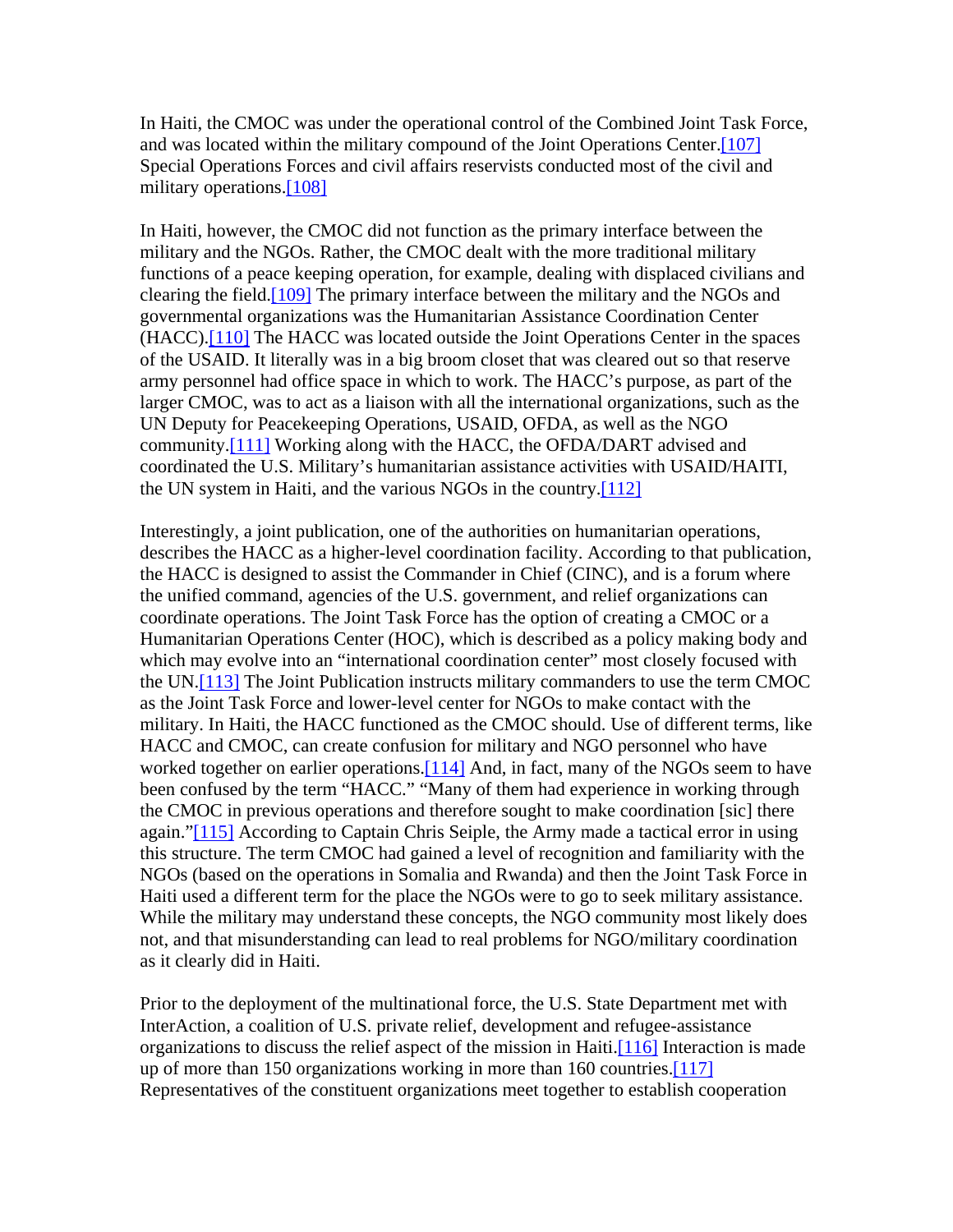and standards of conduct.[118] During formal InterAction meetings in Washington, the CEOs of constituent agencies discussed various country activities. It is through this highlevel coordination that various American based NGOs determine where other NGOs are operating, what their agendas are, and how NGOs can coordinate their activities to avoid overlap. InterAction also sponsors a variety of subcommittees or working groups that study various issues. Specifically in the Haiti crisis, an InterAction working group was formed which handled issues such as advocacy, media, refugee and disaster relief.[119] During its meeting with InterAction, the State Department instructed the NGOs to contact the HACC directly.[120]

Ironically, however, the military planners were unable to include NGOs and other governmental organizations in their plans. Because the mission was planned as a hostile entry until the eleventh hour, military planning was classified. Therefore, neither the military nor the NGOs and governmental organizations were able to coordinate prior to the multinational force's entry into Haiti.[121]

Two CMOC operations were in Haiti: one in the operations (J3) civic action section of the Joint Task Force Headquarters in Port-au-Prince (the Joint Operations Center), and the other in Cape Haitien as a part of the 2nd Brigade, 10th Mountain Division (L1) Headquarters.[122] The HACC in Port-au-Prince, however, was the meeting place for the NGOs. The HACC in Port-au-Prince would take requests for assistance from the NGO community and submit them to the CMOC. The HACC in Cape Haitien only comprised two individual officers. The CMOC in the Joint Operations Center had little contact with the NGO community. It coordinated requests for assistance with the operations officer (J3) at the Joint Operations Center to determine feasibility.[123] These requests were answered in writing and within forty-eight hours.[124] As of October 26, 1994, the CMOC was acting on 173 outstanding requests.[125]

Before the CMOC and HACC were established, military personnel received a briefing indicating that the NGOs that were already on the ground would handle food distributions. Based on their experience in Somalia, the military determined that they were not as efficient in distributing food as the NGOs, which had pre-established distribution networks. When the military distributes food, it tends to generate crowds, and in the words of Major John Cummings, "only the tough guys who can push their way to the front of the crowd get the food."[126]

Based on the assumption that there would be many NGOs in theatre that would be able to conduct food distribution and other relief efforts, the military made plans to integrate the NGOs into the distribution effort. However, this assumption turned out to be incorrect. The NGO community was different in Haiti than it had been in Somalia. In Somalia, there was an immediate need for relief supplies to prevent starvation and disease, whereas in Haiti, the NGO focused on long term development. Developmental NGOs have a slower operational cycle than the relief NGOs (who operate in crisis mode). So, when the containers of food arrived in Port- au- Prince, there were not enough relief NGOs to handle the distribution.<sup>[127]</sup> When the CMOC and HACC established their operation immediately in Cape Haitien after September 19, 1994, much to the surprise of the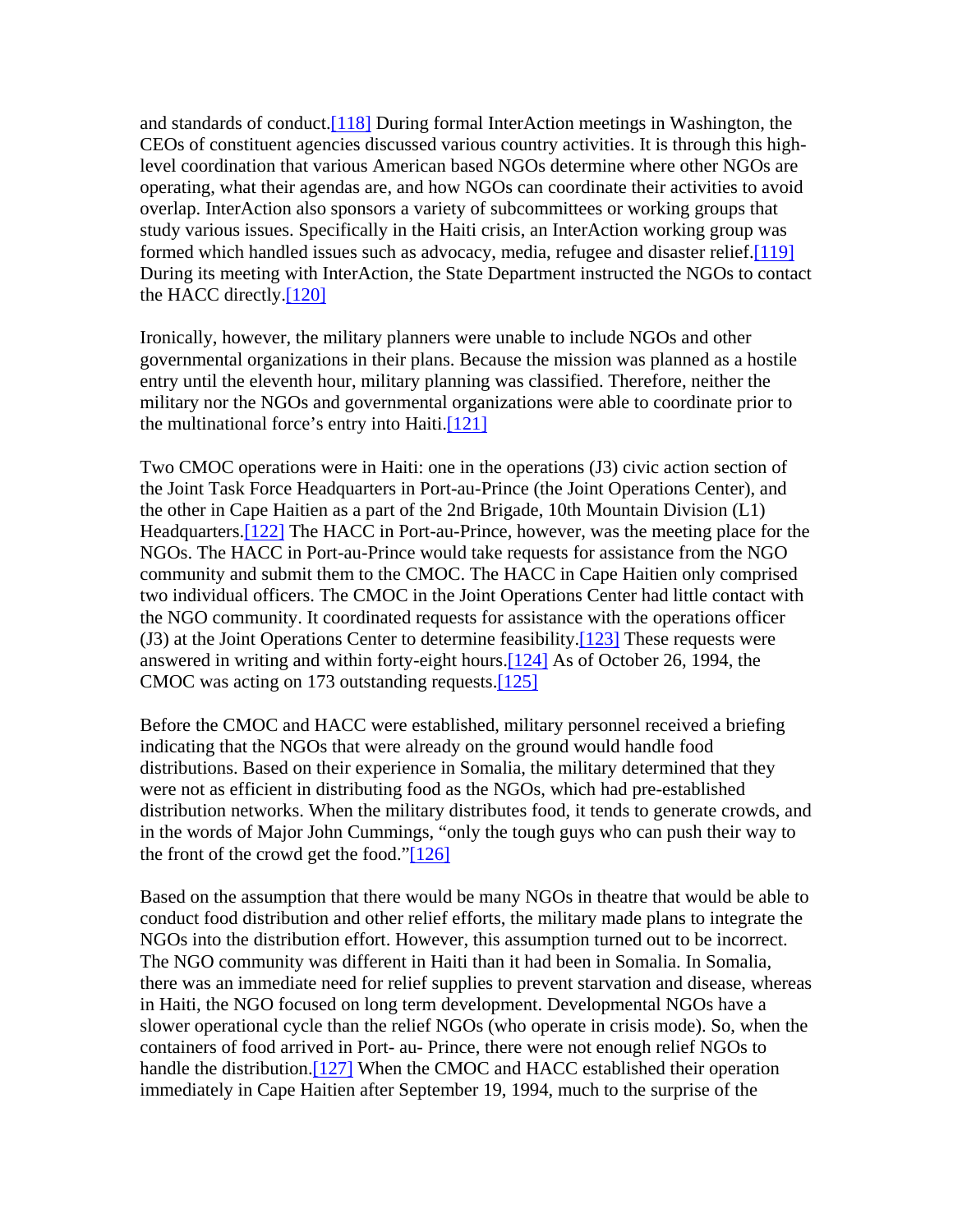military personnel, no NGO personnel were present. Instead, military personnel found empty office space. It was not until about one month after the establishment of the CMOC and HACC that the NGOs reappeared. There was, however, a missionary from the St. Vincent Foundation under the control of a Catholic nun in place. Major Cummings indicated that the St. Vincent Foundation had received support, including food for distribution and barbed wire to protect the food stores.[128]

The CMOC began its operations by directly contacting local governments. Military personnel secured and protected the city hall in Cape Haitien and the Mayor's office so that the Mayor could conduct business. All local government organizations received supported. A new police station was opened in City Soleil. [129] The supply of fuel by the military to the Haitian Public Works Department permitted the garbage trucks to pick up garbage that was building up in the town. In addition, engineering support was given to enable the local power plant to resume delivery of power.[130]

According to one NGO, PACT, working in Haiti,[131] there were and are approximately 2,000 NGOs operating there. Although the exact numbers are uncertain, we were told that there were somewhere between 20- 100 NGOs in country after the arrival of the forces.[132] According to PACT, many of the NGOs operate "without the sound structures to coordinate and monitor the multitude of activities in which they are involved."[133] This is confirmed by a US AID report stating that NGOs have been hampered both by general public sector neglect of infrastructure and by the embargoes.<sup>[134]</sup>

NGOs in theatre prior to the departure of General Cedras were suspicious. Any NGO operating publicly would have needed Cedras' support. Those NGOs were viewed as corrupt. The NGOs not supported by Cedras were either not functioning or were operating in secret and under intense pressure from the government. NGOs which did function were forced to pay bribes.<sup>[135]</sup> Because of the intelligence capabilities of the Special Forces operating in the area, CMOC personnel were able to distinguish easily between the legitimate and illegitimate NGOs.

#### **2.** *Evaluating the Haiti CMOC*

In Operation Uphold Democracy, humanitarian activity and support to NGOs was not a primary focus of the military forces deployed, but was more of a supporting effort. The primary goals of the force that landed in Haiti were ensuring that the Haitian armed forces and police complied with the Carter-Cedras accords; protecting U.S. citizens and interests, protecting the interests of designated Haitians and other countries' nationals, restoring civil order, assisting in the reorganization of the Haitian armed forces and police, and assisting in the transition to a democratic government with the return of President Aristide.<sup>[136]</sup> Operation Uphold Democracy's focus, therefore, was different from some of the previous peacekeeping operations, such as Support Hope and Restore Hope. This undoubtedly led to some of the problems experienced by the CMOC/HACC personnel and the NGO community.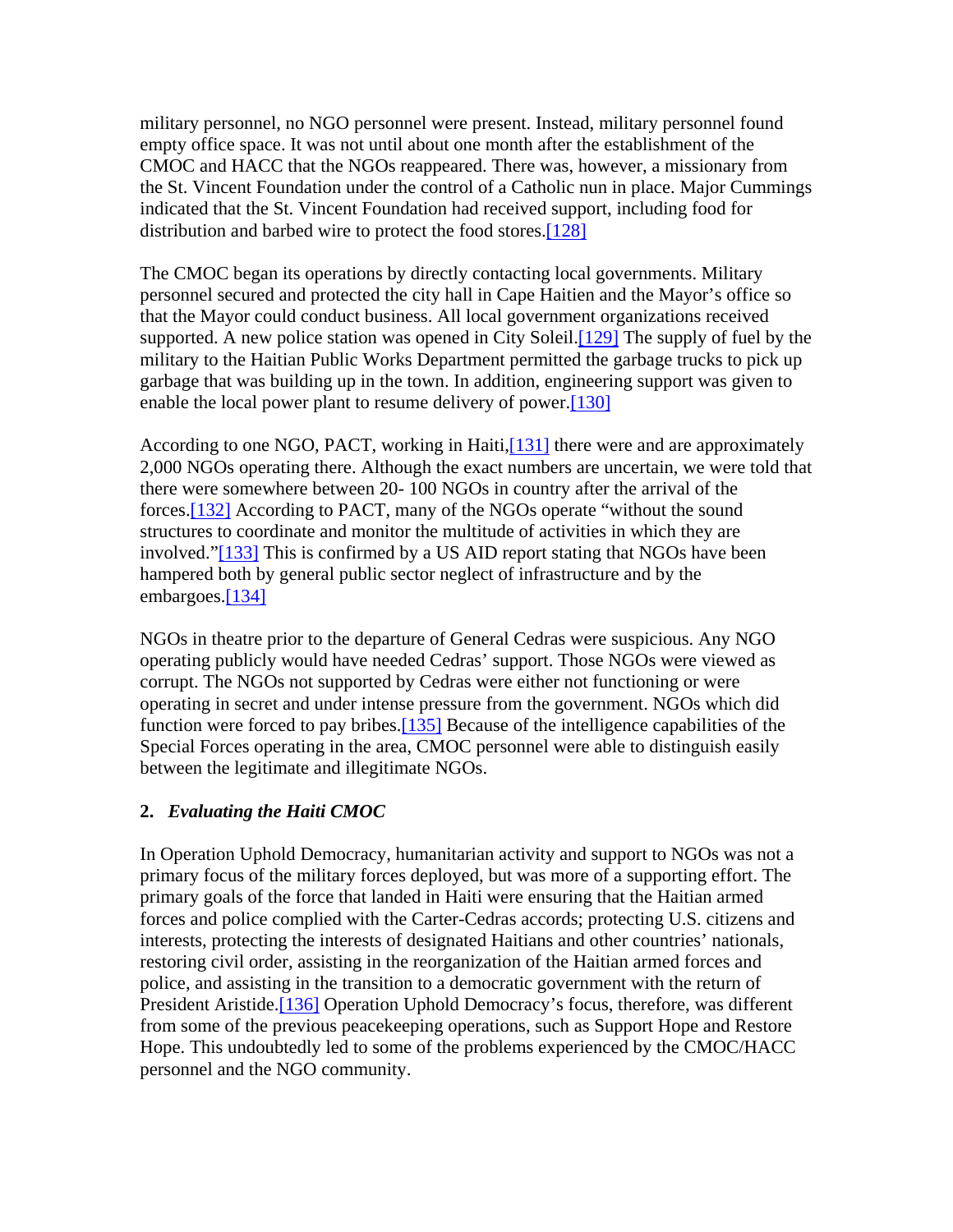The CMOC in the Joint Task Force Headquarters had virtually no contact with the NGOs. Instead, the HACC was the meeting place for the NGOs. The HACC sent for support from there to the CMOC in the J3.[137] The functions of the CMOC in Port-au-Prince were to receive and process requests from various NGOs, to maintain and provide linguists<sup>[138]</sup> to forces in the Joint Task Force, to collect and process open-source and J2-provided intelligence related to civil-military and civic action operations, maintain a running CMO estimate for the J3 civic action officer, and to receive and analyze unit situation reports for civil-military operations-related information. The Cape Haitien CMOC worked with the Mayor's council, committees of justice, ministers and other Haitian organizations. It also established trust and climate reconciliation, electricity, water and sanitation, air traffic control; humanitarian assistance and mail flights, fresh water production, and port operations.<sup>[139]</sup> The civil-military operations activity in Haiti was aimed to convince the Haitian people that the United States, and later the UN, were there to help. The purpose of the assistance was to show the world the progress which is possible under a democratic government.[140]

The first substantial Center for Army Lessons Learned (CALL) publication on Haiti indicates that military planners developed the HACC with the knowledge that some NGOs were reluctant to work with the U.S. military. Many NGOs interviewed for this article echoed this attitude. U.S. military planners felt, based on previous experience with many of the NGOs, a HACC would be less objectionable to them, and therefore, beneficial.<sup>[141]</sup> According to the military personnel, the main reason for the HACC was to ensure the NGOs did not have to come into the Joint Operations Center because the operations center was a secure environment.[142] Operation Uphold Democracy demonstrates the need for a consistent doctrine on peacekeeping operations and CMOCs specifically.

# **D.** *Nongovernmental Organizations Involved in Haiti After the Coup*

To this point, we have focused on the military's infrastructure–the CMOC–and its efficacy. We now turn to an examination of specific NGOs and their work in Haiti in an effort to understand the NGO perspective of the Haiti operation. The authors obtained the information contained in this Section, unless otherwise noted, through interviews with NGO personnel both in the United States and Haiti.

# **1.** *Level of Involvement*

Our research confirmed that the NGOs in Haiti, to the extent that they remained in the country during the military coup, did not attempt to mediate the conflict, nor did they attempt to intervene in it in any way. Rather, the NGOs working in the country before, during, and after the coup seem to be focused solely on development and humanitarian aid and assistance, rather than on direct peacekeeping operations. According to Steve Sookikian of Childreach, [143] one of the developmental NGOs working in Haiti, Childreach considers itself neutral in conflicts and does not attempt to mediate between the belligerent parties. It only enters an area with the consent of the local government. Childreach has a contract with the Haitian government which permits it to exist. Mr.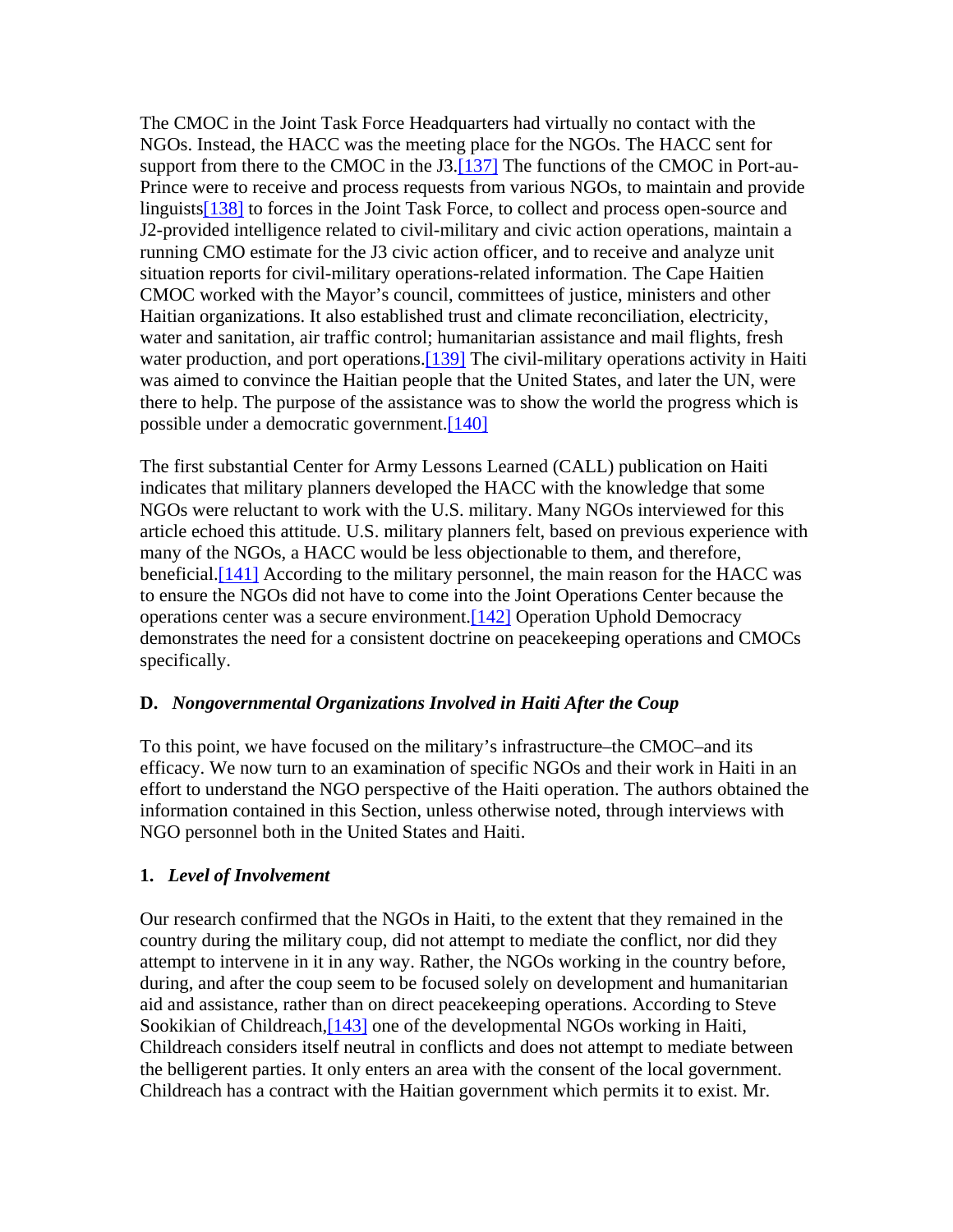Sookikian reported that Childreach did cooperate with the multinational force in providing information regarding various communities. Since Childreach is a community based developmental organization, it could provide information regarding the inhabitants of a particular area–for instance, who was "good," who was "bad." In return, the multinational force provided security for the Childreach operations.[144] Similarly, American Friends Service Committee (AFSC), another relief organization active in Haiti, will not mediate between belligerent parties nor attempt to intervene in a conflict in any formal way.[145] The same is true of Oxfam[146] and Save the Children.[147]

Although no one we interviewed claimed that an NGO would become directly involved in peacekeeping, many organizations provide aid in Haiti, with the three largest being Cooperative for Assistance and Relief Everywhere (CARE),[148] the Catholic Relief Services (CRS), and Adventist Development and Relief Agency (ADRA).[149] A host of other American based NGOs are also providing relief or development assistance in Haiti.<sup>[150]</sup>

### **2.** *Coordination among NGOs*

Our research suggests that some level of coordination does occur among NGOs in Haiti, but it is rudimentary at best. The largest NGOs–CARE, CRS and ADRA–seem to be taking a lead in some instances, but not at all in others. CARE personnel related that during the Haitian crisis, CARE, CRS, and ADRA met and geographically divided the country to carry out a food distribution program. The lesson here is that the personality of NGOs are extremely diverse, ranging from very cooperative to extremely aloof. In the late 1980s, CRS developed a policy statement, *CRS Guidelines on Humanitarian Assistance in Conflict Situations,* which provided specific instructions on when CRS would get involved in relief, to what degree it would cooperate with other agencies, and under what conditions funding would be accepted from other organizations. The thrust of the statement allowed for some degree of cooperation as long as CRS would lose no freedom of action.[151] This perspective on cooperation was typical among the NGOs we interviewed for this paper.

Most commonly, what cooperation and coordination exists comes about through informal mechanisms and on the individual initiative of field officers on site in Haiti.[152] A representative of Oxfam stated that Oxfam relies on informal networks and mechanisms and on the initiative of persons in the field for coordination of activities at the local level. Representatives of Save the Children report the same kind of cooperation with local groups coming about through a grassroots approach to problems in Haiti. For Save the Children, cooperation occurs almost solely with local groups and through the initiative of field personnel.[153]

During the course of our research, we were told many times that there is no formalized NGO association in Haiti.[154] Rather, all the NGO representatives we spoke to said that all organization at the local level results from personal contact and initiatives of individual field offices. Childreach, AFSC, [155] and Save the Children work within a framework of community empowerment of indigenous organizations. Save the Children,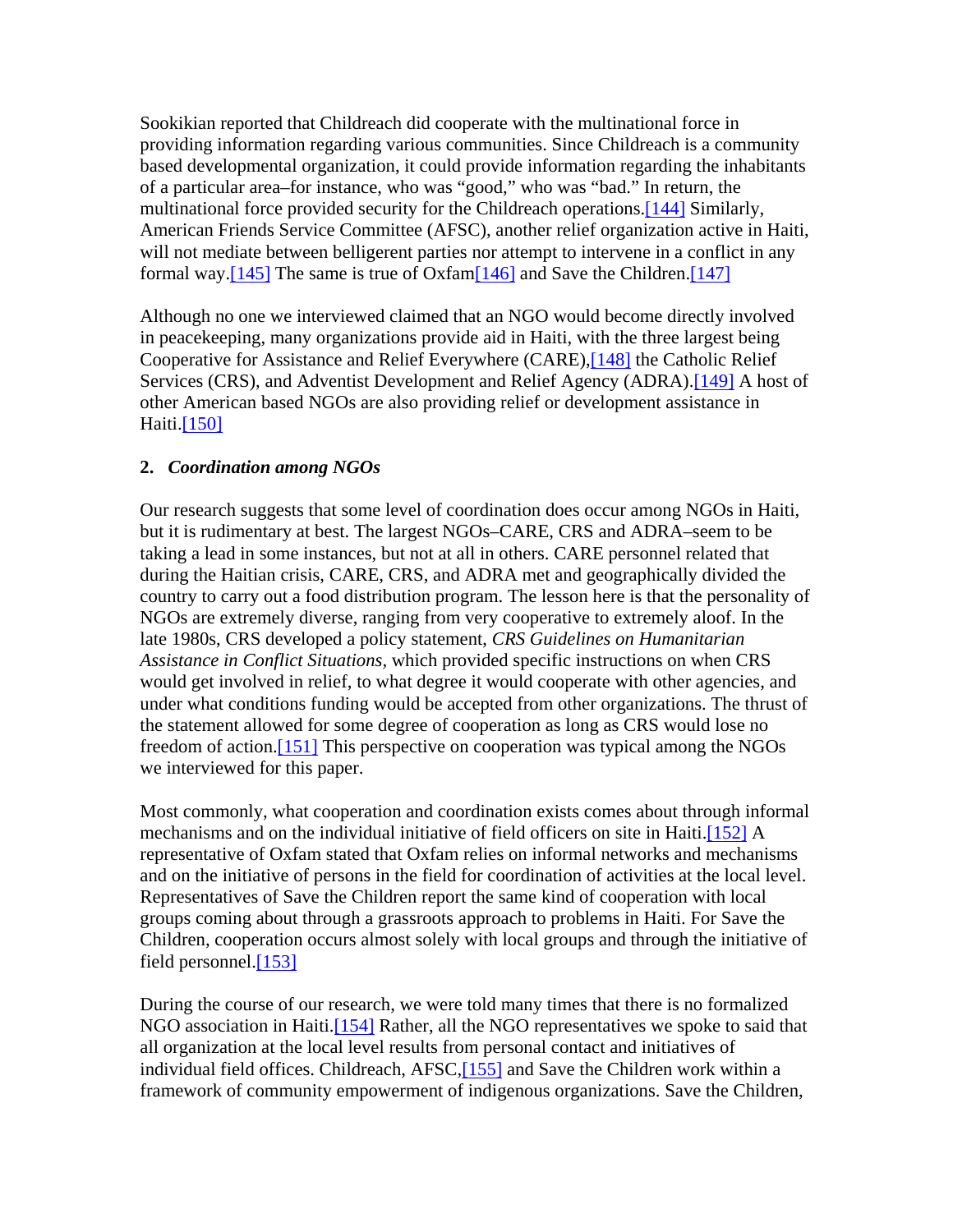for example, has worked with community groups since 1985 to develop a comprehensive program in the Maissade Commune. Today, the program includes soil conservation, agroforestry, child survival, women's credit, literacy training, and an HIV/STD prevention program.[156] Oxfam supports a number of local grassroots organizations, including Peasants of the Far West, VETERIMED, ENFOFAMN, the National Church Commission for Justice and Peace, and Voices for Haiti, a U.S. grassroots advocacy network that monitors U.S. policy in Haiti.[157]

Another example of this kind of coordination is provided by AFSCO. Its action reports reveal that in the years prior to the coup, the interaction of the AFSC program with local leadership took place through coordinating committees established at the regional offices. The committees were responsible for oversight and short and long term planning for the AFSC program.[158] According to its public relations officer, AFSC also collaborates with international organizations such as the World Health Organization and the Haitian government. AFSC has also made arrangements for a future and ongoing collaboration with Haitian NGOs. AFSC claims to have led in the organizing efforts, taking advantage of its good line of communication with the Haitian government and other international organizations. Because it is an organization focused solely on achieving social justice, AFSC strives to make few political waves; this political neutrality has been a clear benefit to the organization. ITECA has participated in or led workshops with AFSC since 1989. In addition, AFSC plans to work in cooperation with CARE, The Haitian Group for Research, Action and Promotion, The Center for Research and Action for Development, The Group in Solidarity with Haitian Women, The Haitian Ecumenical Center for Action in Rural, and Urban Contexts, and The National Coalition for Haitian Refugees.[159]

From the responses we received, it seems that some of the NGOs consider themselves a "group" of organizations with common concerns and, consequently, have a basis for collective action. In a significant number of areas, more than one NGO is addressing the same subject or may have membership links with the same organizations or may solicit funds from the same range of bodies. Thus, even a low level of cooperation makes provision of resources more efficient. A number of NGOs seem to seek increased ties to other organizations to improve the cooperation that now exists. Those NGOs that are members of InterAction have made the most progress on forming alliances with other groups.[160] Apparently, high level international coordination is extremely beneficial.

#### **3.** *Reluctance to Cooperate*

Only one of the NGOs that responded to our requests for information, Christian Relief Services, actually described a reluctance to cooperate with other NGOs as the status quo among NGOs in Haiti.[161] Christian Relief has no staff in Haiti. Rather, it works with a number of local grassroots organizations, and has fostered these connections through local organizations and use of informal channels of communication.<sup>[162]</sup> It has worked with a well-known local group, Foundation for the Children of Haiti, headed by a Haitian nurse, Gladys Sylvestre.<sup>[163]</sup> Her organization encompasses a large orphanage, several outreach clinics, an overseas adoption program, a vocational training center and a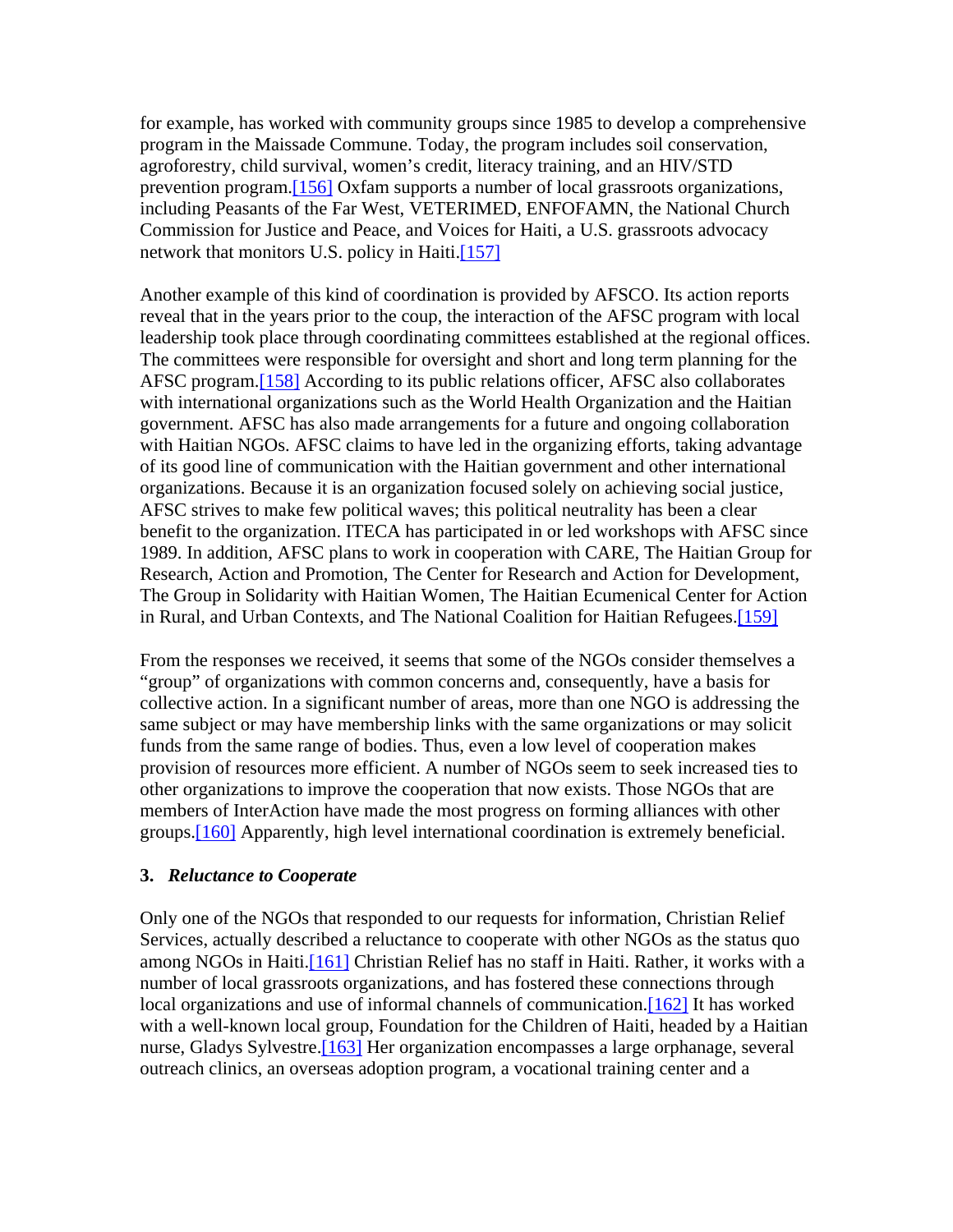pediatric hospital. Ms. Sylvestre has been working for eight years to bring these services together.[164]

According to Ms. Sylvestre, excessive duplication of projects and wasted time and money in the NGO community in Haiti is a problem. She attributes part of this to the vast number of NGOs there and the fact that the government does not apply stringent criteria to groups who seek NGO status. Essentially, one needs only to file cursory paperwork to receive that status. Background checks are rare or nonexistent. Of relevant consideration, Ms. Sylvestre reported that cooperation among NGOs in Haiti is virtually nonexistent.[165] According to her, part of the problem can be attributed to the fact that NGOs, particularly American NGOs and peacekeepers, come to Haiti with certain expectations and plans, and are extremely reluctant to change them to fit the reality Haiti needs. Ms. Sylvestre was particularly hard on the CMOC set up during Operation Restore Democracy. Her organization became involved with the CMOC during that time, and although the idea was good, cooperation did not occur in practice. Ms. Sylvestre confirmed that there are no networks of NGOs in Haiti and that the large NGOs are not willing to set them up. Apparently, no directory of NGOs working in Haiti currently exists. This is important given the need to develop a notion of who is out there and what they are doing to foster cooperation.

One problem NGO personnel identified was the fact that most NGOs are run by Americans. Worried about politics and funding, these American NGOs exhibited reluctance to cooperate. They all admitted to a concern with maintaining independence, which is perceived as crucial for the continued funding of their activities. Each NGO needs to be able to claim that a project belongs to them to continue to receive funds. Therefore, they do not want to share credit. Ms. Sylvestre's organization is incorporated in California and maintains an American and Canadian office just to "play the game."[166] Finally, Ms. Sylvestre identified corruption and politicization of humanitarian relief as a large problem.<sup>[167]</sup>

# **4.** *Degree of Decentralization within the NGOs*

The NGOs which responded to our questions all claim to employ decentralized models of organization which grant field officers latitude and authority over decision-making.[168] They also claimed to grant independence to those organizations involving the donee populations in programs which address their basic needs. For instance, CARE, Childreach, and AFSC all claim to give latitude to field officers and to work with the indigenous populations to provide relief. Childreach field offices use a "community empowerment model" in providing education, health, and family livelihood development and in seeking out other indigenous NGOs.[169]

In Haiti, where communication within the country is not always efficient, this model ensures the identification of the sectors that require the most aid. Also, popular participation ensures the long- term sustainability of development and aid programs. Programs that involve locals allow them to be their own advocates and thus create projects and programs that are realistic, pragmatic and sustainable. This seems important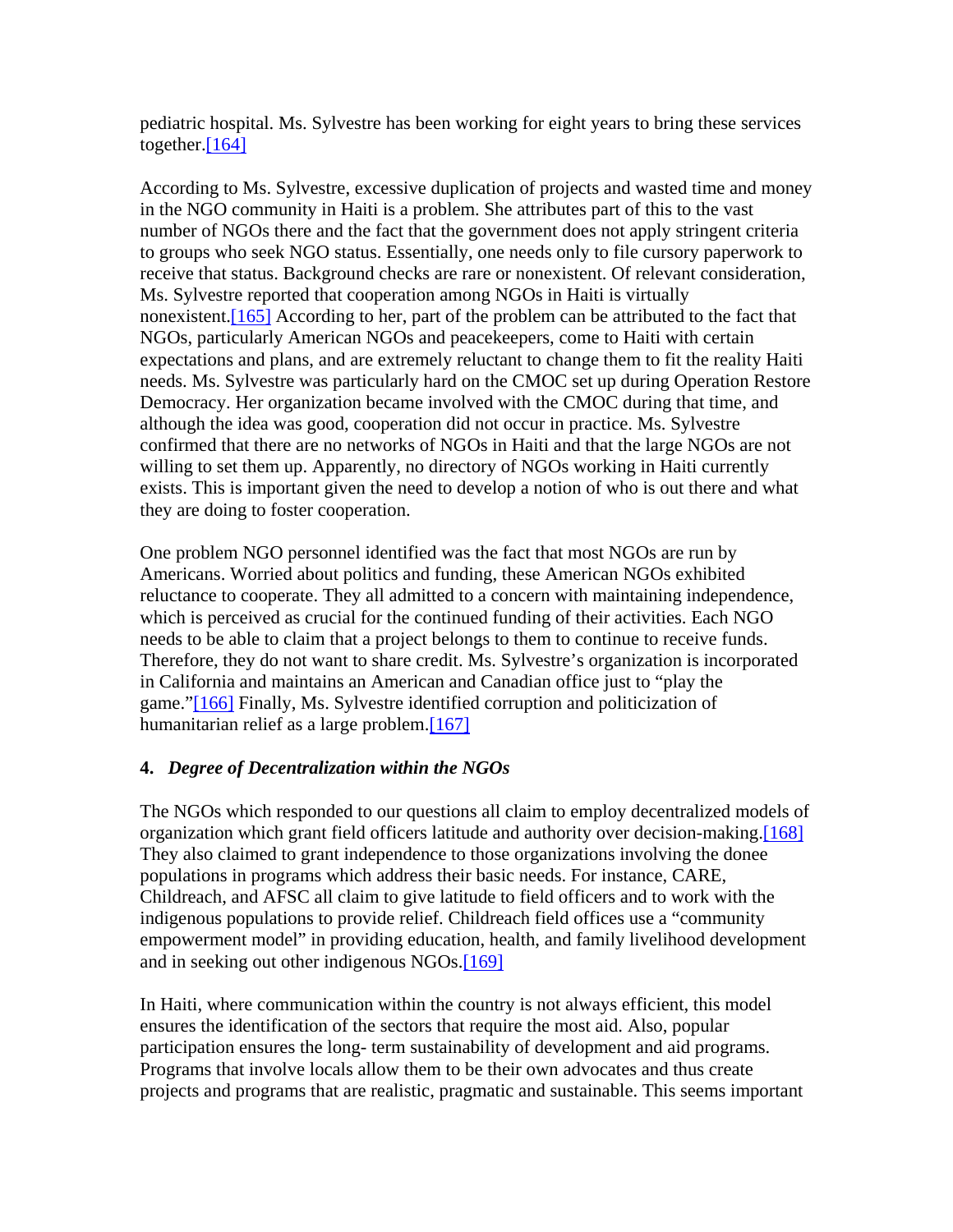in Haiti, where the climate is one of fear and distrust of others. However, an overarching relief strategy and some institutionalized coordination to make provision of resources efficient and effective are missing. It seems that the most successful cooperative efforts have been made by those NGOs who have good relations with the Haitian government. To be successful, decentralized cooperation at the local and NGO levels requires supportive national development frameworks. For the Haitian government, cooperation with NGOs offers tremendous advantages. These organizations have proved to be efficient and reliable development partners with the ability to carry out development activities at the grassroots level. NGO knowledge and understanding of the local populations and their traditions and environmental conditions can and should be used to create broad popular support for programs.

#### **5.** *Conclusion*

Many organizations that we contacted failed to respond, some even after indicating to the authors that they would. This leaves open the question of how much cooperation is actually possible among NGOs. What is abundantly clear is that the NGOs in Haiti need an information system to locate individuals and foundations for funding, to locate other NGOs working in the same areas and to disseminate information to the public. Radio is an important means of communication in a society like the Haitian one, with high levels of illiteracy[170] and low infrastructural capacity. Radio may be the only way that rural people can receive local, national, and international information. Because the outreach potential seems great, NGOs should try to secure a spot on local and/or national radio frequencies. Topics could include civic education, meetings and other events, and discussion groups for local organizations. Creole language radio has unusual importance in Haiti. Thirty-two radio stations operate in Port-au-Prince, seventeen of which offer new reporting. There is one government-owned radio and television station. Broadcast media tends to be either neutral or supportive of the government.

The NGOs in Haiti seem to be making a difference, but there is still vast room for improvement. The greatest possibilities for cooperation right now seem to come from the efforts of CARE and the other large NGOs. The smaller, grassroots organizations simply do not have the time, money, or modes of communication necessary to access other likeminded organizations. Communication within the country seems crucial to alleviating some of the problems facing those in the field.

#### **E.** *The United Nations Mission in Haiti*

Although the goals of Operation Restore Democracy were limited, the effort provided a secure environment in which a democratic government and a civil society could begin to develop. While the mechanisms for cooperation were not perfect, the CMOC structure may be as effective as any mechanism in the field today. The most difficult test posed was the transition from a U.S. dominated operation to a UN operation. The next section of this article discusses the hand-off of the mission by the multinational force to the UN Mission in Haiti (UNMIH). On January 30, 1995, the UN Security Council passed Resolution 975,[171] which terminated the multinational force mission. The transition to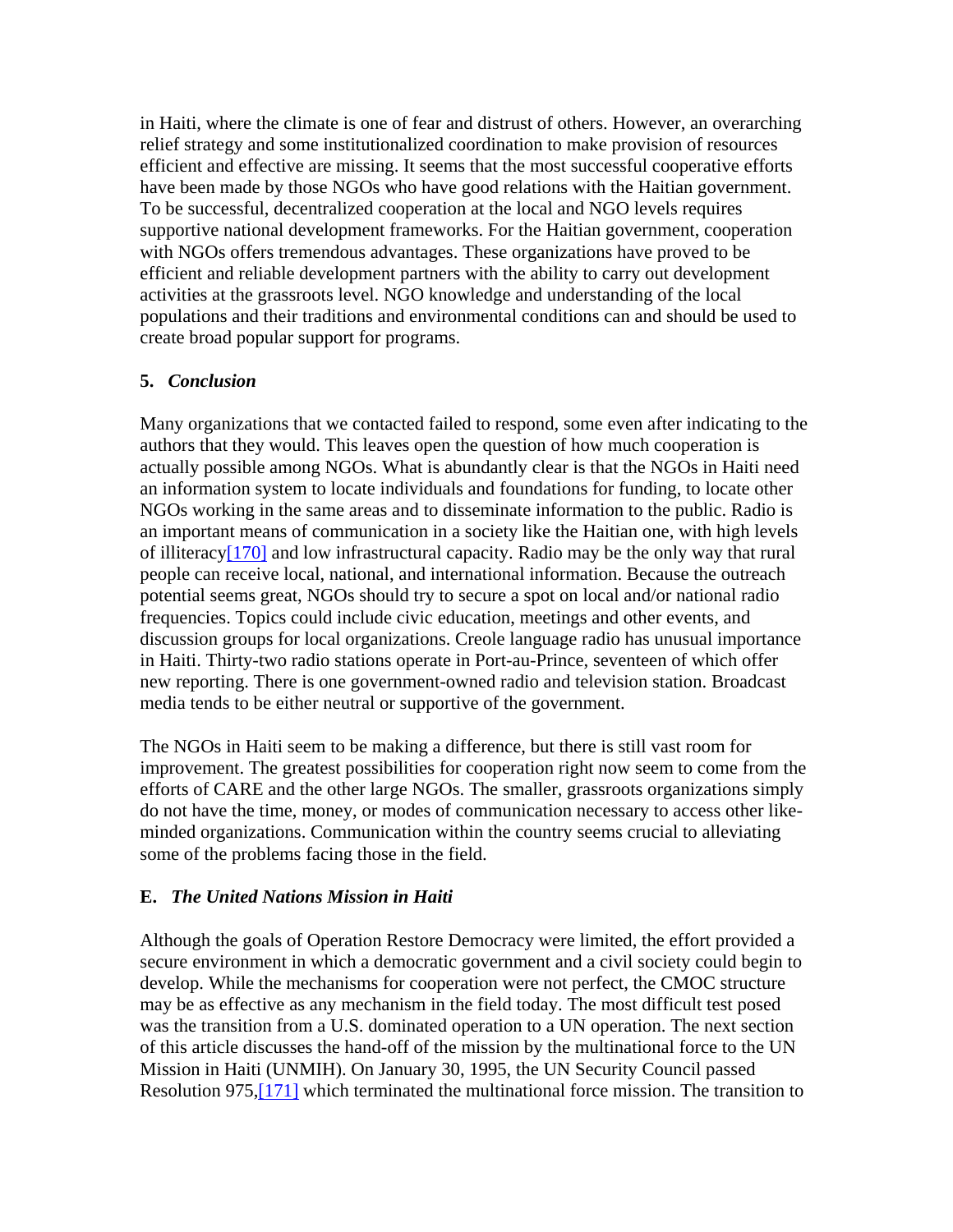UNMIH was to be made in March. UNMIH was authorized to recruit and deploy military contingents, civilian police and other civilian personnel. The Secretary General was authorized to deploy up to 6,000 military and 900 civilian police to continue the tasks of the multinational force. $[172]$  The United States was able to help manage a reasonably smooth transition from the multinational force to the UNMIH in several ways.<sup>[173]</sup>

First, the United States was careful in negotiating the language of the resolutions to ensure clear objectives and an identifiable endpoint to the multinational force phase.<sup>[174]</sup> The bitter experience of Somalia heightened the determination that this transition be not only well-planned, but also well-executed. The commander of UNMIH, a U.S. Army major general, facilitated the transition. United States representatives worked with the UN on a variety of issues, ranging from military planning to recruitment of participating forces. At the urging of the United States, the UN created an advance team which worked closely with the multinational force for months prior to the transition.[175] The Secretary General's Special Representative was named, and the UNMIH staff was assembled and trained in the United States and in Haiti before the transition actually occurred.

In October 1994, the UN sent a sixty-person planning team to Haiti to work with the multinational force and U.S. planners from USACOM and the Joint Staff. The United States and the UN interchanged several ideas, leading to a mutually approved transition plan and a trusted UNMIH staff. "Politically, the experienced U.S. Ambassador provided continuity for the UN in understanding and dealing with the Haitians, working closely with both the MNF and the UNMIH." $[176]$  The UN also contracted with the U.S. Army to provide predeployment training for UNMIH headquarters staff.[177] Because of this extensive planning, the force made no significant alteration in mission size, troop capabilities or quality of command.[178] The multinational force had been changing since February such that when the UNMIH assumed responsibility in March, almost all of the international forces were actually in place, thereby ensuring no gaps in security during the transition. Of a total of almost 6,000 military personnel in UNMIH, approximately forty percent were U.S. military, "providing a strong and positive psychological impression on the Haitian people that the United States was still actively involved in the mission."[179]

Since UNMIH has been in place, Haiti has continued its transition toward a constitutionally mandated national police force under civilian control, the *Police Nationale d'Haiti*. The newly established police academy, charged with training the civilian police, enrolled its first class in January 1995. The Ministry of Justice deployed these cadets at the beginning of June 1995, and classes of cadets have graduated each month thereafter. In September 1995, the UN/OAS International Civilian Mission commended the "clear determination of the Government to improve the quality and performance of judicial officials, and to supervise the conduct of the new security agents," which had already resulted in a dramatic decrease in the number of complaints. The timely conduct of presidential elections was an essential step in consolidating constitutional order in Haiti. The elections lead to Haiti's first ever transfer of power from one democratically-elected president, Aristide, to another, with the inauguration of President Rene Preval on February 7, 1996.[180]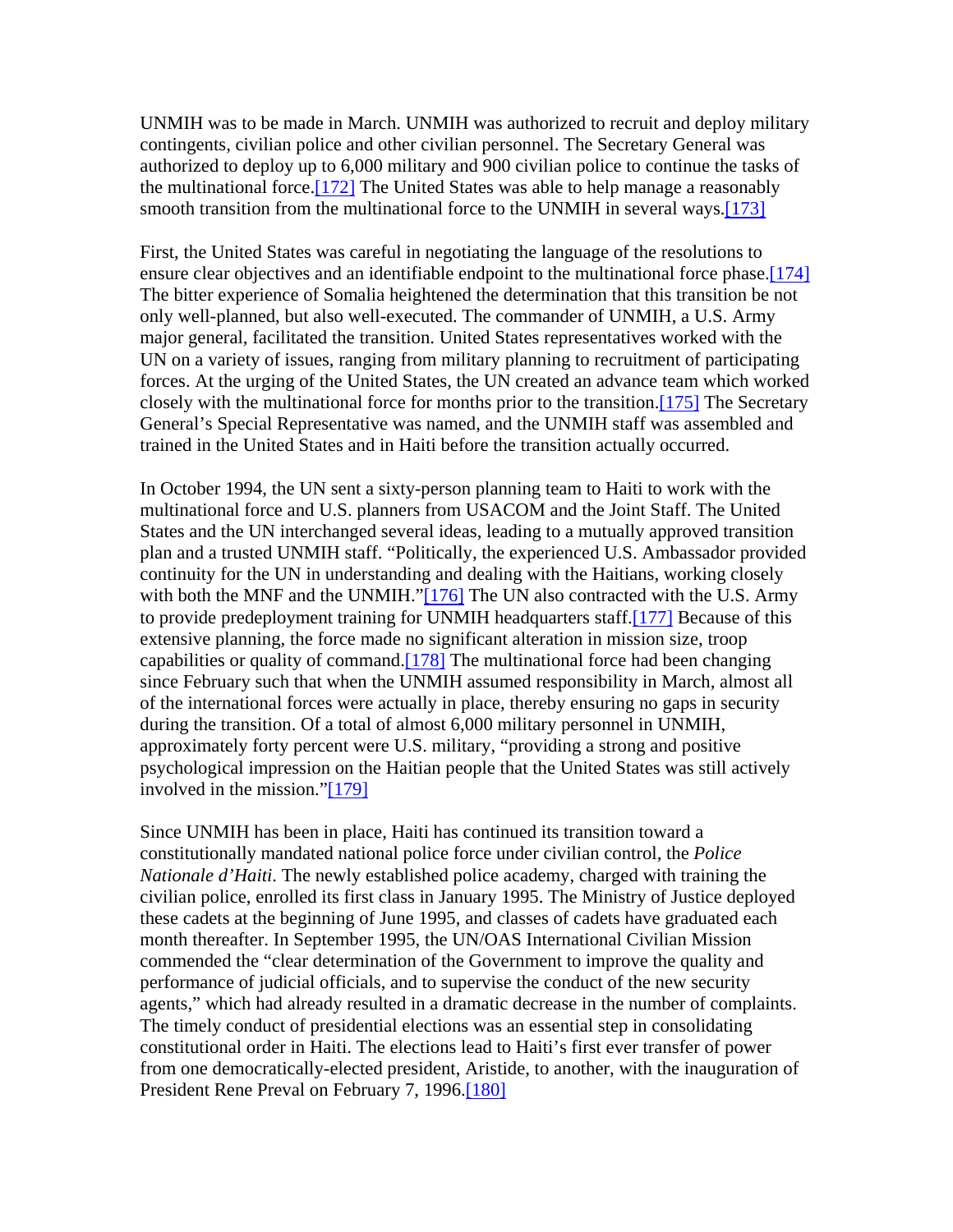# **IV. A CLOSER LOOK AT THE NGO/MILITARY RELATIONSHIP: PLANNING**

The authors developed this section in large part from a book entitled *Interagency and Political-Military Dimensions of Peace Operations: Haiti–A Case Study* and edited by Margaret Daly Hayes.<sup>[181]</sup> Hayes' book documents a workshop organized by the National Defense University's Center for Advanced Concepts and Technology. The workshop brought together operators, researchers, planners and analysts to examine the Haitian experience from the military and the civilian side. Senior officials of both civilian and military agencies attended the workshop.

Operation Uphold Democracy had finite goals, particularly, to unseat the military dictatorship, to restore Aristide, and to turn the operation over to UN control within six months. The operation indeed accomplished these goals. Several factors led to this success. First, the operation underwent careful military planning with ample time to provide flexibility and a framework to accommodate the unexpected. The lessons learned in both Panama and Somalia were reviewed and incorporated as appropriate. Second, the Carter mission was successful in convincing General Cedras to step down, eliminating armed resistance and saving lives in the process. The U.S. military was able to shift smoothly from a forceful entry plan to an unopposed plan. Finally, the fact that the United States ran the operation for the first six months, and that the UN worked with U.S. leadership throughout the operation, made the transition to the UN both easier and smoother.

The transition, however, was not perfectly smooth. Interagency planning was slow, disjointed, and, until May 1994, lacked clear political guidance. "While civilian agencies were developing a 'comprehensive political- military plan,' major players continued to disagree on the goals until the final weeks prior to launching the mission."[182] Perhaps most importantly, the military was unable to integrate civilian counterparts into the planning process due to security constraints.[183]

# **A.** *Interagency Planning and Operational Coordination*

Vacillation in U.S. policy on Haiti in the year prior to the intervention caused much confusion in planning for the Haiti operation. Between October 1993 and May 1994, no agreement existed as to whether military force would be used.[184] The official U.S. position dictated the use of diplomacy to accomplish the departure of the Haitian military and the return of Aristide. Within the Administration, the National Security Council favored the use of force. Thus, USACOM began planning for military involvement even as the civilian leadership within the Department of Defense remained staunchly opposed. Until May 1994, when President Clinton announced that the administration would consider the use of force, USACOM's planning had been "tightly compartmentalized and confined to the military operation."[185] This situation carried on for far too long, contributing to needless delay and incomplete interagency coordination. Only when military intervention seemed inevitable did planning to integrate the military and civilian operations begin.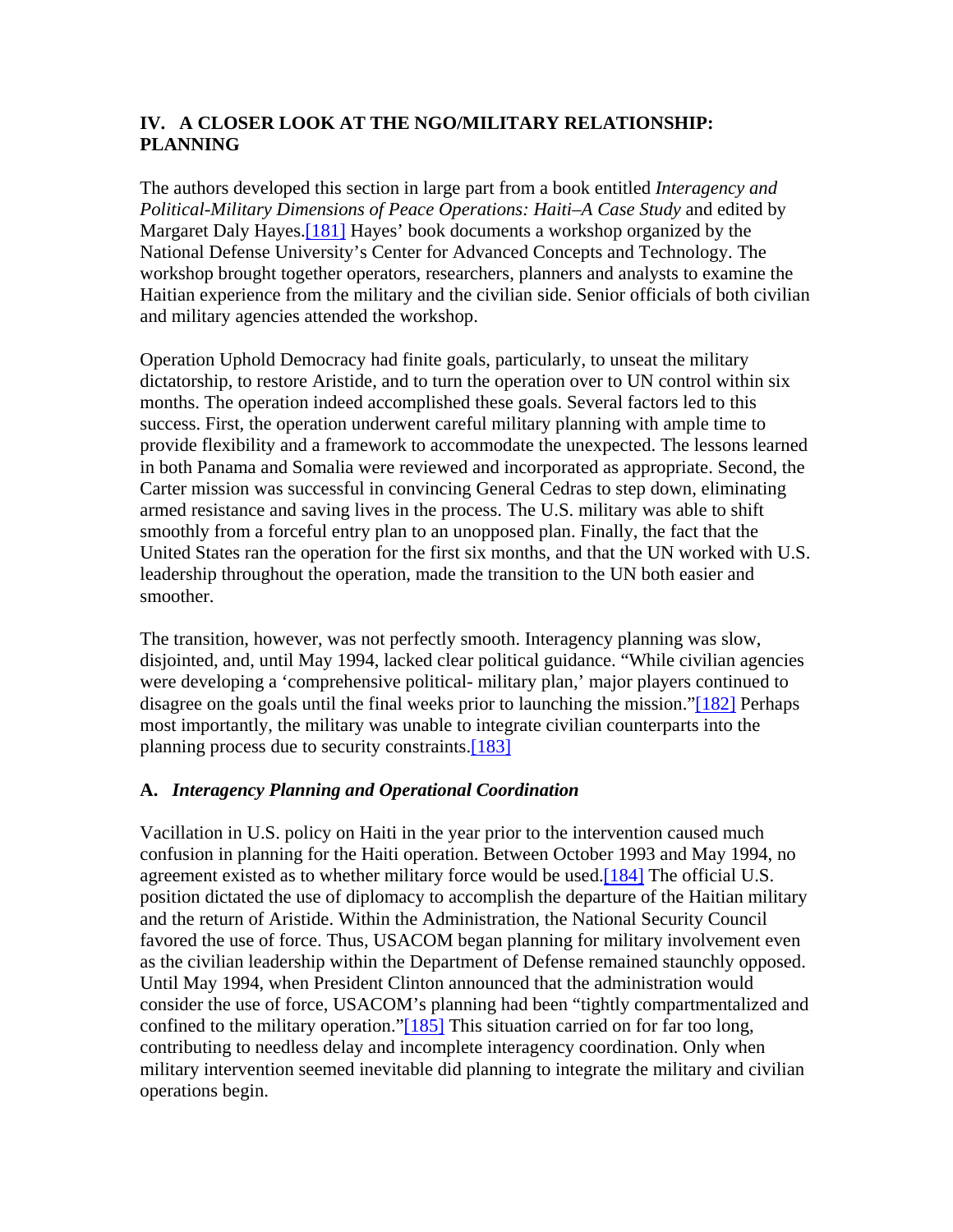Failure of communication between strategic, operational, and tactical levels of the operations added to planning confusion. Strategic planning took place in the Executive Committee. Operations began in May under National Security Council leadership and included the Departments of State, Defense, Justice and Treasury, the CIA and AID. The Joint Staff represented USACOM who was conducting the operational planning.

"Serious operational level planning by different agencies began in June when interagency working groups and Joint Task Force- level coordination among the military units were established."[186] OSD Special Operations/Low Intensity Conflict (SOLIC) took preliminary steps to establish a CMOC in the spring of 1994 in response to Secretary Perry's instruction to begin interagency planning. OFDA, the primary link to NGOs, began working with SOLIC during the summer, planning for a heavy increase in the delivery of food, fuel, medicines, and other relief supplies after the United States assumed control of the mission. AID's Office of Transition Initiatives (OTI) began planning in May.[187] Unfortunately, little operational level coordination existed between these agencies.[188] Again, until the 10th Mountain Division began developing the permissive entry plan in July, military and civilian agencies did not coordinate with one another.[189] In fact, interagency coordination at the tactical level did not take place until troops were actually in Haiti.<sup>[190]</sup> Moreover, civilian agencies were unfamiliar with civilian-military operational planning and with the idea of establishing precise lines of command and control and timelines for execution of projects.[191] A political- military operational plan attempted by the State, AID, Justice and Treasury during the late summer improved comprehension substantially "but was a far cry from the clarity and rigor of military planning."[192]

The lack of operational planning among agencies led to problems throughout the mission. All aspects of the military operation itself went smoothly. Nevertheless, problems continued regarding "incomplete interagency coordination, military and civilian organizations' mutual ignorance of counterpart culture and capabilities, and the inability of civilian agencies to surge in capacity to meet the additional effort needed to plan and conduct the operation[.]"[193] Clearly, to coordinate effectively, the military and humanitarian communities had to plan together. This requires them to negotiate a framework for cooperation, with rules and procedures in place well before the operation begins. Additionally, they should exchange information on capabilities and plans and organize a division of labor and functions. Such advance planning will expedite the operation once it begins and lay the groundwork for the efficient provision of aid.

#### **B.** *Confusion of Interagency Logistic Support*

Due to the use of three operational plans which initially confused the logistic support for the operation, the integration of civilian agency support was delayed and awkward. For example, AID officials could not get transport to Haiti. "Their [Department of Defense] points of contact deployed with the operation and left them with no ready Washingtonbased, working level access to the [Department of Defense] mobilization."[194] Military transportation to Haiti for the civilian agency personnel was not planned, nor did the civilians even know how to gain access to it. In addition, some offices within the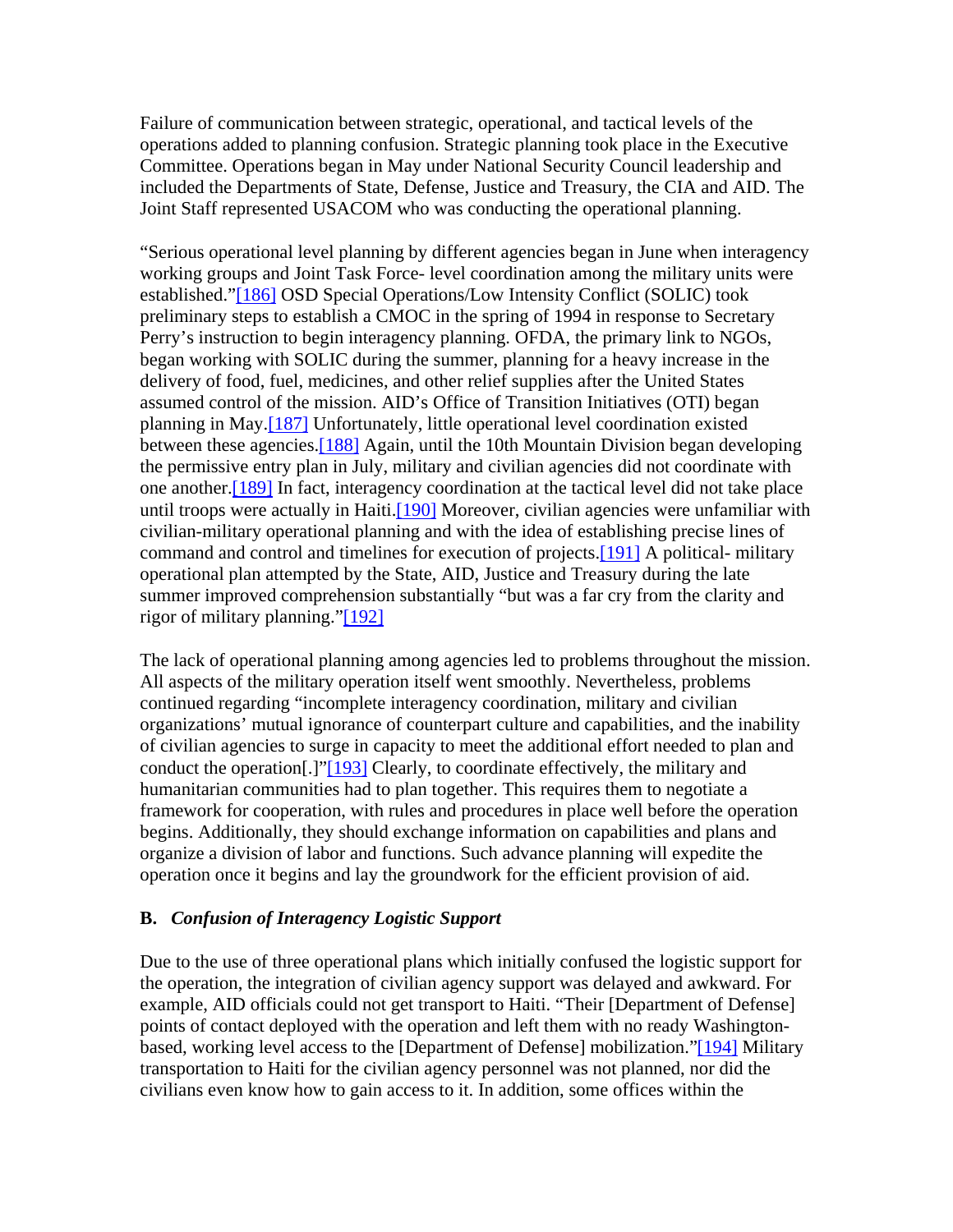Department of Justice–the Drug Enforcement Administration and the International Criminal Investigative Training and Assistance Program–agreed in Washington to provide programs and resources but failed to actually do so.[195] Instead, the U.S. military had to assume these functions and pay for them out of pocket. And finally, the State Department had the opportunity to engage the humanitarian community during its meetings with InterAction prior to the deployment of the multinational force.[196] However, instead of actually involving NGOs in the planning phase, those meetings merely disseminated limited information to the NGOs, thus proving to be a wasted opportunity for real coordination.

### **C.** *Lack of Civilian Input in the Planning Phase*

Additional problems arose due to the failures in communication and coordination between civilian and military organizations responsible for rebuilding the Haiti infrastructure. For example, in Cape Haitien, the land and water force commanders coordinated responsibilities, but the civilian representative was missing. Thus, until well into the operation, no civilian was present to answer military commanders' questions about civilian assistance capabilities or assist with nation-building programs.[197] "U.S. military planners were surprised that their civilian counterparts were not immediately ready with nation-building programs."[198] Since military policy was not conveyed to NGOs, development planners did not understand military refusal to accept responsibility for civic action and nation-building efforts.[199] Consequently, due to the fact that the U.S. government had only begun to establish political-military planning and to integrate the military segment of a peace keeping operation with the civilian side, problems were considerable.

Finally, although many NGOs had only a skeletal staff in Haiti before the military operation, they did not adequately increase staff once the operation began. Unlike the military, civilian agencies do not have a reserve of personnel that can be sent into a crisis situation. In Haiti, the NGOs did not have enough personnel to coordinate and work effectively with either the military command centers or with military units in the field.

#### **D.** *Military / NGO Cultural Differences*

The military and NGOs have not learned to work together and are mutually suspicious. NGOs are concerned about potentially compromising their neutrality, or at least appearing to, if they interact with the military. Many organizations fear that if they cooperate with the military, they may be associated with it, or be perceived to be an instrument of some country's (or the UN's) foreign policy.<sup>[200]</sup> Thus, NGOs may fail to take advantage of a CMOC because they believe that they will best serve the "at risk" population by remaining neutral. Of course, some NGOs may actually have agendas that are antagonistic to stated U.S. security objectives or the U.S. military mission. In Haiti, for example, grass roots suspicion decreased when military personnel assisted the NGOs.[201] More civil affairs personnel stationed in Haiti would have helped in this regard. However, due in part to DOD concerns about nation- building after Somalia, they were not authorized.[202]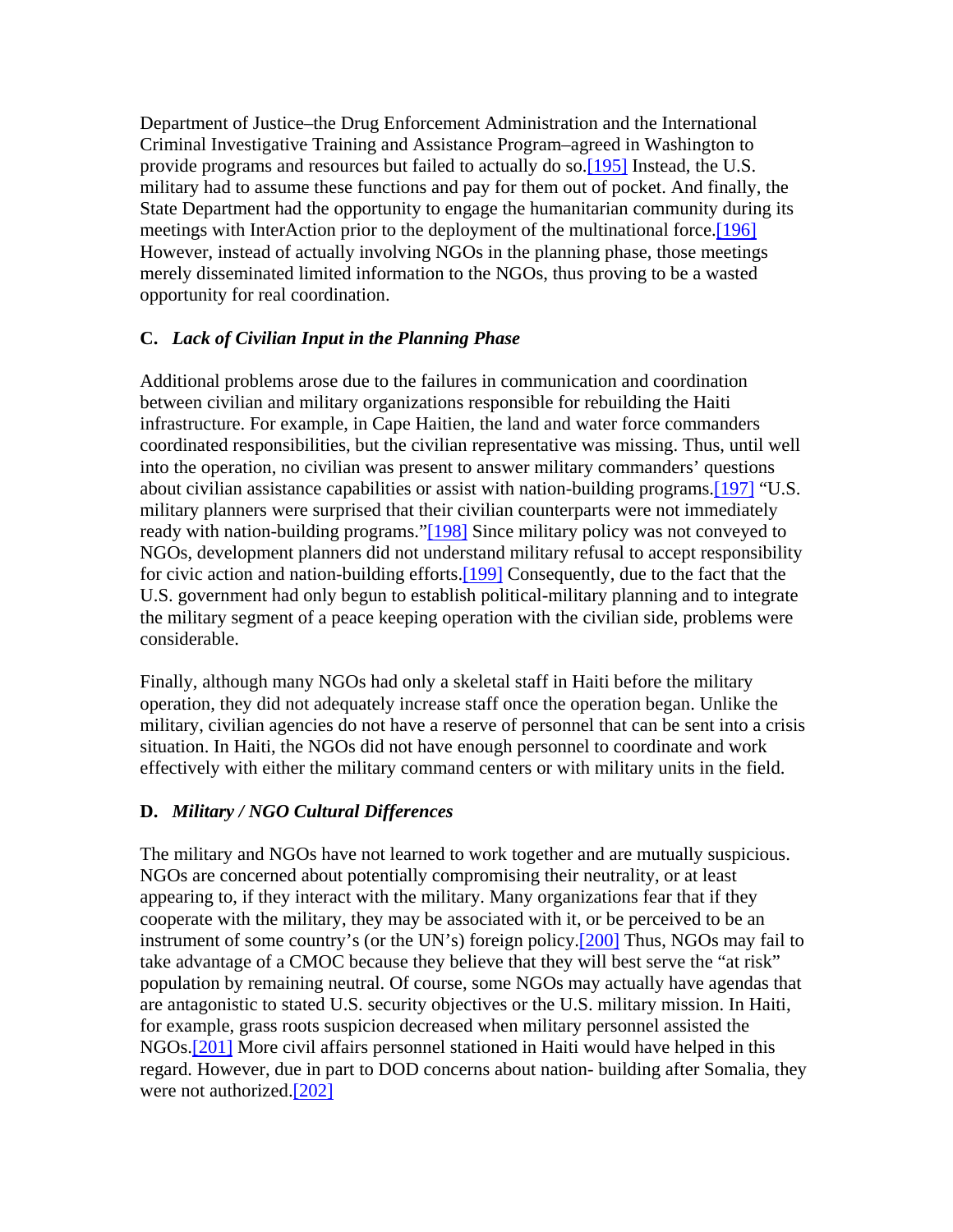Cooperation between military and NGOs was significantly better on the relief side. The military observed, coordinated, and sometimes assisted with the delivery of relief supplies in coordination with AID/OFDA. U.S. Army Reserve civil affairs officers took over operation and control of almost every Haitian ministry, cataloguing the available assets, trying to get activities underway, and even directing activities.[203]

NGO and military expectations often differed, in large part because of incomplete coordination at the operational and tactical levels. Once the Haitian government collapsed, Special Operations units acquired even greater civil affairs responsibilities, "and for many months constituted almost the only civil administration."[204] After the elections, mayors gradually reassumed control of government institutions and, thus, AID/OTI contractors and NGO personnel became active in the field. Special Forces personnel remained until early 1996.

### **E.** *Military/NGO Command Arrangements were Ad Hoc*

Several other organizational and operational factors affected coordination among agencies. The first issue was leadership. Even though this was essentially a U.S. operation, who was in charge remained unclear. The military was the last to arrive in Haiti, well after civilian agencies, including UN advance teams.<sup>[205]</sup> Some NGOs had been working in Haiti for years, even undercover at times for fear of the Cedras government. When the military arrived, it looked in vain for the type of hierarchical structure to which it was accustomed. "Throughout the planning process, the military, clearly a dependent variable in the broad political game, was frustrated by the absence of a clear decision- making hierarchy and by the delays in decision- making. This carried over into the field implementation."[206] However, because the NGO was not used to working with the military or to its clear chain of command, tensions exacerbated between the two groups.[207] In Haiti, the U.S. military operation was only part of a larger mission charged with restoring democratic institutions and rebuilding the Haitian economy. But despite the planned division of labor, many in the military "lamented that there was no one in charge of the over- all operation. They perceived a need for an operational level commander who would coordinate and direct all the agencies and forces involved."[208]

This lack of direction, however, is not an unusual situation in humanitarian assistance operations. The military usually has little control over the NGOs because the NGOs are generally present before the military actually arrives. For this reason, the military must have a clear understanding of the humanitarian needs, who is meeting those needs, and what each NGO is capable of doing. Whether that leads to the military assuming responsibility is a matter of higher policy, but at least awareness of gaps in capacity is a starting point for adequate planning.[209]

In fact, interagency political- military planning for the Haiti operation occurred at a higher and more integrated level than in any previous similar operation. "Indeed, Haiti marked the first time in recent memory that the U.S. government had undertaken to develop a formal interagency political- military plan in advance."[210] Military forces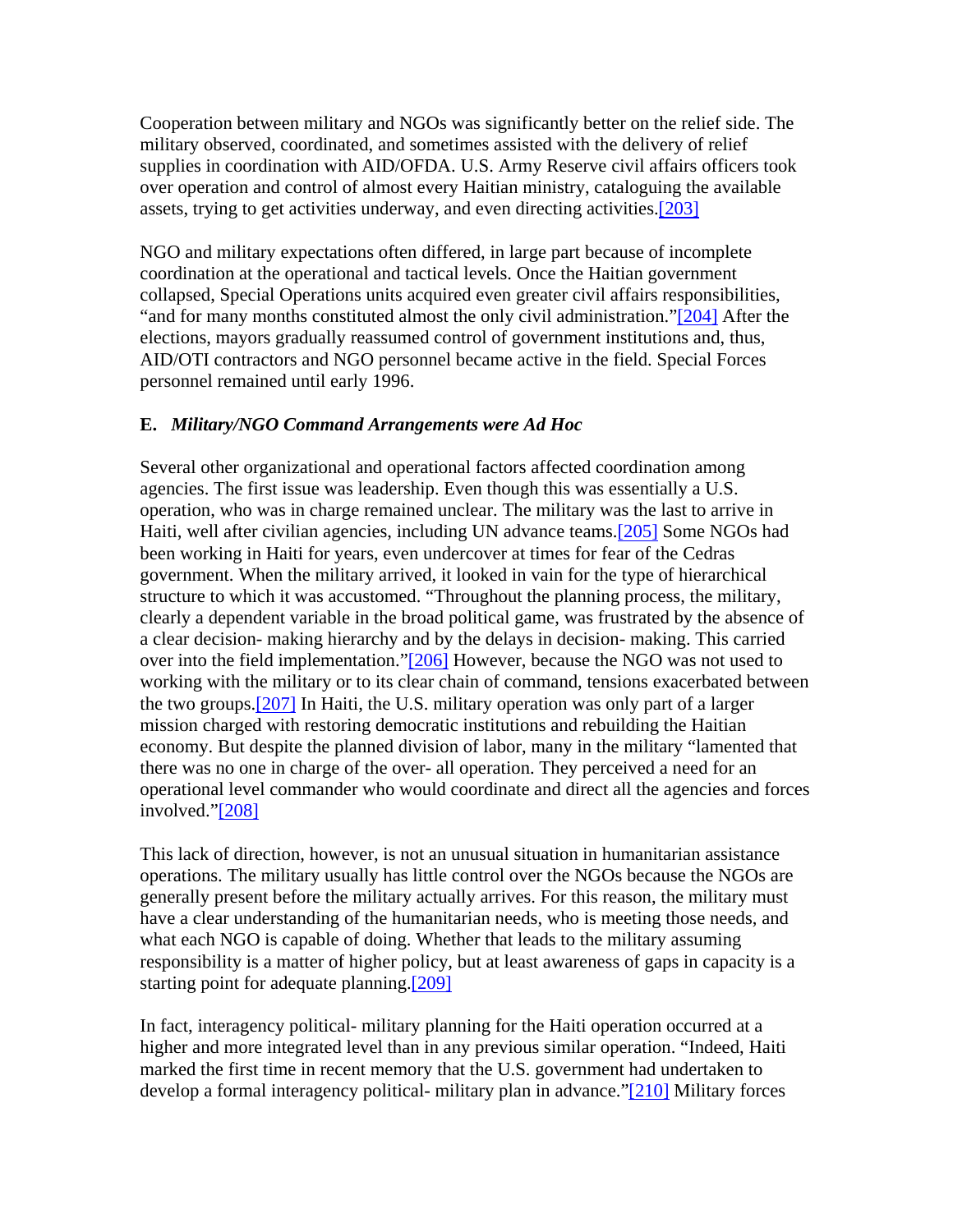were flexible, changing entry plans as the ground circumstances changed. Civilian and military forces cooperated after an initial period of confusion. And, with very few casualties or "unpleasant incidents," the operation broke the debilitating control of a military dictatorship, restored the democratically elected leader, and created an opportunity for a new start.[211]

# **F.** *Conclusions*

Many suggestions came out of the workshop on interagency and civilian-military planning. First, the U.S. government needs to develop civil-military planning procedures for emergencies like disaster assistance, humanitarian assistance, and peace-keeping operations. Participants believe that without a more formal interagency planning process, organization and execution of interagency missions will continue to be ad hoc and incomplete. Many workshop participants observed that political-military planning for civilian agencies needs to parallel military planning, but with less detail and greater builtin flexibility.

A second suggestion involves the necessity of a greater understanding of structural and operational differences between civilian and military organizations. Planning and surge capabilities, security requirements, and systematic coordination between organizations is crucial and must be addressed. Third, all workshop participants echoed the call for definition and communication of command arrangements before an operation begins. For instance, in Haiti, the Ambassador and Force Commander could have set up a combined war room, the U.S. Embassy could have increased its staff to handle additional responsibility, or a continental U.S.-based task force, responsible to the Ambassador, could have been established to facilitate interagency coordination.

Finally, workshop participants propose the institutionalization of political- military peace operation gaming exercises. Gaming would allow both civilians and military to learn how the other responds to complex emergencies and how each must modify expectations to accommodate different operating styles. Not only would such gaming exercises bring together different agencies to explore typical problems and solutions, but it would also facilitate currently non-existent dialogue. What seems clear from the above comments is that NGOs must understand the need for a comprehensive and integrated response to crisis, even if that necessitates subjugating their charter to the overall good of the mission. In turn, the military needs to understand that a linear mind set is insufficient to account for the myriad of scenarios that develop in a complex humanitarian operation. Both the military effort and the traditional tactical and combat operations center should focus on and support the CMOC. Here, a humanitarian intent would be the primary focus. Additionally, at the outset of the operation, the military needs to obtain a long-term understanding of the humanitarian problem and plan a military-to-civilian transition. To this end, the military and the NGO sector must strive to develop a shared understanding of the operation and a shared strategy for its completion.[212]

# **V. COMPARING THE HAITI CMOC TO OTHER CMOCS[213]**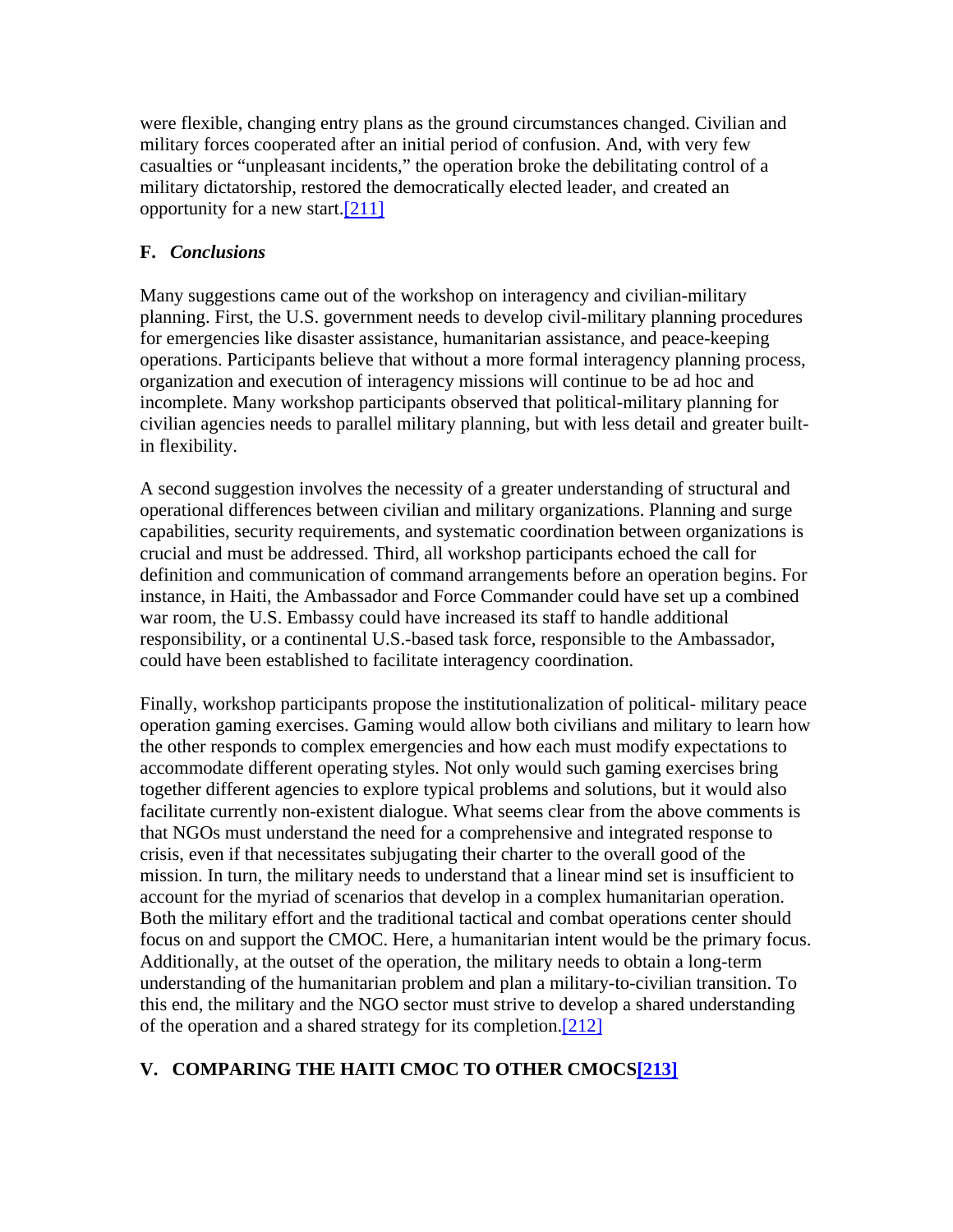In an effort to learn from the Haiti experience and to put the Haiti CMOC in context, this section of this article briefly describes CMOCs from three recent operations–Operation Provide Comfort in southeast Turkey, Operation Restore Hope in Somalia, and Operation Support Hope in Rwanda–and compares them with Operation Uphold Democracy in Haiti. Each example provides further evidence that is fundamental to the success of any peacekeeping operation–efficient coordination of all actors involved, both military and humanitarian. Military commanders are in a unique position to facilitate an atmosphere of cooperation to achieve unity of effort. But the military and humanitarian relief workers do not enjoy an easy working relationship. While NGOs are accustomed to autonomy and operating according to their own charters and core values that often do not mesh with others, the military "is an instrument of national polity and follows its orders."[214] A CMOC that functions smoothly as an operational interface between the military and both civilian and NGO agencies can provide coherence to the activities of the military, political, civil, administrative, legal, and humanitarian actors involved in conflict intervention.

# **A.** *Operation Provide Comfort (1991)*

Operation Provide Comfort provided support for and resettlement of Kurdish refugees who had fled into southern Turkey after a rebellion launched concurrently with the Gulf War. In 1991, the Kurds of northern Iraq rebelled against Saddam Hussein's Iraqi government. The rebellion was very quickly quashed by the substantially more powerful Hussein, and the Kurds subsequently fled their homes. Then U.S. President George Bush ordered the U.S. military to assist the Kurds. President Bush's April 16, 1991 announcement directed the U.S. military to stop the suffering and dying while stabilizing the refugee camp populations. They were further instructed to move the Kurds from refugee camps in the Turkish mountains to transition camps in northern Iraq, and to return the Kurds to their original villages. Bush stressed that the mission was humanitarian, not military, and that it was being undertaken in accordance with UN resolutions.[215] Thus, it was clear from the outset that humanitarian relief was the primary focus of this operation.

By April 22, 1991, the military structure needed to ensure that the movement of the Kurds back to their villages was in place. A Combined Task Force and two subordinate Joint Task Forces, Alpha and Bravo, were established to facilitate the mission. With very little–if any–initial NGO presence, the Special Forces in Joint Task Force Alpha, primarily responsible for the first aspect of the mission, became involved in traditional humanitarian relief operations like census taking, camp organizing, and food distribution. As NGOs began to arrive on the ground, the Special Forces handed these tasks off to them. Bravo worked hand-in-hand with NGOs in a loosely structured, ad hoc*,* but agreedupon format to facilitate the eventual transfer of the Kurds to their traditional homes. $[216]$ 

There are several reasons why this operation was more successful than Haiti. First, during this operation, the humanitarian sector and the military encountered each other for the first time in the post-Cold War era. While traditional stereotypes certainly existed on both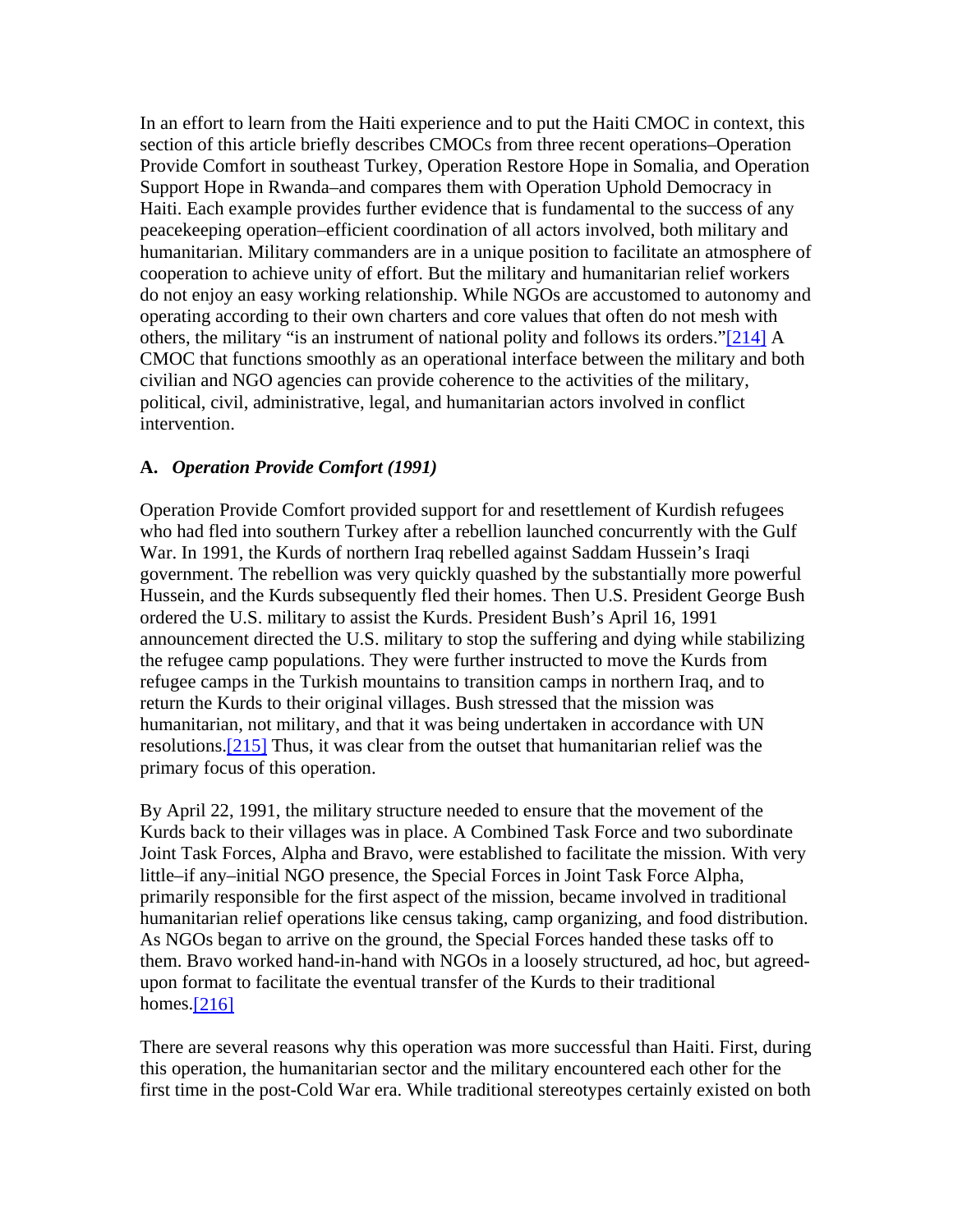sides at the beginning of the operation, they were overcome through one-on-one interaction. This did not appear to happen in Haiti. The coordination in the shared humanitarian purpose was extremely decentralized and informal. This led to the emergence of the structure and the foundation of comfort between communities. During meetings held at the Joint Task Force headquarters, Special Forces disseminated risk assessments which allowed the NGOs to determine where the greatest needs were, who was in the best position to fill those needs, and which NGO would eventually take the job.[217] At the same time, two officers from the Army and Air Force were assigned to serve as liaisons to the NGO community. These officers organized meetings of NGOs, which were voluntary and open to anyone, and became the military's point of contact with the NGOs. UN organizations and large NGOs in theatre, like CARE and Save the Children, regularly attended. The officers did not behave as if they were "in charge," which would likely have had the effect of offending the NGOs.<sup>[218]</sup> In addition to meeting with NGO representatives, the officers also interfaced with other military units to coordinate provision of relief. Captain Seiple attributes much of the success of the operation to there being multiple points of contact through which coordination took place. This CMOC was successful because it embodied a fluid process that maintained flexibility.[219] That flexibility seemed to be lacking in Haiti.

Second, the efforts of OFDA officials, who have decades of experience working with militaries around the world, also led to the ultimate success of the operation. OFDA officials were able to work with the military and the NGOs to create a humanitarian operation in the absence of any military doctrine on how to conduct such an operation.[220] Again, this kind of OFDA input was not part of the Haiti experience. According to one officer, the OFDA/DART team occasionally worked with the HACC in Port-au-Prince, but essentially, the HACC and DART teams functioned independently.[221]

Finally, the civil-military relationship in the Kurdish operation was successful because the NGOs established their own internal coordinating committee, the NGO Coordinating Committee for Northern Iraq to which OFDA officials were invited.[222] This committee provided another forum for NGO/military coordination to take place and for inter-NGO coordination, as well. This mechanism helped create a single NGO voice with which the military could coordinate. The committee was located in one of the refugee camps, and its material support came from the military. Adding immeasurably to the collaboration process, OFDA officials also lived in the camp. This level of cooperation did not exist in Haiti.[223] The relationship that developed between the U.S. forces and the NGO community gave the coalition forces the ability to pass the operation smoothly to civilian agencies, particularly the UN.[224] Interestingly, it was not planned from above but evolved on the ground.

#### **B.** *Somalia (1992-1993)*

The United States involvement in the UN-sponsored humanitarian intervention in Somalia can be broken down into three phases: Provide Relief (UNOSOM I), from August 15, 1992 to December 9, 1992; Restore Hope (U.S.-led multinational force,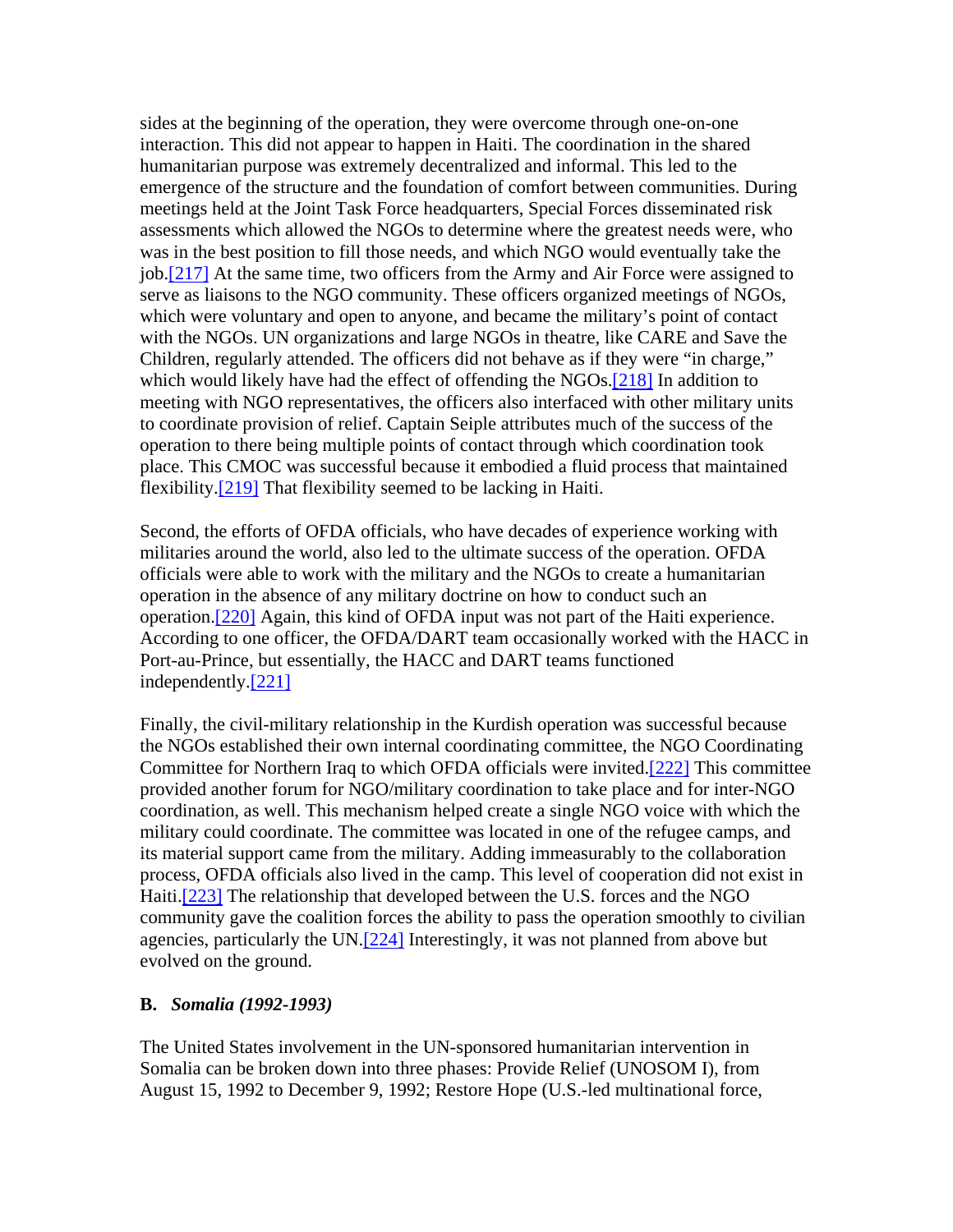UNITAF), from December 9, 1992 to May 4, 1993; and UNOSOM II from May 4, 1993 to March 31, 1994. Due to the sheer complexity of the intervention, closer examination is necessary: we focus here on the NGO/military relationship during Restore Hope, the UNITAF period. We found that the UNITAF period was a short-term success, achieving its basic goals. Its short-comings, however, prevented a more long-term solution to the problems facing Somalia.[225]

Recognizing that Somalia presented an extremely complex situation, then-Chairman of the Joint Chief of Staff, General Colin Powell, requested a civilian leader to complement the military commander, Lieutenant General Robert Johnson. Soon thereafter, former Ambassador to Somalia, Robert B. Oakley, was appointed as the President's Special Envoy.[226] Little planning had been done prior to the deployment of the multinational force, either by the UN or by the United States.[227] The U.S. military became involved in December of 1992, establishing a CMOC that was located with the UN's humanitarian coordination cell, the Humanitarian Operations Center (HOC).[228] Of course, NGOs had been in Somalia for years. Ironically, from the start, the mission lacked a cohesive humanitarian strategy. No UN planners were sent to Somalia to meet with the humanitarian sector prior to the arrival of the multinational force.<sup>[229]</sup> Thus, while many ideas and strategies existed, none was accepted by *all* of the actors in the intervention. There did not appear to be a united concept within the humanitarian community as to where Somalia should be within six months.[230]

To make matters worse, the U.S. military mission evolved from a purely humanitarian intervention–providing food–to one rooted in the provision of security and peacemaking.[231] Captain Chris Seiple notes that if there was any general understanding of the nature of the emergency in Somalia, it was that the famine required the safe delivery of food to Mogadishu and Baidoa. This understanding did not reflect the complexities of the situation, however. Many believed that the famine had broken by September of 1992 and what Somalia really needed was a comprehensive public health plan.[232] Unfortunately, the more simplistic assumption "led to the assumption on the part of the military that in some ways doomed the military/NGO relationship: that security is necessarily the military's only purpose in humanitarian relief operations and that security should be separated from the labor of relief." An analyst from the Center for Naval Analyses read the military's mission statement<sup>[233]</sup> as making this clear:

The [military] would create a secure environment in which to deliver supplies by protecting the HRO [Humanitarian Relief Organization] distribution system, from the ports and airfields where the supplies entered the country, to the road networks over which the supplies moved to distribution points. The [NGOs] would get the supplies in country, transport them overland, and distribute them.[234]

Further, the sheer size and complexity of the mission contributed to the problems at hand.<sup>[235]</sup> The lack of a comprehensive strategy reduced the whole operation to an ad hoc*,* tactical attempt to treat symptoms of the more deeply-rooted problem in Somalia. There was also much confusion about the roles that the various institutional actors–the UN Secretary General, the Under Secretary for Peacekeeping, the Turkish Force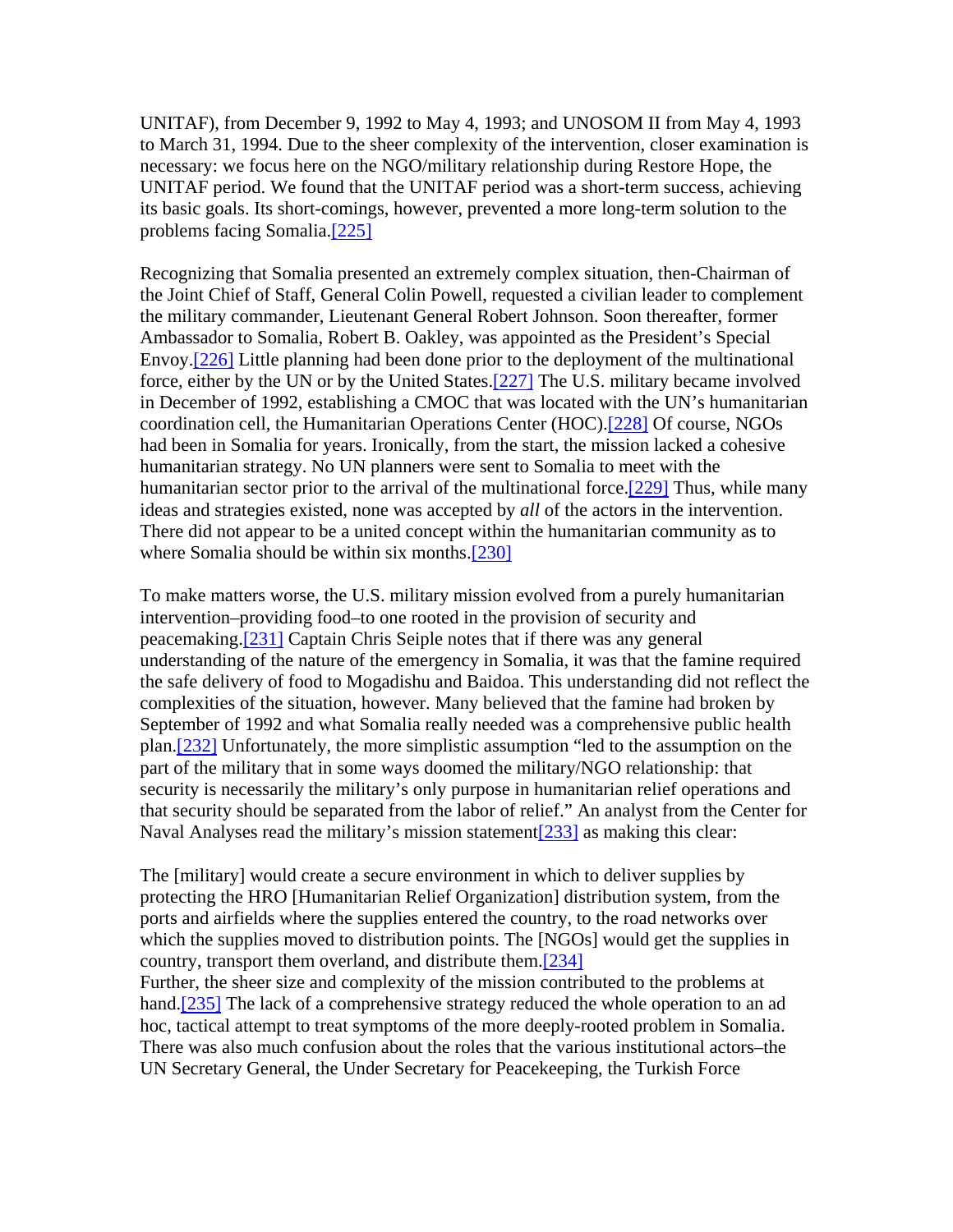Commander., etc.–should play.[236] Due to these factors, the Somalian experience was very different from the Haitian experience, which was much more focused and directed.

The planning phase for Somalia was far worse than for Haiti. In the "planning phase of the operation, there was no operational-level contact between the U.S. military and the NGO community." The Marines who landed in Somalia were simply given a list of NGOs present at the time.[237] Dialogue between the military and the humanitarian community did not begin early enough and coordination suffered as a result. Like the situation in the Kurdish relief operation, there was an Inter-NGO Coordinating Committee for Somalia formed in 1991, but it was unfortunately, not involved in the planning phase of the operation. Further, no Army Civil Affairs units were involved in planning for the operation, as they had been during the Kurdish relief operation. Finally, there was no NGO forum in Somalia itself. The CMOC was the only place for the military and the NGO community to interface.

The Joint Task Force in Somalia geographically organized the relief effort into nine Humanitarian Relief Sectors and established an HOC for each HRS. A CMOC was then established for each HOC. The HOC's were directed by officials of UN relief organizations (and established by the UN prior to the arrival of the Joint Task Force) and each CMOC had a deputy director from the military. The HOC remained under the control of the UN at all times during the operation, while the CMOC was subordinate to the Joint Task Force J3, the operations officer. This arrangement arose for two reasons: "[F]irst, the UN organizations were given the task of organizing and conducting most of the relief effort and second, UNITAF wanted to portray the effort in Somalia as primarily [a] UN [effort]."[238] The HOC was the primary UN humanitarian operations cell. Here, the humanitarian community worked most closely with the military. The HOC functions included developing and implementing an overall relief strategy, coordinating relief strategies, coordinating logistics for humanitarian relief organizations, and arranging military support for relief organizations. Day-to-day coordination and details, however, were left to the CMOC.[239]

NGOs submitted requests for assistance to the CMOC. The CMOCs also provided UNITAF with a link to the NGO community. Their functions included validation and coordination of requests for military support, promulgating and explaining UNITAF policies to humanitarian organizations, providing daily security briefings, and acting as the coordinating agency among UNITAF, the NGOs, and UNOSOM headquarters staff.<sup>[240]</sup> The CMOC was located in a UN building, with the HOC ten miles from the Joint Task Force Headquarters. This arrangement was ideal for the NGOs, but meant that the CMOC and the Joint Task Force had difficulty communicating with UNOSOM Headquarters. Once again, however, the NGO/military relationship was plagued by persistent parochial perceptions and prejudices. The NGOs felt that the military was too secretive and did not want to be bothered by them. In actuality, many Marines thought that the CMOC was a ridiculous concept, and many military personnel thought that the NGOs were users who cooperated with the military only when they needed something.<sup>[241]</sup> The fact that the CMOCs were too decentralized was even more problematic. While the CMOC staff coordinated activities with Marines and NGOs, the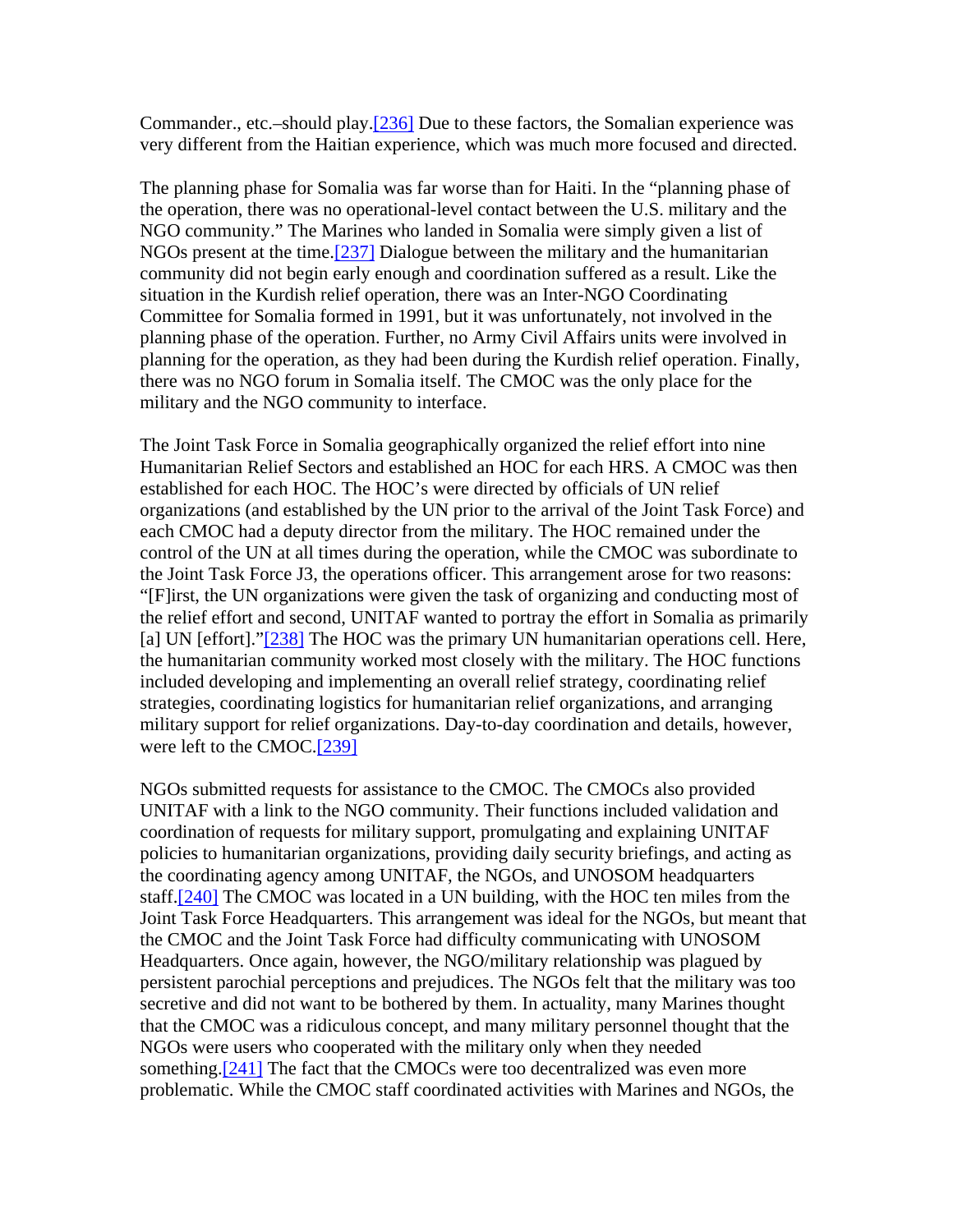actors did not live and work together, as they had in the Kurdish relief operation. This lack of cohesion led to a lack of a comprehensive humanitarian strategy. This led the military to view security as a task of greater importance than humanitarian relief.

It is important to remember that significant humanitarian gains were made in Somalia. Working together, the military and the NGOs were able to provide food to the Somalis and stop the famine. There was a high level of mutual respect between the military and the humanitarian sector, and they worked well together, without the benefit of doctrine or past experience to guide them. On the other hand, many lessons exist from the problems caused by the lack of a clear mission statement and the lack of interagency and civilmilitary planning in the initial stages of the mission.

#### **C.** *Rwanda*

A plane crash on April 6, 1994 killed the presidents of Rwanda and Burundi, igniting a war between the Tutsi and Hutu tribes. This war resulted in a massive flow of refugees, numbering in the millions, into Burundi, Rwanda, and the surrounding countries of Zaire, Uganda, and Tanzania.[242] By July 14th, the refugee crisis had reached tremendous proportions. At that time, President Clinton directed the United States Commander in Chief Europe to deploy a Joint Task Force in support of humanitarian assistance operations already underway under the auspices of the United Nations High Commission on Refugees.[243] Military deployment began on July 22, 1994 and was complete by August 3, 1994. The Joint Task Force's mission was to provide assistance to humanitarian organizations conducting relief operations in theatre, in order to alleviate the immediate suffering of the Rwandan refugees.[244] By September 28, the crisis was under control and the capabilities of the NGOs were sufficient to meet the needs of the refugees.<sup>[245]</sup> Because the UN was in charge in Rwanda, with the U.S. military acting as a supporting player, NGOs had to go through the UN infrastructure in order to obtain U.S. logistical support. The UN prioritized these needs by utilizing the military CMOC. There was no "official" interface between the NGOs and the U.S. military. All NGO requests were given to the United Nations Rwanda Emergency Organization, which prioritized and gave them to the CMOC. The CMOC then provided logistical support to the NGOs.[246] Given its limited mandate, the U.S. military conducted a very successful, albeit small, operation, allowing it to withdraw in sixty days. The Joint Task Force recognized that it was not in charge, but rather was there to support the larger mission, given the UN's comparative advantage of logistics and infrastructure.[247] In this respect, the Haitian and Rwandan interventions differed significantly. The comparison, however, remains worth making.

In operational terms, the cooperation and coordination among the various participants was a success. The U.S. military's focus was on humanitarian need. U.S. officials defined the military's mission as providing air traffic and communications control for the necessary airfields, lending military security to airfields, providing surveillance aircraft to track refugees, deploying loading and unloading equipment, and establishing a purified water system. Further, the Commander of the Joint Task Force took the apparently unusual step of examining every speech and statement made by senior policymakers on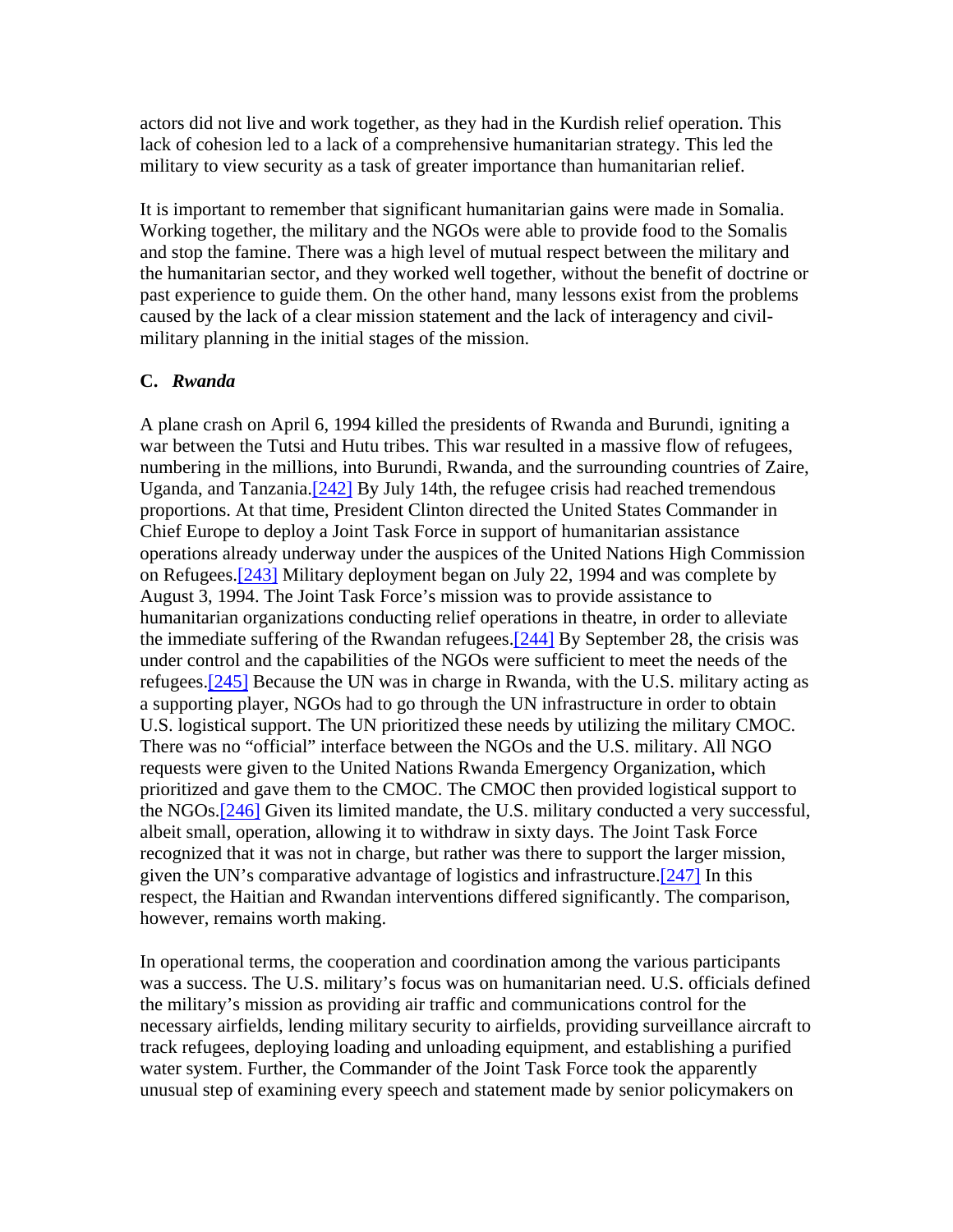Operation Support Hope, and, from these, "he developed the intent of facilitating, not of doing."[248] In other words, he clearly saw the U.S. military's mission as one of assisting the NGOs. By being facilitators, the U.S. military could allow other participants to find their own niches preventing dependency on U.S. resources. This approach kept the mission sharply focused.[249] Further, with the UN and NGOs in place long before the U.S. military arrived, the United States role was very subdued. An experienced officer was chosen to be responsible for civil-military affairs. He sought NGO expertise before deploying by contacting officials of InterAction and MSF/USA to determine what the situation in Rwanda was like and what the needs were.[250] This was a huge step toward the ultimate success of the mission and it is this aspect of the mission that provides the biggest contrast to the Haiti operation.

There were three CMOCs established during Operation Support Hope.[251] One was located with the Joint Task Force Support Hope Headquarters. This CMOC focused its efforts on supporting the UNHCR and coordinating strategic and theatre airlift. The other CMOCs focused on humanitarian assistance, clean water production, and distribution. All three CMOCs supported UN organizations and coordinated support for NGOs. The CMOCs were subordinate to the Joint Task Force Commander. Each CMOC promulgated and explained Joint Task Force policies to the UN, NGOs, and other international organizations, and by all accounts, the relationship between the players went very smoothly. Each also provided information on Joint Task Force operations and security; received, validated, and processed requests for military support; convened and hosted ad hoc mission planning groups; and represented the Joint Task Force in various UN-hosted meetings.[252] The CMOCs in Rwanda were critical to the success of the Joint Task Force Support Hope and were a driving force in allowing the Joint Task Force to transfer the remainder of the humanitarian requirements to the UN and NGOs.

In summary, the CMOC activities in Rwanda were, in part, a reflection of the lessons learned in Somalia. Its operations were effective and flexible, which contributed to the ultimate success of the operation.

# **VI. BUILDING AN EFFECTIVE MODEL FOR A CMOC**

There are many dimensions to the relationship between NGOs and the United States military. Humanitarian operations are inherently political, and much of the success of the operation will depend on the ability of political, military, and civilian leaders to work together. The CMOC provides one institutional structure that may be used to address one aspect of a complex humanitarian emergency–the efficient and effective provision of humanitarian aid. A CMOC can effectively accomplish at least four tasks: (i) coordination with NGOs and other nonmilitary organizations; (ii) processing requests from those organizations; (iii) gathering information from and disseminating information to those organizations; and (iv) focusing the efforts of the nonmilitary organizations in a way that meets the objectives of the military commander. To arrive at an effective CMOC model, one must keep these tasks in mind.

#### **1.** *Clear Structure*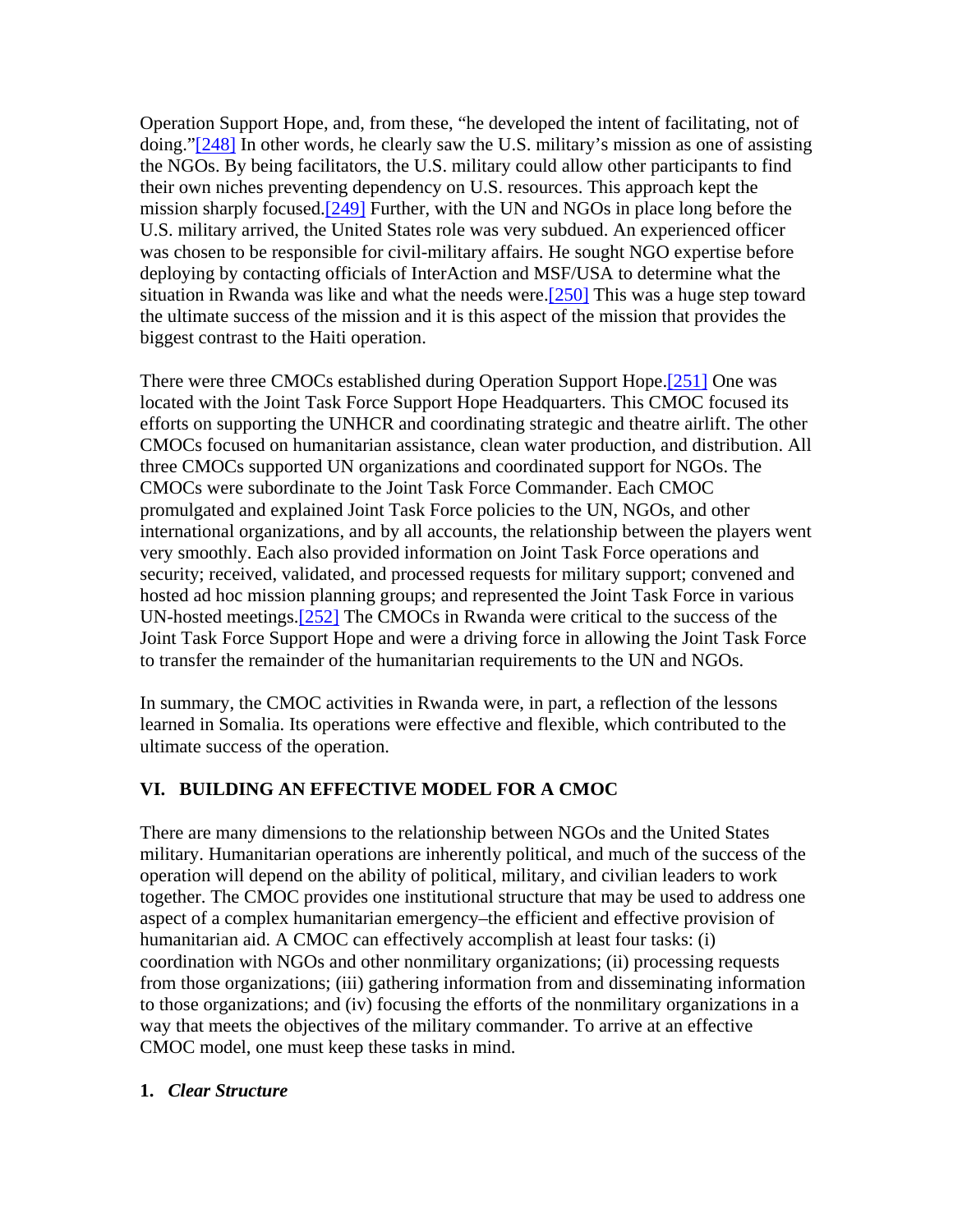A clear structure is necessary if the CMOC is to accomplish its objectives. Civil affairs officers, because of their specific training, seem to be likely candidates for these tasks. These officers will be the first to make contact with the humanitarian community and may have only one chance to engage them. The commander should have sufficient "rank, experience, and credibility to communicate effectively with the chief of staff or commander of the headquarters the CMOC serves."[253] Of course, the NGOs have their own leadership, policies, country offices, and field teams. They are not tied to any particular chain of command but rather respond to their own internal hierarchy. The U.S. military should be aware of this and integrate NGO leadership into its decision-making. Furthermore, because having good communication lines in theatre is absolutely crucial, the CMOC will most likely need to establish its own communication system.

The CMOC, however, must be more than merely a liaison. It must be an operations center in the true sense. CMOC personnel must have the authority to solve coordination problems, work with the NGO personnel, and make on-the-spot decisions. If they do not, different solutions will inevitably arise from the various centers of operation and the process for making decisions will become impossibly attenuated.

### **2.** *Advanced and Joint Planning with Civilian Agencies and NGOs*

Looking at the operations briefly described above, some points become obvious. Perhaps if the U.S. military's humanitarian strategy for Haiti had been well-defined, there would have been similar expectations among all the actors in Haiti. Collaboration and coordination between the military and the NGOs must occur prior to the intervention. If that is impossible due to security concerns or other military reasons, it must happen as soon as the actors are on the ground. InterAction can be used as a point of contact between the humanitarian community and the military. It also seems clear that exploring mutual expectations during the planning phase would have helped the mission. A phased and linked national process that addressed humanitarian, military, political, and economic concerns would have been helpful. If the CMOC in Haiti had been recognized by the international donor community and participants on the ground as the sanctioned center of humanitarian activity, perhaps the humanitarian part of the mission would have proceeded more smoothly. Where advance planning has taken place, this cohesion has occurred. Additionally, had the NGOs in Haiti developed mechanisms by which they could have spoken with a collective voice, as they did in several earlier missions, the CMOC in Haiti would have run more smoothly. The NGO community must be involved at the planning stage of any humanitarian operation to have input into the issues mentioned above. Early involvement of the humanitarian community would also have the effect of increasing the mutual trust that the military and humanitarian communities would have for one another.

The CMOC personnel should also conduct an information campaign to educate the military and the NGOs about one another. There should be a complete set of publications about the NGOs involved in the mission available for use by the CMOC personnel, NGO representatives, or other actors. This ensures that the NGOs and the military understand what assistance each could provide. By effectively utilizing the capabilities of NGOs, the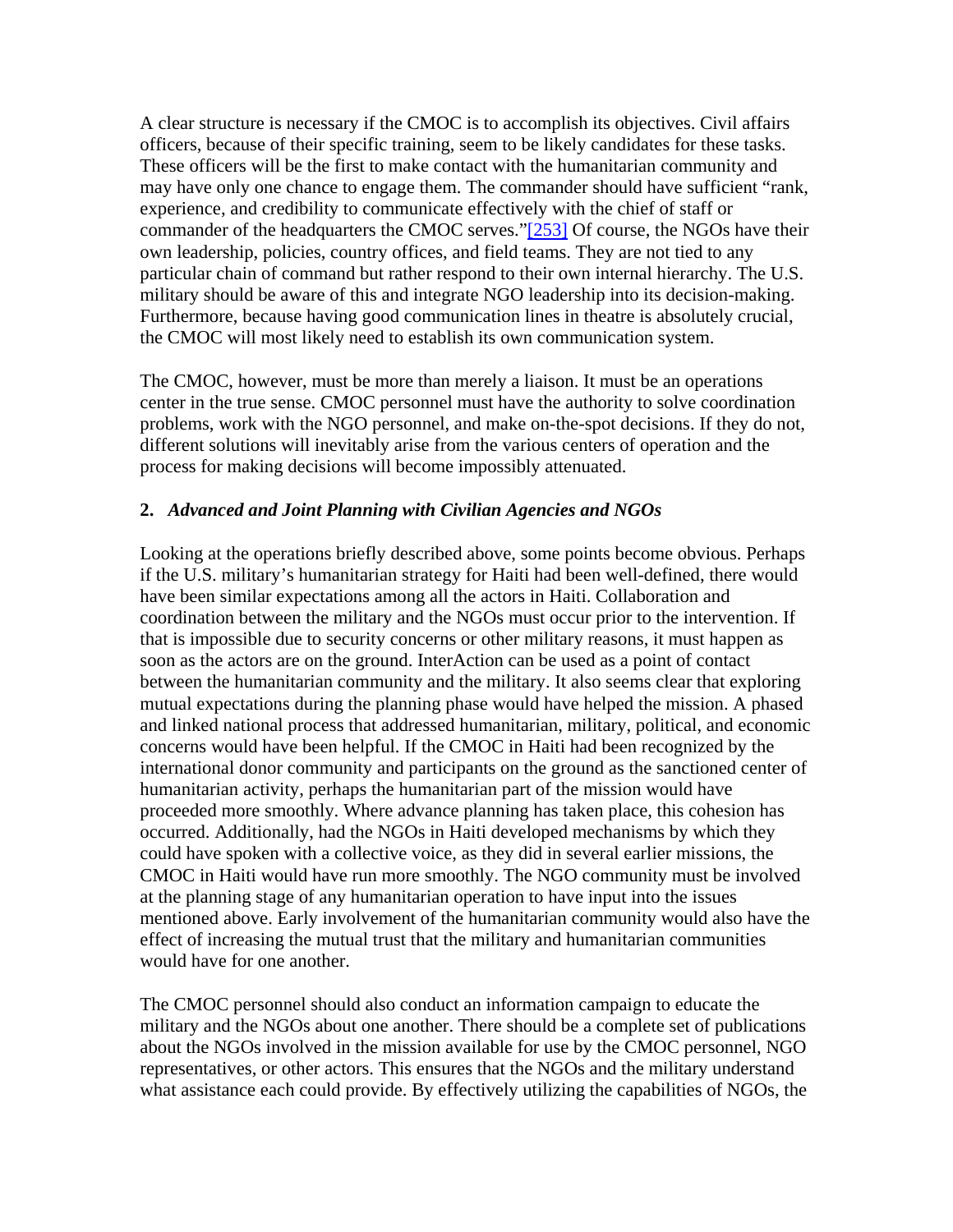net capabilities of the United States, the UN, and the government of the host nation will be increased.

# **3.** *Location*

The location of the CMOC is also crucial. It is best located very near military headquarters *if* that location is convenient for NGOs *and if* there are no security risks. Such a location would foster good communication and increase the likelihood that the NGOs would actually take advantage of the CMOC. Because the CMOC would serve as a clearinghouse for all humanitarian relief-related issues and a meeting place for organizations to obtain daily or weekly briefings on the status of the needs in the country, it should have a central location, as in Port-au-Prince, and the ability to process requests from the various NGOs for help with distribution support, security, communication support and other technical assistance. It should also be responsible for tasking field offices to fill requests. Lastly, it should have communications, program, and information officers.

# **4.** *Flexibility*

Finally, the CMOC must be flexible and ready to change if its initial composition, location, or equipment is insufficient to its task.<sup>[254]</sup> It should also be "conducting its own information campaign to educate the military about NGOs and vice versa."[255] A complete set of doctrinal publications should be available to the CMOC.

# **APPENDIX**

# **NGOS PROVIDING RELIEF IN HAITI[256]**

NGOs working in Haiti include:

- a. American Friends Service Committee
- b. American Red Cross
- c. CARE
- d. Childreach
- e. Catholic Relief Services
- f. Christian Relief Committee
- g. Church World Service
- h. Direct Relief International
- i. Doctors of the World
- j. Doctors without Borders
- k. Foundation for International Community Assistance
- l. Interchurch Medical Assistance
- m. International AID
- n. International Medical Service for Health
- o. Lutheran World Relief
- p. Oxfam America
- q. PACT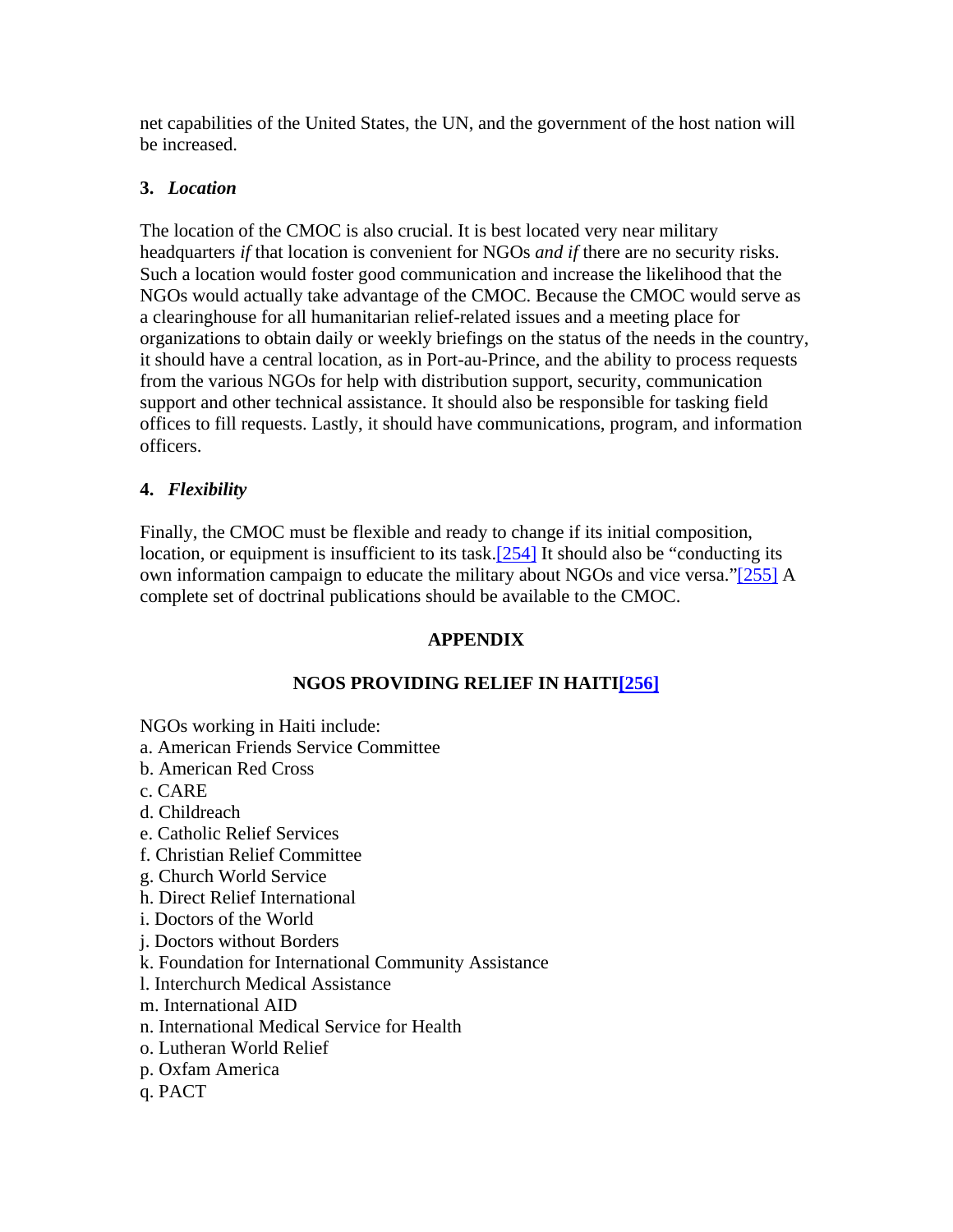- r. Pan American Development Foundation
- s. Partners in Heath
- t. Save the Children
- u. Trickle up Program
- v. World Concern
- w. World Neighbors
- x. World Vision

### **GLOSSARY OF ACRONYMS**

- ADRA– Adventist Development and Relief Agency
- AFSC– American Friends Service Committee
- AID –Agency for International Development
- CARE Cooperative for Assistance and Relief Everywhere
- CMOC–Civil Military Operations Center
- CRS –Catholic Relief Services
- DART–Disaster Assistance Response Team (OFDA)
- HACC–Humanitarian Assistance Coordination Center
- HOC–Humanitarian Operations Center
- ICRC–International Committee of the Red Cross
- JTF–Joint Task Force
- NGO–Nongovernmental Organization
- OAS –Organization of American States
- OFDA–Office of Foreign Disaster Assistance
- OIT–Office of Transition Initiatives (AID)
- SO/LIC–Special Operation/Low Intensity Conflict
- UN–United Nations
- UNICEF–United Nations International Children's Emergency Fund
- UNITAF–United Nations Task Force (Somalia)